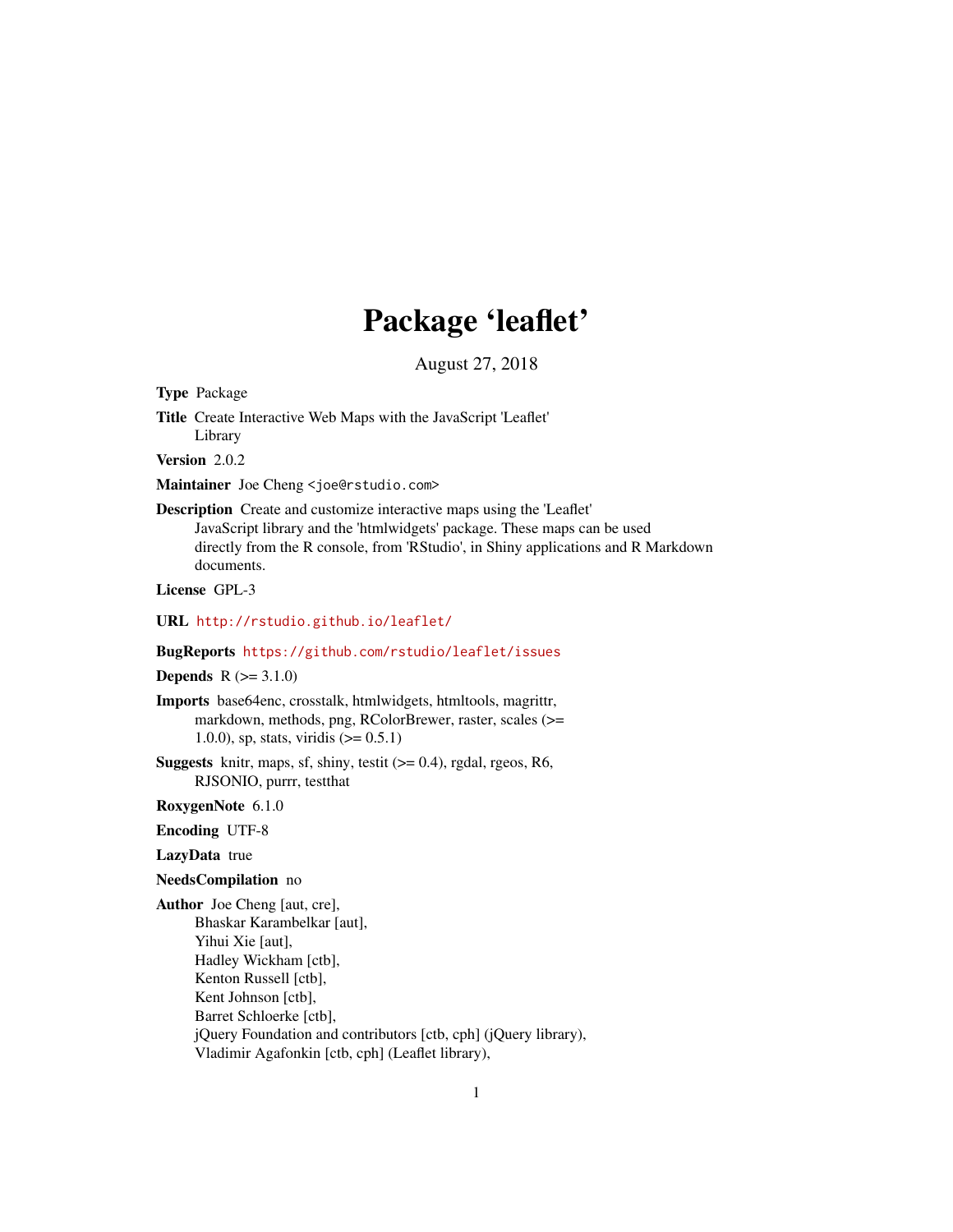CloudMade [cph] (Leaflet library), Leaflet contributors [ctb] (Leaflet library), Leaflet Providers contributors [ctb, cph] (Leaflet Providers plugin), Brandon Copeland [ctb, cph] (leaflet-measure plugin), Joerg Dietrich [ctb, cph] (Leaflet.Terminator plugin), Benjamin Becquet [ctb, cph] (Leaflet.MagnifyingGlass plugin), Norkart AS [ctb, cph] (Leaflet.MiniMap plugin), L. Voogdt [ctb, cph] (Leaflet.awesome-markers plugin), Daniel Montague [ctb, cph] (Leaflet.EasyButton plugin), Kartena AB [ctb, cph] (Proj4Leaflet plugin), Robert Kajic [ctb, cph] (leaflet-locationfilter plugin), Mapbox [ctb, cph] (leaflet-omnivore plugin), Michael Bostock [ctb, cph] (topojson), RStudio [cph]

### Repository CRAN

Date/Publication 2018-08-27 14:12:16 UTC

## R topics documented:

|            | 3              |
|------------|----------------|
| addControl | $\overline{4}$ |
|            | 8              |
|            | $\mathbf Q$    |
|            | 10             |
|            | 13             |
|            | 14             |
|            | 16             |
|            | 17             |
|            | 18             |
|            | 20             |
|            | 21             |
|            | 21             |
|            | 22             |
|            | 23             |
|            | 23             |
|            | 24             |
|            | 25             |
|            | 27             |
|            | 27             |
|            | 28             |
|            | 29             |
|            | 29             |
|            | 31             |
|            | 31             |
|            | 32             |
|            | 32             |
|            | 33             |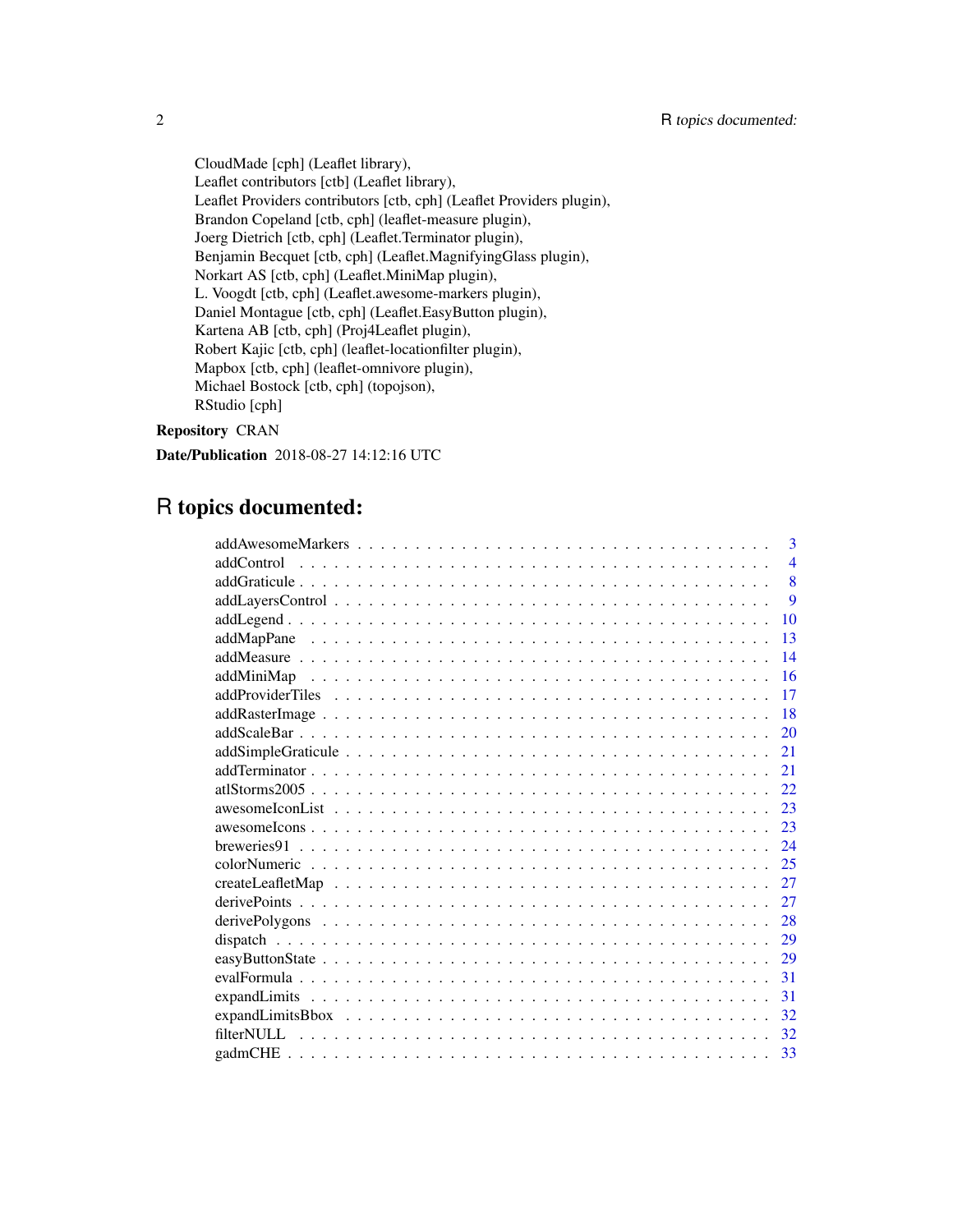<span id="page-2-0"></span>

| Index | 56  |
|-------|-----|
|       |     |
|       | -53 |
|       |     |
|       | 51  |
|       | 49  |
|       | 49  |
|       | 48  |
|       | 48  |
|       | 47  |
|       | 46  |
|       | 46  |
|       | 45  |
|       | 44  |
|       | 43  |
|       | 42  |
|       | 42  |
|       | 37  |
|       | 35  |
|       |     |
|       |     |
|       |     |

<span id="page-2-1"></span>addAwesomeMarkers *Add Awesome Markers*

### Description

Add Awesome Markers

### Usage

```
addAwesomeMarkers(map, lng = NULL, lat = NULL, layerId = NULL,
  group = NULL, icon = NULL, popup = NULL, popupOptions = NULL,
  label = NULL, labelOptions = NULL, options = markerOptions(),
 clusterOptions = NULL, clusterId = NULL, data = getMapData(map))
```
### Arguments

| map | the map to add awesome Markers to.                                                                                                                                                                                                                                                  |
|-----|-------------------------------------------------------------------------------------------------------------------------------------------------------------------------------------------------------------------------------------------------------------------------------------|
| lng | a numeric vector of longitudes, or a one-sided formula of the form $\sim x$ where x is<br>a variable in data; by default (if not explicitly provided), it will be automatically<br>inferred from data by looking for a column named lng, long, or longitude<br>(case-insensitively) |
| lat | a vector of latitudes or a formula (similar to the lng argument; the names lat<br>and latitude are used when guessing the latitude column from data)                                                                                                                                |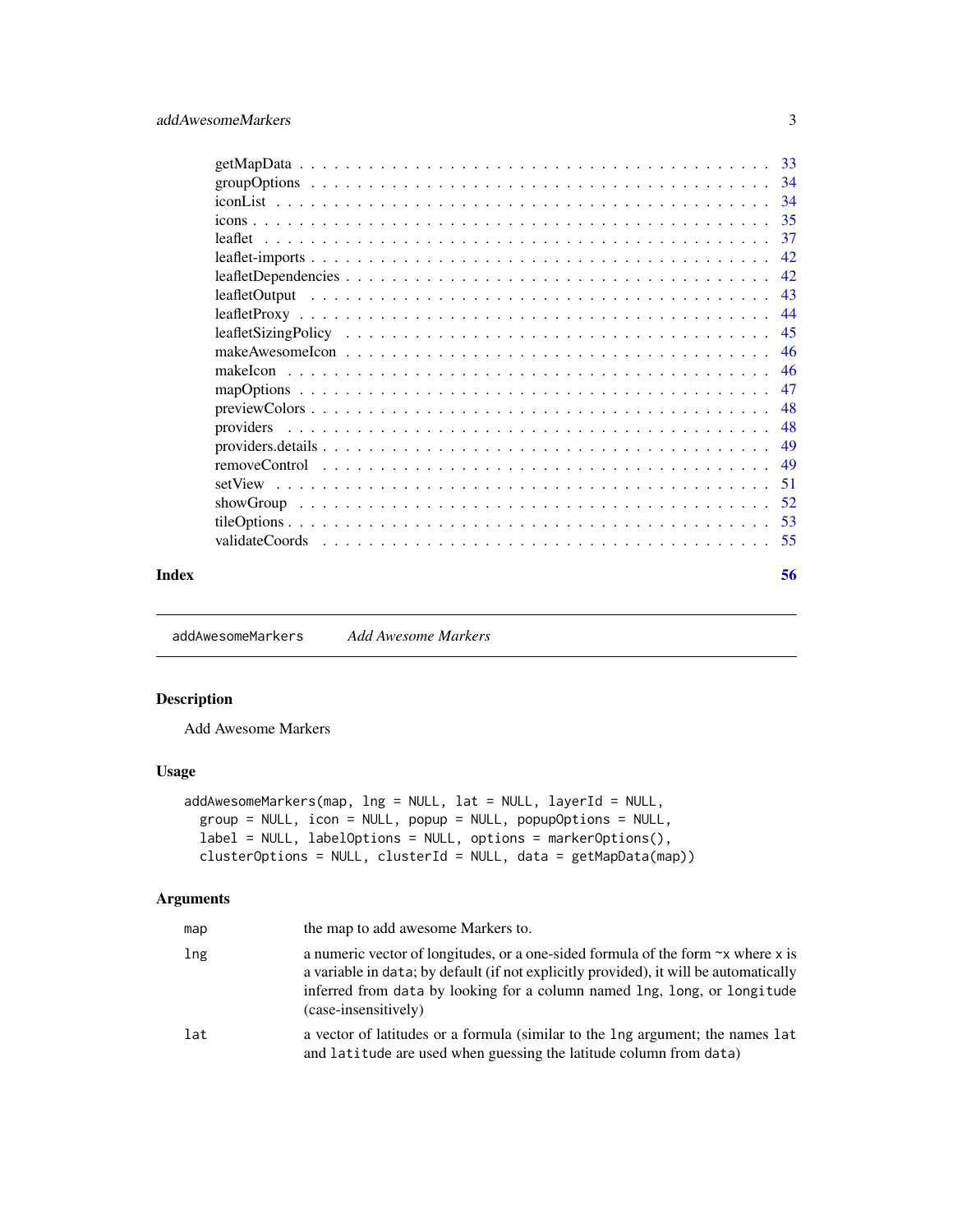<span id="page-3-0"></span>

| the layer id                                                                                                                                                                                                                                                                                                                             |
|------------------------------------------------------------------------------------------------------------------------------------------------------------------------------------------------------------------------------------------------------------------------------------------------------------------------------------------|
| the name of the group the newly created layers should belong to (for clearGroup<br>and addLayersControl purposes). Human-friendly group names are permitted-<br>they need not be short, identifier-style names. Any number of layers and even<br>different types of layers (e.g. markers and polygons) can share the same group<br>name. |
| the icon(s) for markers;                                                                                                                                                                                                                                                                                                                 |
| a character vector of the HTML content for the popups (you are recommended<br>to escape the text using htmlEscape() for security reasons)                                                                                                                                                                                                |
| A Vector of popup0ptions to provide popups                                                                                                                                                                                                                                                                                               |
| a character vector of the HTML content for the labels                                                                                                                                                                                                                                                                                    |
| A Vector of label0ptions to provide label options for each label. Default NULL                                                                                                                                                                                                                                                           |
| a list of extra options for tile layers, popups, paths (circles, rectangles, polygons,<br>), or other map elements                                                                                                                                                                                                                       |
| cluster0ptions if not NULL, markers will be clustered using Leaflet.markercluster; you can use<br>markerClusterOptions() to specify marker cluster options                                                                                                                                                                               |
| the id for the marker cluster layer                                                                                                                                                                                                                                                                                                      |
| the data object from which the argument values are derived; by default, it is the<br>data object provided to leaflet() initially, but can be overridden                                                                                                                                                                                  |
|                                                                                                                                                                                                                                                                                                                                          |

| Graphics elements and layers<br>addControl |  |
|--------------------------------------------|--|
|--------------------------------------------|--|

### <span id="page-3-1"></span>Description

Add graphics elements and layers to the map widget.

#### Usage

```
addControl(map, html, position = c("topleft", "topright", "bottomleft",
  "bottomright"), layerId = NULL, className = "info legend",
 data = getMapData(map))
addTiles(map,
  urlTemplate = \frac{n}{s}.tile.openstreetmap.org/{z}/{x}/{y}.png",
  attribution = NULL, layerId = NULL, group = NULL,
 options = tileOptions(), data = getMapData(map))
addWMSTiles(map, baseUrl, layerId = NULL, group = NULL,
  options = WMSTileOptions(), attribution = NULL, layers = "",
  data = getMapData(map))
addPopups(map, lng = NULL, lat = NULL, popup, layerId = NULL,
  group = NULL, options = popupOptions(), data = getMapData(map))
```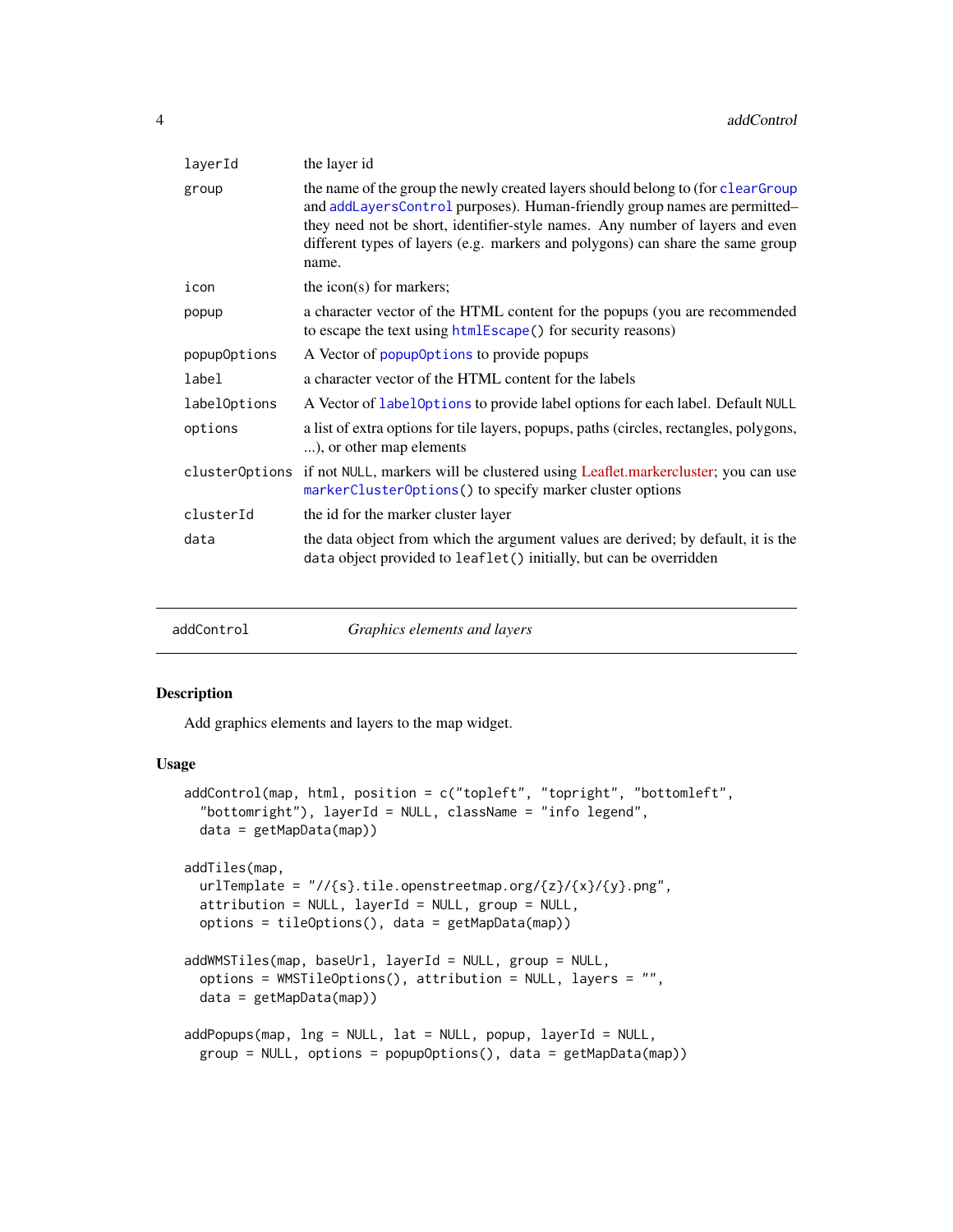```
addMarkers(map, lng = NULL, lat = NULL, layerId = NULL,
  group = NULL, icon = NULL, pop = NULL, popup = NULL, popupOption = NULL,
 label = NULL, labelOptions = NULL, options = markerOptions(),
  clusterOptions = NULL, clusterId = NULL, data = getMapData(map))
addLabelOnlyMarkers(map, lng = NULL, lat = NULL, layerId = NULL,
  group = NULL, icon = NULL, label = NULL, label in L, labeloptions = markerOptions(), clusterOptions = NULL, clusterId = NULL,
 data = getMapData(map))
addCircleMarkers(map, lng = NULL, lat = NULL, radius = 10,
  layerId = NULL, group = NULL, stroke = TRUE, color = "#03F",weight = 5, opacity = 0.5, fill = TRUE, fillColor = color,
 fillOpacity = 0.2, dashArray = NULL, popup = NULL,
  popupOptions = NULL, label = NULL, labelOptions = NULL,
  options = pathOptions(), clusterOptions = NULL, clusterId = NULL,
  data = getMapData(map))
highlightOptions(stroke = NULL, color = NULL, weight = NULL,
  opacity = NULL, fill = NULL, fillColor = NULL,
  fillOpacity = NULL, dashArray = NULL, bringToFront = NULL,
  sendToBack = NULL)
addCircles(map, <math>Ing = NULL, lat = NULL, radius = 10</math>,layerId = NULL, group = NULL, stroche = TRUE, color = "#03F",weight = 5, opacity = 0.5, fill = TRUE, fillColor = color,
  fillOpacity = 0.2, dashArray = NULL, popup = NULL,
  popupOptions = NULL, label = NULL, labelOptions = NULL,
  options = pathOptions(), highlightOptions = NULL,
  data = getMapData(map))
addPolylines(map, lng = NULL, lat = NULL, layerId = NULL,
  group = NULL, stroke = TRUE, color = "#03F", weight = 5,
  opacity = 0.5, fill = FALSE, fillColor = color,
  fillOpacity = 0.2, dashArray = NULL, smoothFactor = 1,
  noClip = FALSE, popup = NULL, popupOptions = NULL, label = NULL,
  labelOptions = NULL, options = pathOptions(),
  highlightOptions = NULL, data = getMapData(map))
addRectangles(map, lng1, lat1, lng2, lat2, layerId = NULL,
  group = NULL, stroke = TRUE, color = "#03F", weight = 5,
  opacity = 0.5, fill = TRUE, fillColor = color, fillOpacity = 0.2,
  dashArray = NULL, smoothFactor = 1, noClip = FALSE, popup = NULL,
 popupOptions = NULL, label = NULL, labelOptions = NULL,
  options = pathOptions(), highlightOptions = NULL,
 data = getMapData(map))
```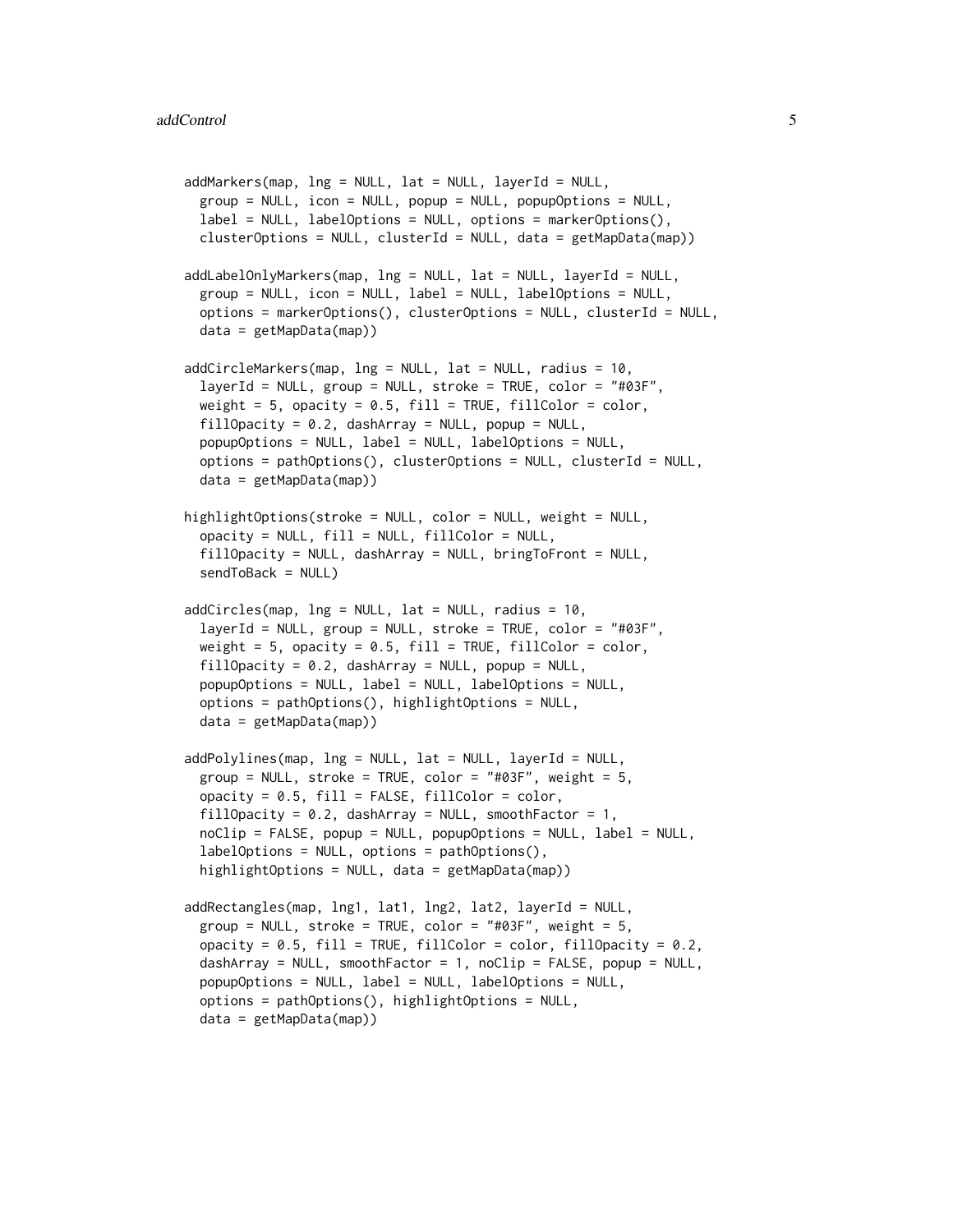```
addPolygons(map, Ing = NULL, lat = NULL, layerId = NULL,group = NULL, stroke = TRUE, color = "#03F", weight = 5,
 opacity = 0.5, fill = TRUE, fillColor = color, fillOpacity = 0.2,
 dashArray = NULL, smoothFactor = 1, noClip = FALSE, popup = NULL,
 popupOptions = NULL, label = NULL, labelOptions = NULL,
 options = pathOptions(), highlightOptions = NULL,
 data = getMapData(map))
addGeoJSON(map, geojson, layerId = NULL, group = NULL, stroke = TRUE,
  color = "#03F", weight = 5, opacity = 0.5, fill = TRUE,fillColor = color, fillOpacity = 0.2, dashArray = NULL,
  smoothFactor = 1, noClip = FALSE, options = pathOptions(),
 data = getMapData(map))
addTopoJSON(map, topojson, layerId = NULL, group = NULL,
  stroke = TRUE, color = "#03F", weight = 5, opacity = 0.5,
  fill = TRUE, fillColor = color, fillOpacity = 0.2,dashArray = NULL, smoothFactor = 1, noClip = FALSE,
 options = pathOptions())
```
### Arguments

| map         | a map widget object created from leaflet()                                                                                                                                                                                                                                                                                               |
|-------------|------------------------------------------------------------------------------------------------------------------------------------------------------------------------------------------------------------------------------------------------------------------------------------------------------------------------------------------|
| html        | the content of the control. May be provided as string or as HTML generated<br>with Shiny/htmltools tags                                                                                                                                                                                                                                  |
| position    | position of control: "topleft", "topright", "bottomleft", or "bottomright"                                                                                                                                                                                                                                                               |
| layerId     | the layer id                                                                                                                                                                                                                                                                                                                             |
| className   | extra CSS classes to append to the control, space separated                                                                                                                                                                                                                                                                              |
| data        | the data object from which the argument values are derived; by default, it is the<br>data object provided to leaflet() initially, but can be overridden                                                                                                                                                                                  |
| urlTemplate | a character string as the URL template                                                                                                                                                                                                                                                                                                   |
| attribution | the attribution text of the tile layer (HTML)                                                                                                                                                                                                                                                                                            |
| group       | the name of the group the newly created layers should belong to (for clearGroup<br>and addLayersControl purposes). Human-friendly group names are permitted-<br>they need not be short, identifier-style names. Any number of layers and even<br>different types of layers (e.g. markers and polygons) can share the same group<br>name. |
| options     | a list of extra options for tile layers, popups, paths (circles, rectangles, polygons,<br>), or other map elements                                                                                                                                                                                                                       |
| baseUrl     | a base URL of the WMS service                                                                                                                                                                                                                                                                                                            |
| layers      | comma-separated list of WMS layers to show                                                                                                                                                                                                                                                                                               |
| lng         | a numeric vector of longitudes, or a one-sided formula of the form $\sim$ x where x is<br>a variable in data; by default (if not explicitly provided), it will be automatically<br>inferred from data by looking for a column named lng, long, or longitude<br>(case-insensitively)                                                      |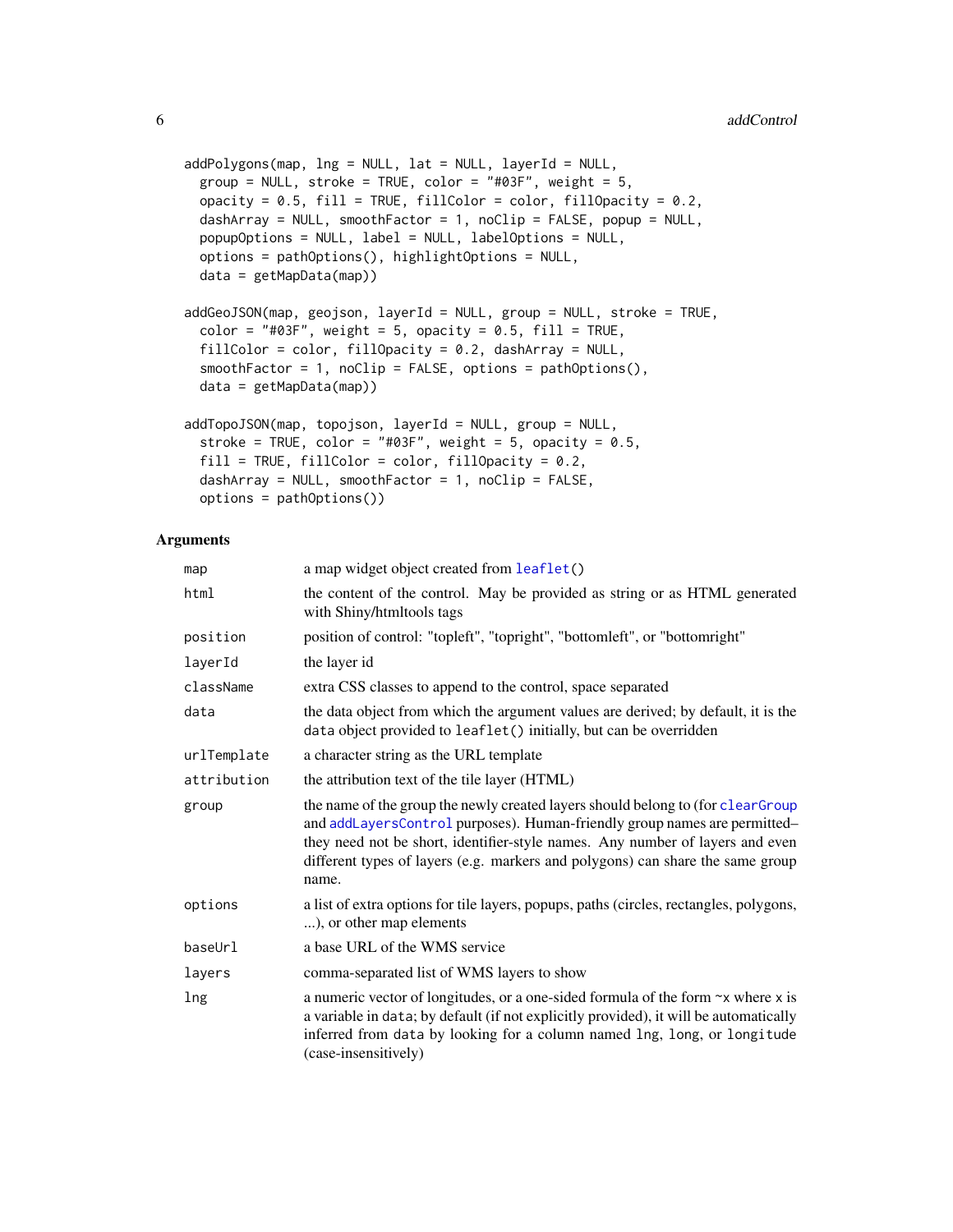<span id="page-6-0"></span>

| lat                    | a vector of latitudes or a formula (similar to the lng argument; the names lat<br>and latitude are used when guessing the latitude column from data)                                                                                                                                                                                                                                         |
|------------------------|----------------------------------------------------------------------------------------------------------------------------------------------------------------------------------------------------------------------------------------------------------------------------------------------------------------------------------------------------------------------------------------------|
| popup                  | a character vector of the HTML content for the popups (you are recommended<br>to escape the text using htmlEscape() for security reasons)                                                                                                                                                                                                                                                    |
| icon                   | the icon(s) for markers; an icon is represented by an R list of the form list (iconUrl = "?", iconSize =<br>and you can use icons() to create multiple icons; note when you use an R list<br>that contains images as local files, these local image files will be base64 encoded<br>into the HTML page so the icon images will still be available even when you<br>publish the map elsewhere |
| popupOptions           | A Vector of popup0ptions to provide popups                                                                                                                                                                                                                                                                                                                                                   |
| label                  | a character vector of the HTML content for the labels                                                                                                                                                                                                                                                                                                                                        |
| labelOptions           | A Vector of labelOptions to provide label options for each label. Default NULL                                                                                                                                                                                                                                                                                                               |
| clusterOptions         | if not NULL, markers will be clustered using Leaflet.markercluster; you can use<br>markerClusterOptions() to specify marker cluster options                                                                                                                                                                                                                                                  |
| clusterId              | the id for the marker cluster layer                                                                                                                                                                                                                                                                                                                                                          |
| radius                 | a numeric vector of radii for the circles; it can also be a one-sided formula,<br>in which case the radius values are derived from the data (units in meters for<br>circles, and pixels for circle markers)                                                                                                                                                                                  |
| stroke                 | whether to draw stroke along the path (e.g. the borders of polygons or circles)                                                                                                                                                                                                                                                                                                              |
| color                  | stroke color                                                                                                                                                                                                                                                                                                                                                                                 |
| weight                 | stroke width in pixels                                                                                                                                                                                                                                                                                                                                                                       |
| opacity                | stroke opacity (or layer opacity for tile layers)                                                                                                                                                                                                                                                                                                                                            |
| fill                   | whether to fill the path with color (e.g. filling on polygons or circles)                                                                                                                                                                                                                                                                                                                    |
| fillColor              | fill color                                                                                                                                                                                                                                                                                                                                                                                   |
| fillOpacity            | fill opacity                                                                                                                                                                                                                                                                                                                                                                                 |
| dashArray              | a string that defines the stroke dash pattern                                                                                                                                                                                                                                                                                                                                                |
| bringToFront           | Whether the shape should be brought to front on hover.                                                                                                                                                                                                                                                                                                                                       |
| sendToBack             | whether the shape should be sent to back on mouse out.                                                                                                                                                                                                                                                                                                                                       |
| highlightOptions       |                                                                                                                                                                                                                                                                                                                                                                                              |
|                        | Options for highlighting the shape on mouse over.                                                                                                                                                                                                                                                                                                                                            |
| smoothFactor           | how much to simplify the polyline on each zoom level (more means better per-<br>formance and less accurate representation)                                                                                                                                                                                                                                                                   |
| noClip                 | whether to disable polyline clipping                                                                                                                                                                                                                                                                                                                                                         |
| lng1, lat1, lng2, lat2 | latitudes and longitudes of the south-west and north-east corners of rectangles                                                                                                                                                                                                                                                                                                              |
| geojson                | a GeoJSON list, or character vector of length 1                                                                                                                                                                                                                                                                                                                                              |
| topojson               | a TopoJSON list, or character vector of length 1                                                                                                                                                                                                                                                                                                                                             |
|                        |                                                                                                                                                                                                                                                                                                                                                                                              |

### Value

the new map object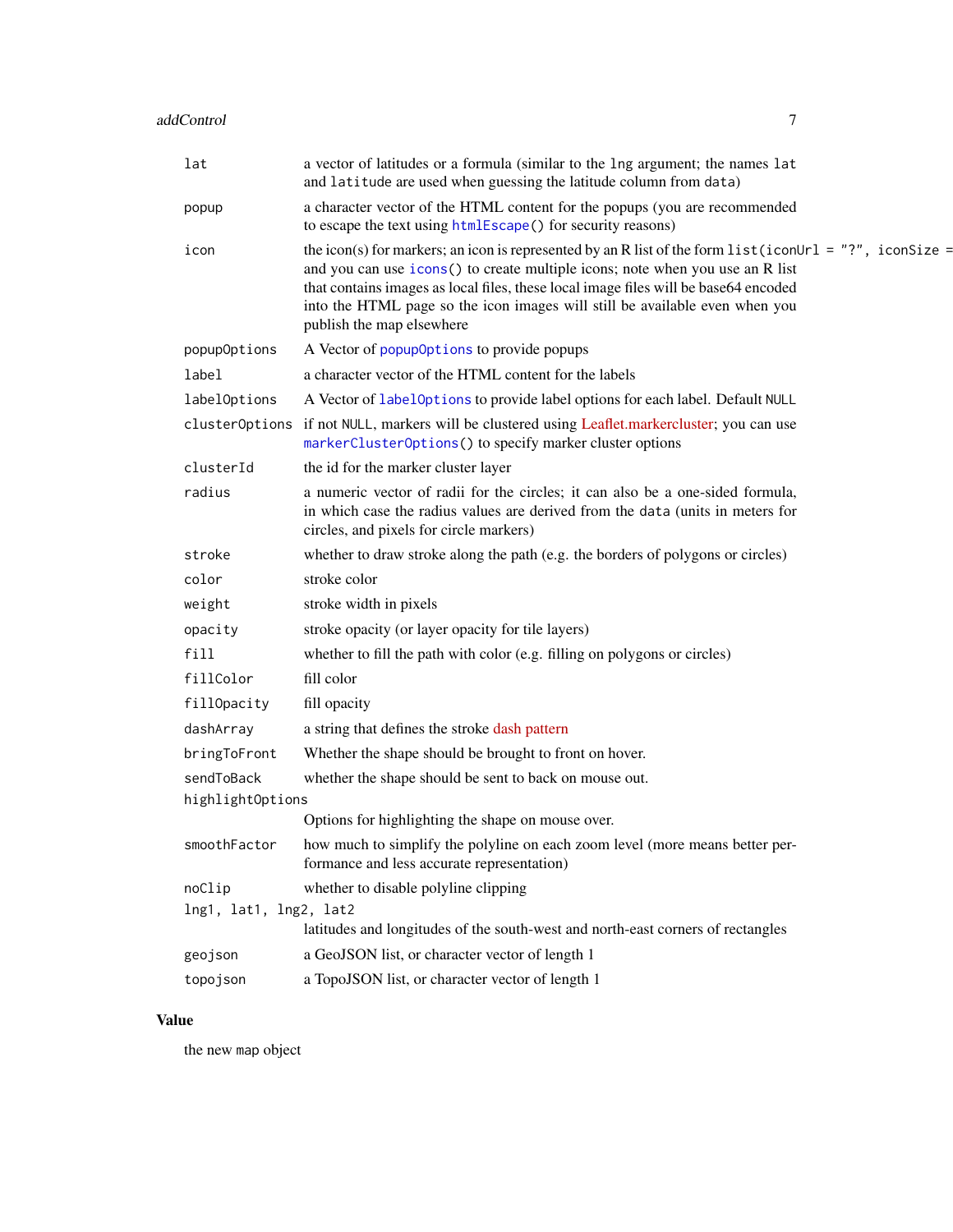### <span id="page-7-0"></span>Functions

- addControl: Add arbitrary HTML controls to the map
- addTiles: Add a tile layer to the map
- addWMSTiles: Add a WMS tile layer to the map
- addPopups: Add popups to the map
- addMarkers: Add markers to the map
- addLabelOnlyMarkers: Add Label only markers to the map
- addCircleMarkers: Add circle markers to the map
- highlightOptions: Options to highlight a shape on hover
- addCircles: Add circles to the map
- addPolylines: Add polylines to the map
- addRectangles: Add rectangles to the map
- addPolygons: Add polygons to the map
- addGeoJSON: Add GeoJSON layers to the map
- addTopoJSON: Add TopoJSON layers to the map

### References

The Leaflet API documentation: <http://leafletjs.com/reference-1.3.1.html>

#### See Also

[tileOptions](#page-52-2), [WMSTileOptions](#page-52-1), [popupOptions](#page-52-1), [markerOptions](#page-52-1), [pathOptions](#page-52-1)

| addGraticule | Add a Graticule on the map see https://github.com/turban/ |
|--------------|-----------------------------------------------------------|
|              | Leaflet.Graticule                                         |

#### Description

Add a Graticule on the map see <https://github.com/turban/Leaflet.Graticule>

### Usage

```
addGraticule(map, interval = 20, sphere = FALSE, style = list(color =
  "#333", weight = 1), layerId = NULL, group = NULL,
  options = pathOptions(pointerEvents = "none", clickable = FALSE))
```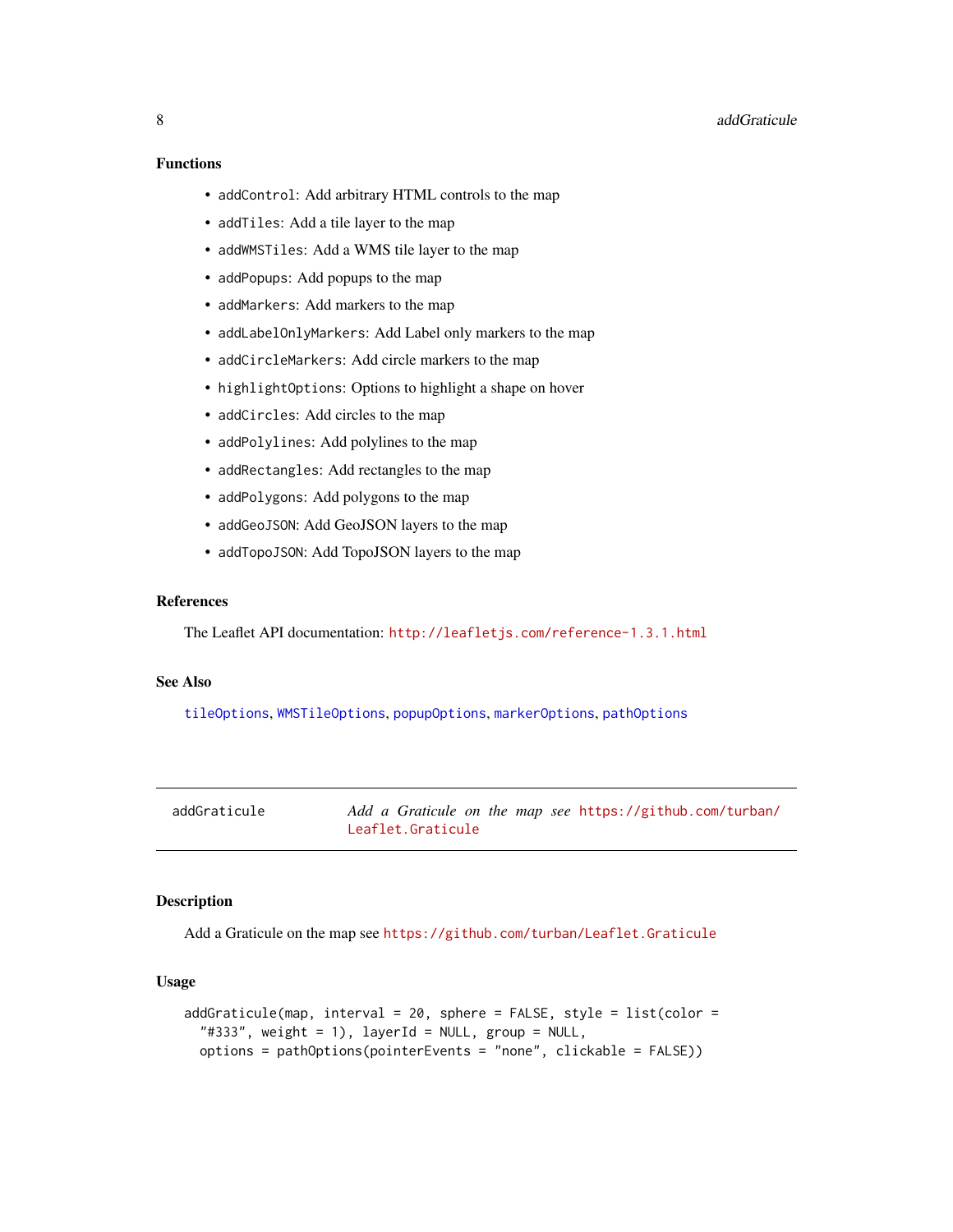### <span id="page-8-0"></span>addLayersControl 9

#### Arguments

| map      | a map widget object                                                                                 |
|----------|-----------------------------------------------------------------------------------------------------|
| interval | The spacing in map units between horizontal and vertical lines.                                     |
| sphere   | boolean. Default FALSE                                                                              |
| style    | path options for the generated lines. See http://leafletjs.com/reference-1.<br>3.1.html#path-option |
| laverId  | the layer id                                                                                        |
| group    | the name of the group this layer belongs to.                                                        |
| options  | the path options for the graticule layer                                                            |

#### Examples

```
leaf <- leaflet() %>%
  addTiles() %>%
  addGraticule()
leaf
```
<span id="page-8-1"></span>addLayersControl *Add UI controls to switch layers on and off*

### Description

Uses Leaflet's built-in [layers control](http://leafletjs.com/reference-1.3.1.html#control-layers) feature to allow users to choose one of several base layers, and to choose any number of overlay layers to view.

### Usage

```
addLayersControl(map, baseGroups = character(0),
 overlayGroups = character(0), position = c("topright", "bottomright","bottomleft", "topleft"), options = layersControlOptions(),
  data = getMapData(map))
```

```
layersControlOptions(collapsed = TRUE, autoZIndex = TRUE, ...)
```
removeLayersControl(map)

#### Arguments

| map           | the map to add the layers control to                                                                                                                                                         |
|---------------|----------------------------------------------------------------------------------------------------------------------------------------------------------------------------------------------|
| baseGroups    | character vector where each element is the name of a group. The user will be<br>able to choose one base group (only) at a time. This is most commonly used for<br>mostly-opaque tile layers. |
| overlayGroups | character vector where each element is the name of a group. The user can turn<br>each overlay group on or off independently.                                                                 |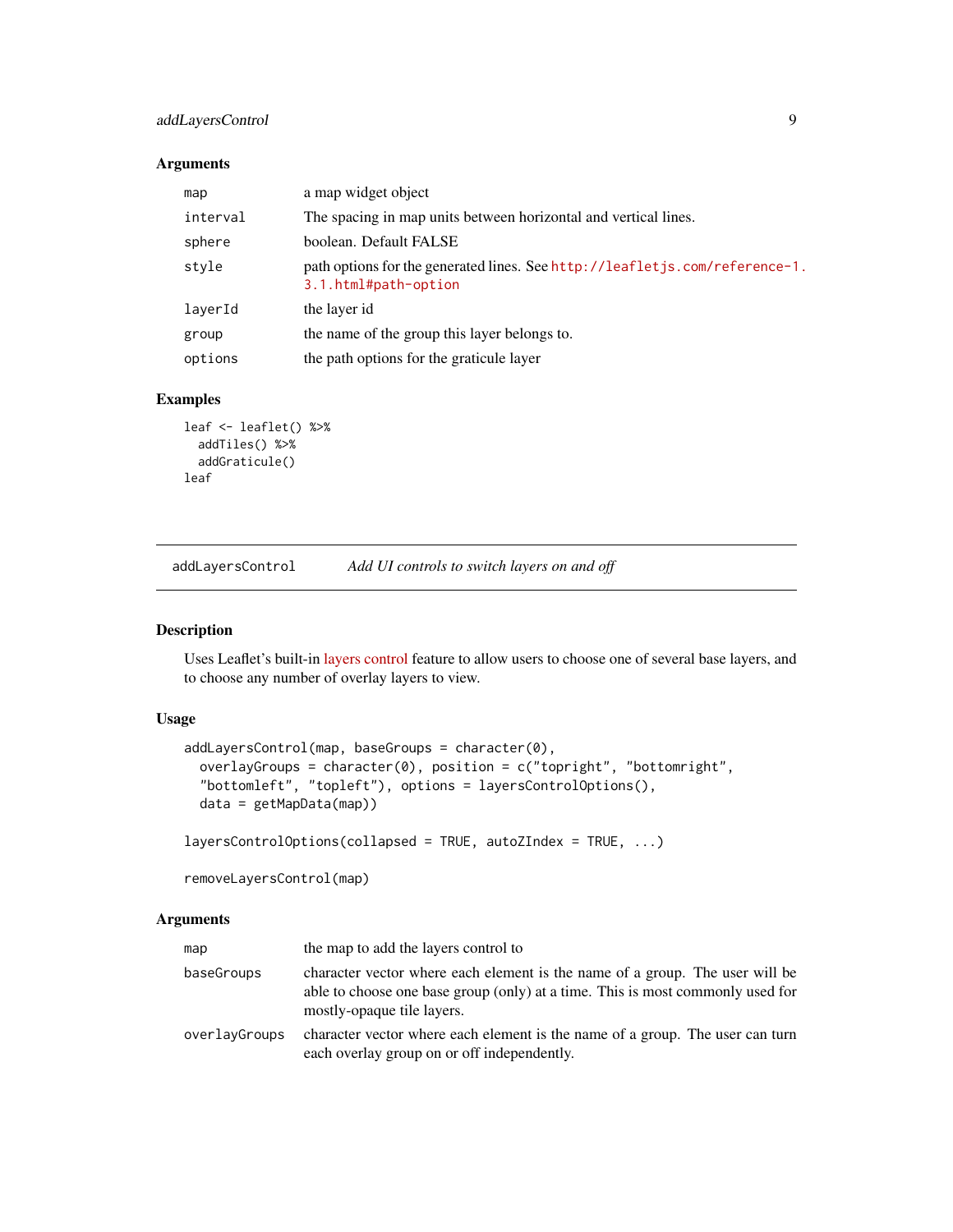<span id="page-9-0"></span>

| position   | position of control: "topleft", "topright", "bottomleft", or "bottomright"                                                                                                               |
|------------|------------------------------------------------------------------------------------------------------------------------------------------------------------------------------------------|
| options    | a list of additional options, intended to be provided by a call to layersControlOptions                                                                                                  |
| data       | the data object from which the argument values are derived; by default, it is the<br>data object provided to leaflet () initially, but can be overridden                                 |
| collapsed  | if TRUE (the default), the layers control will be rendered as an icon that expands<br>when hovered over. Set to FALSE to have the layers control always appear in its<br>expanded state. |
| autoZIndex | if TRUE, the control will automatically maintain the z-order of its various groups<br>as overlays are switched on and off.                                                               |
| $\cdots$   | other options for layersControlOptions()                                                                                                                                                 |

### Examples

```
leaflet() %>%
  addTiles(group = "OpenStreetMap") %>%
  addProviderTiles("Stamen.Toner", group = "Toner by Stamen") %>%
  addMarkers(runif(20, -75, -74), runif(20, 41, 42), group = "Markers") %>%
  addLayersControl(
   baseGroups = c("OpenStreetMap", "Toner by Stamen"),
   overlayGroups = c("Markers")
  \lambda
```
addLegend *Add a color legend to a map*

#### Description

When a color palette function is used in a map (e.g. [colorNumeric](#page-24-1)), a color legend can be automatically derived from the palette function. You can also manually specify the colors and labels for the legend.

#### Usage

```
addLegend(map, position = c("topright", "bottomright", "bottomleft",
  "topleft"), pal, values, na.label = "NA", bins = 7, colors,
 opacity = 0.5, labels = NULL, labFormat = labelFormat(),
  title = NULL, className = "info legend", layerId = NULL,
 group = NULL, data = getMapData(map))
labelFormat(prefix = "", suffix = "", between = " – ",
 digits = 3, big.mark = ",", transform = identity)
```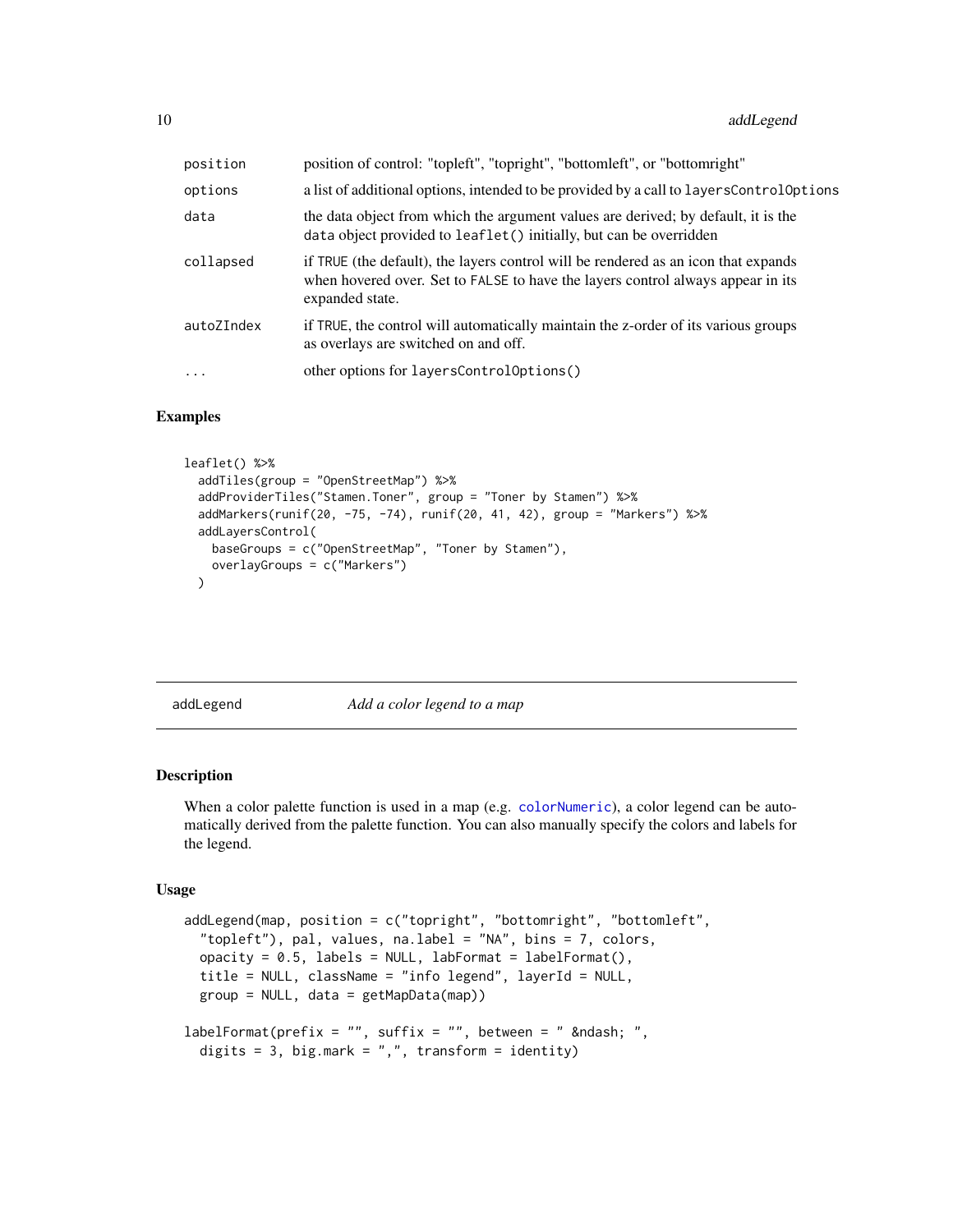### <span id="page-10-0"></span>addLegend 11

#### Arguments

| map       | a map widget object created from leaflet()                                                                                                                                                                                                                                                                                                 |
|-----------|--------------------------------------------------------------------------------------------------------------------------------------------------------------------------------------------------------------------------------------------------------------------------------------------------------------------------------------------|
| position  | the position of the legend                                                                                                                                                                                                                                                                                                                 |
| pal       | the color palette function, generated from colorNumeric(), colorBin(), colorQuantile(),<br>or colorFactor()                                                                                                                                                                                                                                |
| values    | the values used to generate colors from the palette function                                                                                                                                                                                                                                                                               |
| na.label  | the legend label for NAs in values                                                                                                                                                                                                                                                                                                         |
| bins      | an approximate number of tick-marks on the color gradient for the color Numeric<br>palette if it is of length one; you can also provide a numeric vector as the pre-<br>defined breaks (equally spaced)                                                                                                                                    |
| colors    | a vector of (HTML) colors to be used in the legend if pal is not provided                                                                                                                                                                                                                                                                  |
| opacity   | the opacity of colors                                                                                                                                                                                                                                                                                                                      |
| labels    | a vector of text labels in the legend corresponding to colors                                                                                                                                                                                                                                                                              |
| labFormat | a function to format the labels derived from pal and values (see Details below<br>to know what labelFormat() returns by default; you can either use the helper<br>function labelFormat(), or write your own function)                                                                                                                      |
| title     | the legend title                                                                                                                                                                                                                                                                                                                           |
| className | extra CSS classes to append to the control, space separated                                                                                                                                                                                                                                                                                |
| layerId   | the ID of the legend; subsequent calls to addLegend or addControl with the<br>same layerId will replace this legend. The ID can also be used with removeControl.                                                                                                                                                                           |
| group     | group name of a leaflet layer group. Supplying this value will tie the legend to<br>the leaflet layer group with this name and will auto add/remove the legend as<br>the group is added/removed, for example via layerControl. You will need to set<br>the group when you add a layer (e.g. addPolygons) and supply the same name<br>here. |
| data      | the data object from which the argument values are derived; by default, it is the<br>data object provided to leaflet() initially, but can be overridden                                                                                                                                                                                    |
| prefix    | a prefix of legend labels                                                                                                                                                                                                                                                                                                                  |
| suffix    | a suffix of legend labels                                                                                                                                                                                                                                                                                                                  |
| between   | a separator between $x[i]$ and $x[i + 1]$ in legend labels (by default, it is a dash)                                                                                                                                                                                                                                                      |
| digits    | the number of digits of numeric values in labels                                                                                                                                                                                                                                                                                           |
| big.mark  | the thousand separator                                                                                                                                                                                                                                                                                                                     |
| transform | a function to transform the label value                                                                                                                                                                                                                                                                                                    |

### Details

The labFormat argument is a function that takes the argument type = c("numeric", "bin", "quantile", "factor"), plus, arguments for different types of color palettes. For the colorNumeric() palette, labFormat takes a single argument, which is the breaks of the numeric vector, and returns a character vector of the same length. For colorBin(), labFormat also takes a vector of breaks of length n but should return a character vector of length  $n - 1$ , with the i-th element representing the interval  $c(x[i], x[i + 1])$ . For colorQuantile, labFormat takes two arguments, the quantiles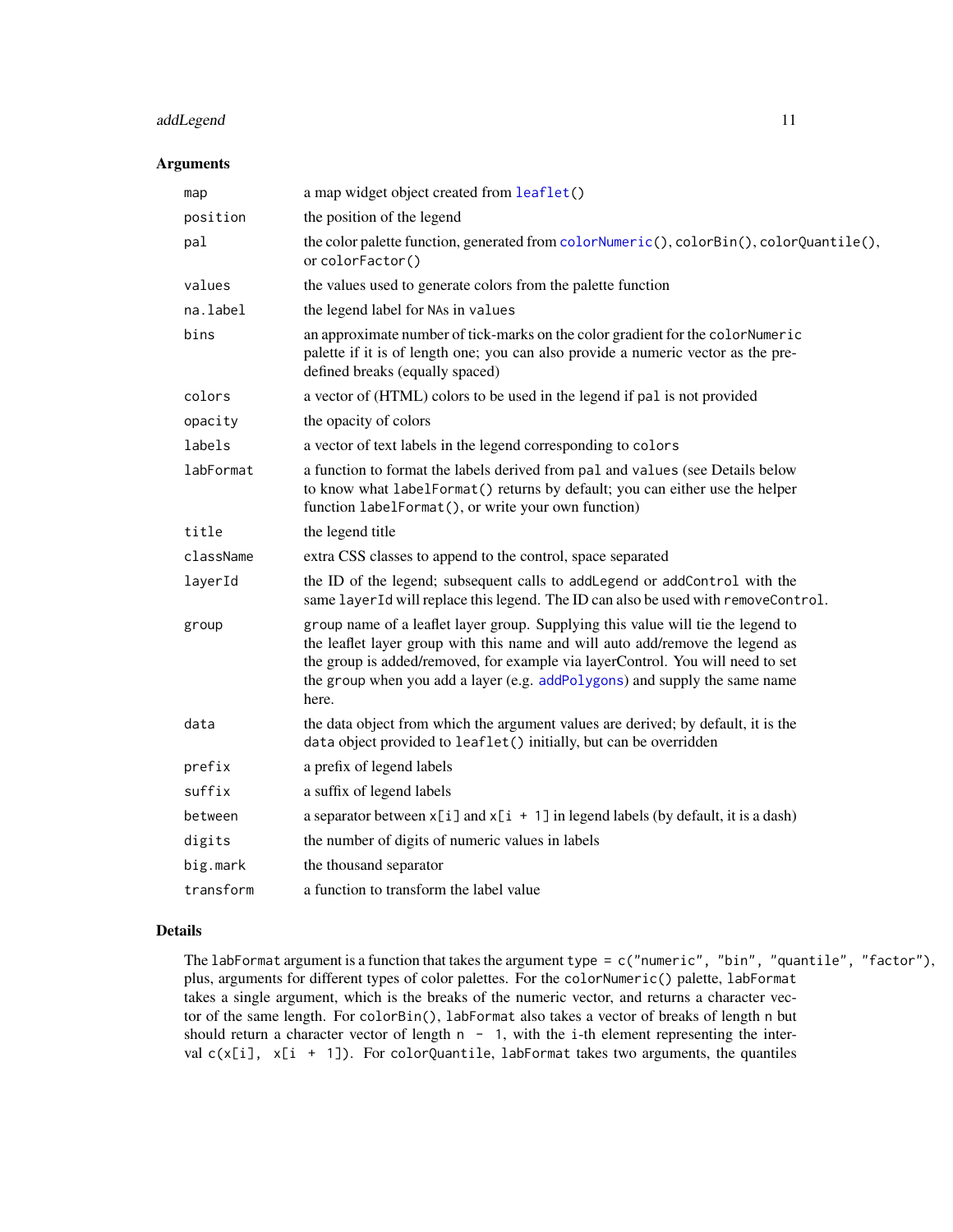and the associated probabilities (each of length n), and should return a character vector of length n - 1 (similar to the colorBin() palette). For colorFactor(), labFormat takes one argument, the unique values of the factor, and should return a character vector of the same length.

By default, labFormat is basically format(scientific = FALSE, big.mark =  $"$ ,") for the numeric palette, as.character() for the factor palette, and a function to return labels of the form  $x[i] - x[i + 1]'$  for bin and quantile palettes (in the case of quantile palettes, x is the probabilities instead of the values of breaks).

```
# !formatR
library(leaflet)
# a manual legend
leaflet() %>% addTiles() %>% addLegend(
  position = "bottomright",
  colors = rgb(t(col2rgb(palette))) / 255),labels = palette(), opacity = 1,
  title = "An Obvious Legend"
)
# an automatic legend derived from the color palette
df \le local({
 n <- 300; x <- rnorm(n); y <- rnorm(n)
  z \leq -sqrt(x \land 2 + y \land 2); z[sample(n, 10)] \leq NA
  data.frame(x, y, z)
})
pal <- colorNumeric("OrRd", df$z)
leaflet(df) %>%
  addTiles() %>%
  addCircleMarkers(\sim x, \sim y, color = \sim pal(z), group = "circles") %>%
  addLegend(pal = pal, values = \approxz, group = "circles", position = "bottomleft") %>%
  addLayersControl(overlayGroups = c("circles"))
# format legend labels
df <- data.frame(x = rnorm(100), y = rexp(100, 2), z = runif(100))
pal <- colorBin("PuOr", df$z, bins = c(0, .1, .4, .9, 1))
leaflet(df) %>%
  addTiles() %>%
  addCircleMarkers(\sim x, \sim y, color = \sim pal(z), group = "circles") %>%
  addLegend(pal = pal, values = \simz, group = "circles", position = "bottomleft") %\gg%
  addLayersControl(overlayGroups = c("circles"))
leaflet(df) %>%
  addTiles() %>%
  addCircleMarkers(\sim x, \sim y, color = \sim pal(z), group = "circles") %>%
  addLegend(pal = pal, values = -z, labFormat = labelFormat(
    prefix = "(", suffix = ")\", between = ", ",
    transform = function(x) 100 \times x), group = "circles", position = "bottomleft" ) %>%
  addLayersControl(overlayGroups = c("circles"))
```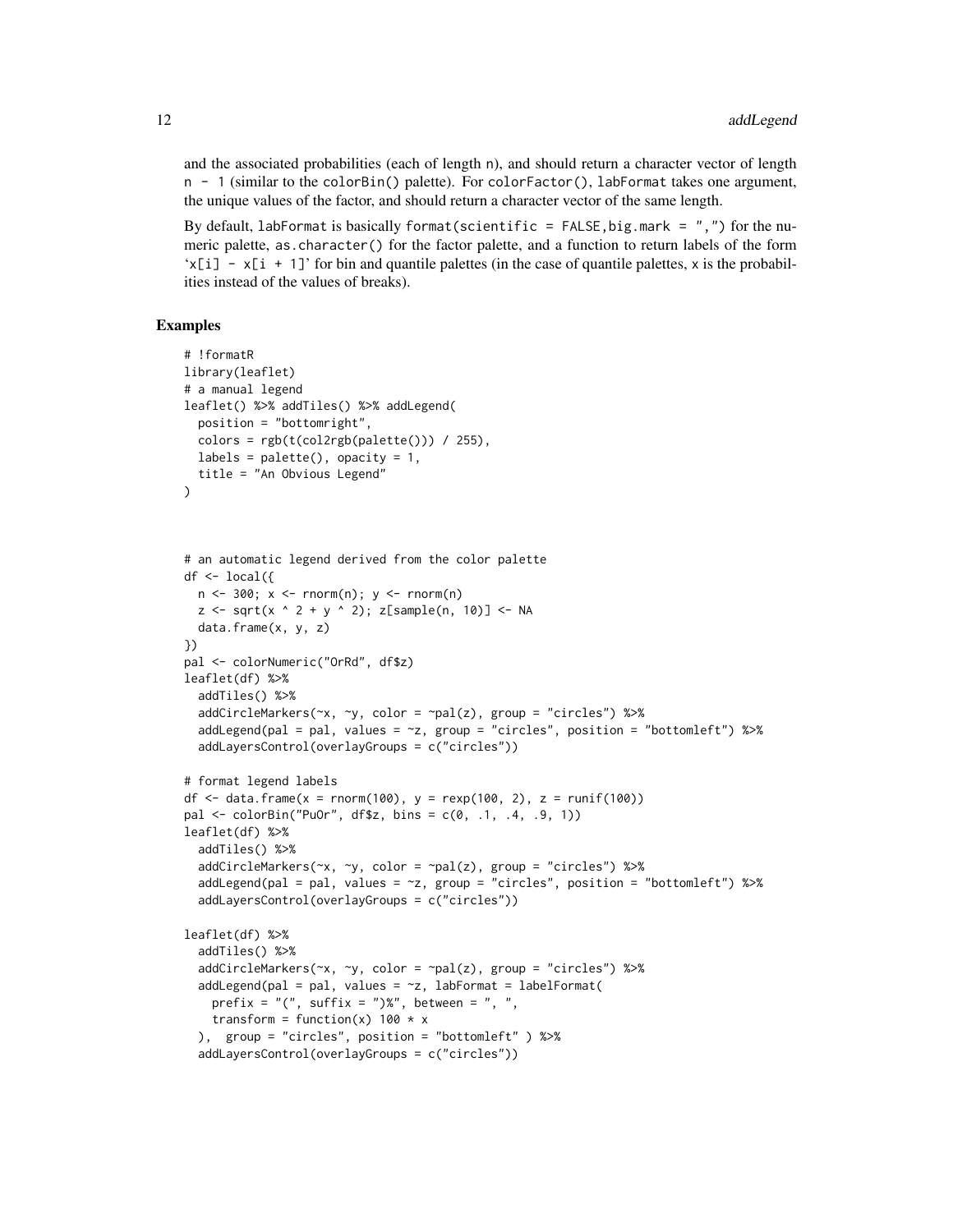<span id="page-12-0"></span>addMapPane *Add additional panes to leaflet map to control layer order*

### **Description**

map panes can be created by supplying a name and a zIndex to control layer ordering. We recommend a zIndex value between 400 (the default overlay pane) and 500 (the default shadow pane). You can then use this pane to render overlays (points, lines, polygons) by setting the pane argument in leafletOptions. This will give you control over the order of the layers, e.g. points always on top of polygons. If two layers are provided to the same pane, overlay will be determined by order of adding. See examples below. See [http://www.leafletjs.com/reference-1.3.0.html#](http://www.leafletjs.com/reference-1.3.0.html#map-pane) [map-pane](http://www.leafletjs.com/reference-1.3.0.html#map-pane) for details.

If the error "Cannot read property 'appendChild' of undefined" occurs, make sure the pane being used for used for display has already been added to the map.

#### Usage

addMapPane(map, name, zIndex)

### Arguments

| map    | A leaflet or mapview object.                                                                    |
|--------|-------------------------------------------------------------------------------------------------|
| name   | The name of the new pane (refer to this in leaflet Options.                                     |
| zIndex | The zIndex of the pane. Panes with higher index are rendered above panes with<br>lower indices. |

```
rand_{n} < - function(n = 10) rnorm(n, -93.65, .01)
rand_lat <- function(n = 10) rnorm(n, 42.0285, .01)random_data <- data.frame(
 ln g = rand_lng(50),
 lat = rand\_lat(50),
 radius = runif(50, 50, 150),
 circleId = paste0("circle #", 1:50),
 lineId = paste0("circle #", 1:50)
\mathcal{L}# display circles (zIndex: 420) above the lines (zIndex: 410), even when added first
leaflet() %>%
 addTiles() %>%
 # move the center to Snedecor Hall
 setView(-93.65, 42.0285, zoom = 14) %>%
 addMapPane("ames_lines", zIndex = 410) %>% # shown below ames_circles
 addMapPane("ames_circles", zIndex = 420) %>% # shown above ames_lines
```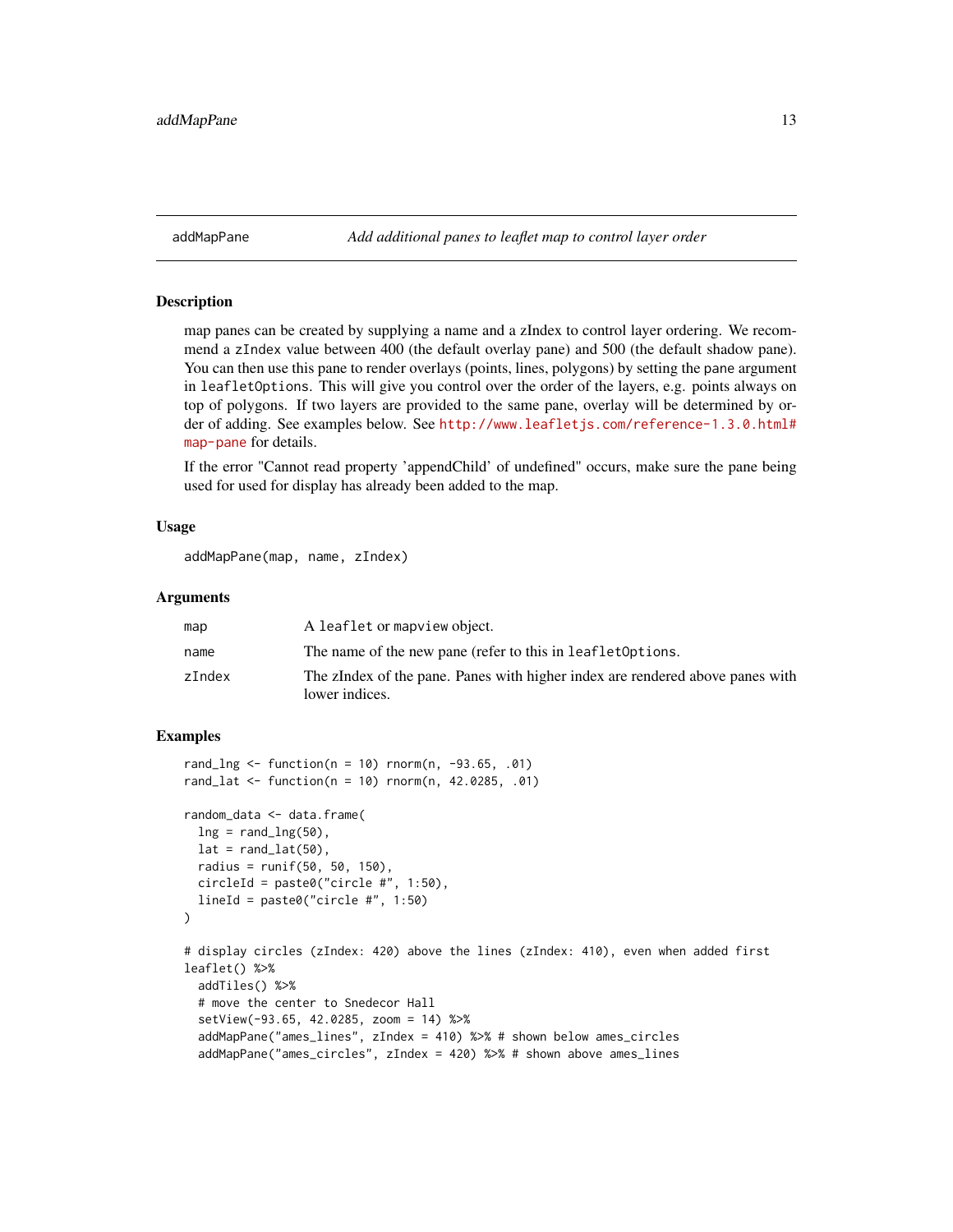```
# points above polygons
 addCircles(
   data = random_data, ~lng, ~lat, radius = ~radius, popup = ~circleId,
   options = pathOptions(pane = "ames_circles")
 ) %>%
 # lines in 'ames_lines' pane
 addPolylines(
   data = random_data, \simlng, \simlat, color = "#F00", weight = 20,
   options = pathOptions(pane = "ames_lines")
 \lambda# same example but circles (zIndex: 420) are below the lines (zIndex: 430)
leaflet() %>%
 addTiles() %>%
 # move the center to Snedecor Hall
 setView(-93.65, 42.0285, zoom = 14) %>%
 addMapPane("ames_lines", zIndex = 430) %>% # shown below ames_circles
 addMapPane("ames_circles", zIndex = 420) %>% # shown above ames_lines
 # points above polygons
 addCircles(
   data = random_data, ~lng, ~lat, radius = ~radius, popup = ~circleId,
   options = pathOptions(pane = "ames_circles")
 ) %>%
 # lines in 'ames_lines' pane
 addPolylines(
   data = random_data, \simlng, \simlat, color = "#F00", weight = 20,
   options = pathOptions(pane = "ames_lines")
 )
```
addMeasure *Add a measure control to the map.*

#### Description

Add a measure control to the map.

#### Usage

```
addMeasure(map, position = "topright", primaryLengthUnit = "feet",
  secondaryLengthUnit = NULL, primaryAreaUnit = "acres",
  secondaryAreaUnit = NULL, activeColor = "#ABE67E",
  completedColor = "#C8F2BE", popupOptions = list(className =
  "leaflet-measure-resultpopup", autoPanPadding = c(10, 10)),
  captureZIndex = 10000, localization = "en", decPoint = ".",
  thousandsSep = ",")
```
<span id="page-13-0"></span>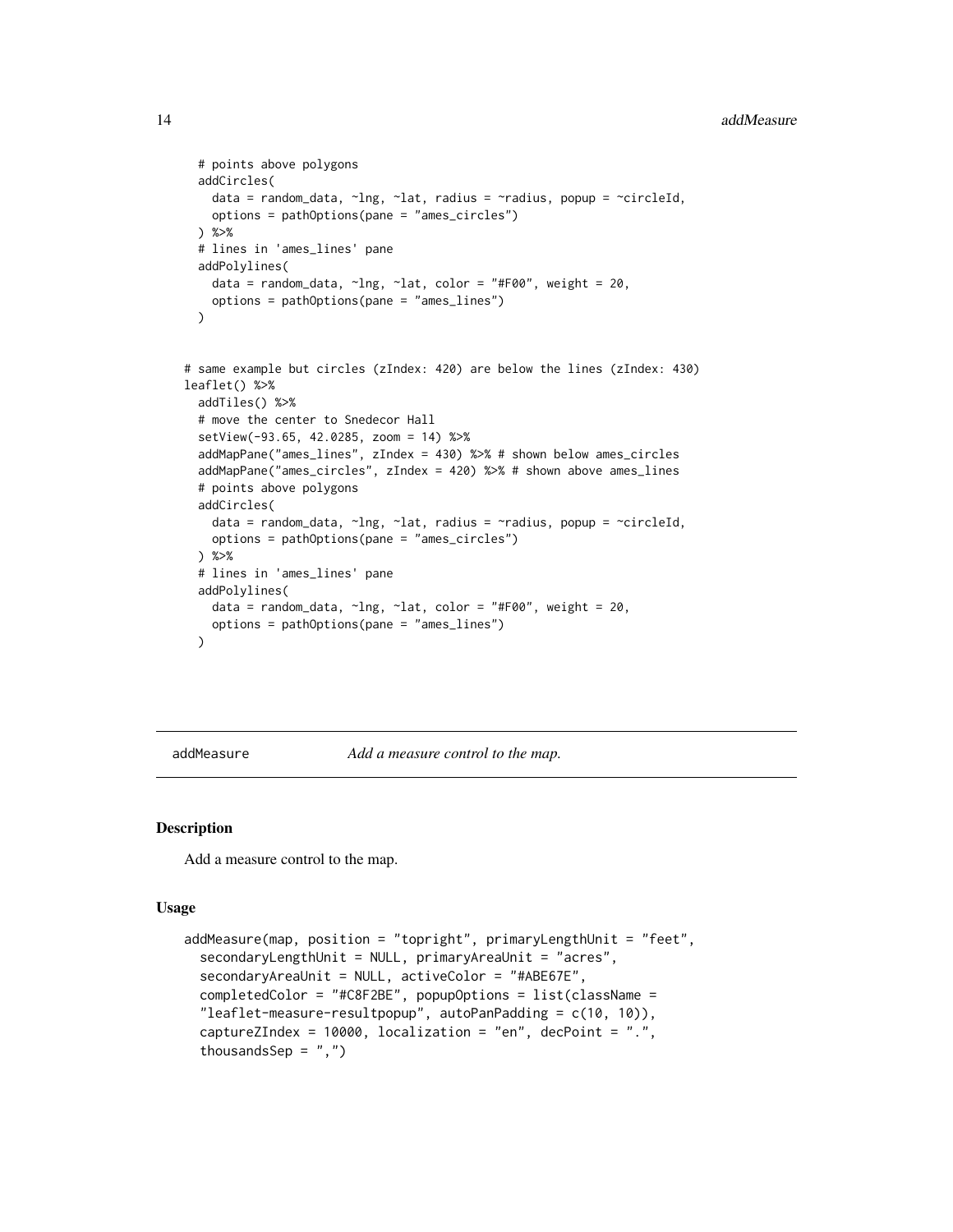### addMeasure 15

### Arguments

| map            | a map widget object                                                                                                                                                                               |
|----------------|---------------------------------------------------------------------------------------------------------------------------------------------------------------------------------------------------|
| position       | standard Leaflet control position options.                                                                                                                                                        |
|                | primaryLengthUnit, secondaryLengthUnit<br>units used to display length results. secondary Length Unit is optional. Valid<br>values are "feet", "meters", "miles", and "kilometers".               |
|                | primaryAreaUnit, secondaryAreaUnit                                                                                                                                                                |
|                | units used to display area results. secondary Area Unit is optional. Valid values<br>are "acres", "hectares", "sqmeters", and "sqmiles".                                                          |
| activeColor    | base color to use for map features rendered while actively performing a mea-<br>surement. Value should be a color represented as a hexadecimal string.                                            |
| completedColor | base color to use for features generated from a completed measurement. Value<br>should be a color represented as a hexadecimal string.                                                            |
| popupOptions   | list of options applied to the popup of the resulting measure feature. Properties<br>may be any standard Leaflet popup options.                                                                   |
| captureZIndex  | Z-index of the marker used to capture measure clicks. Set this value higher than<br>the z-index of all other map layers to disable click events on other layers while<br>a measurement is active. |
| localization   | Locale to translate displayed text. Available locales include en (default), cn, de,<br>es, fr, it, nl, pt, pt_BR, pt_PT, ru, and tr                                                               |
| decPoint       | Decimal point used when displaying measurements. If not specified, values are<br>defined by the localization.                                                                                     |
| thousandsSep   | Thousands separator used when displaying measurements. If not specified, val-<br>ues are defined by the localization.                                                                             |

### Value

modified map

```
leaf <- leaflet() %>%
  addTiles() %>%
  # central park
  fitBounds( -73.9, 40.75, -73.95, 40.8 ) %>%
  addMeasure()
leaf
```

```
# customizing
leaf %>% addMeasure(
```

```
position = "bottomleft",
primaryLengthUnit = "meters",
primaryAreaUnit = "sqmeters",
activeColor = "#3D535D",
completedColor = "#7D4479",
localization = "de"
```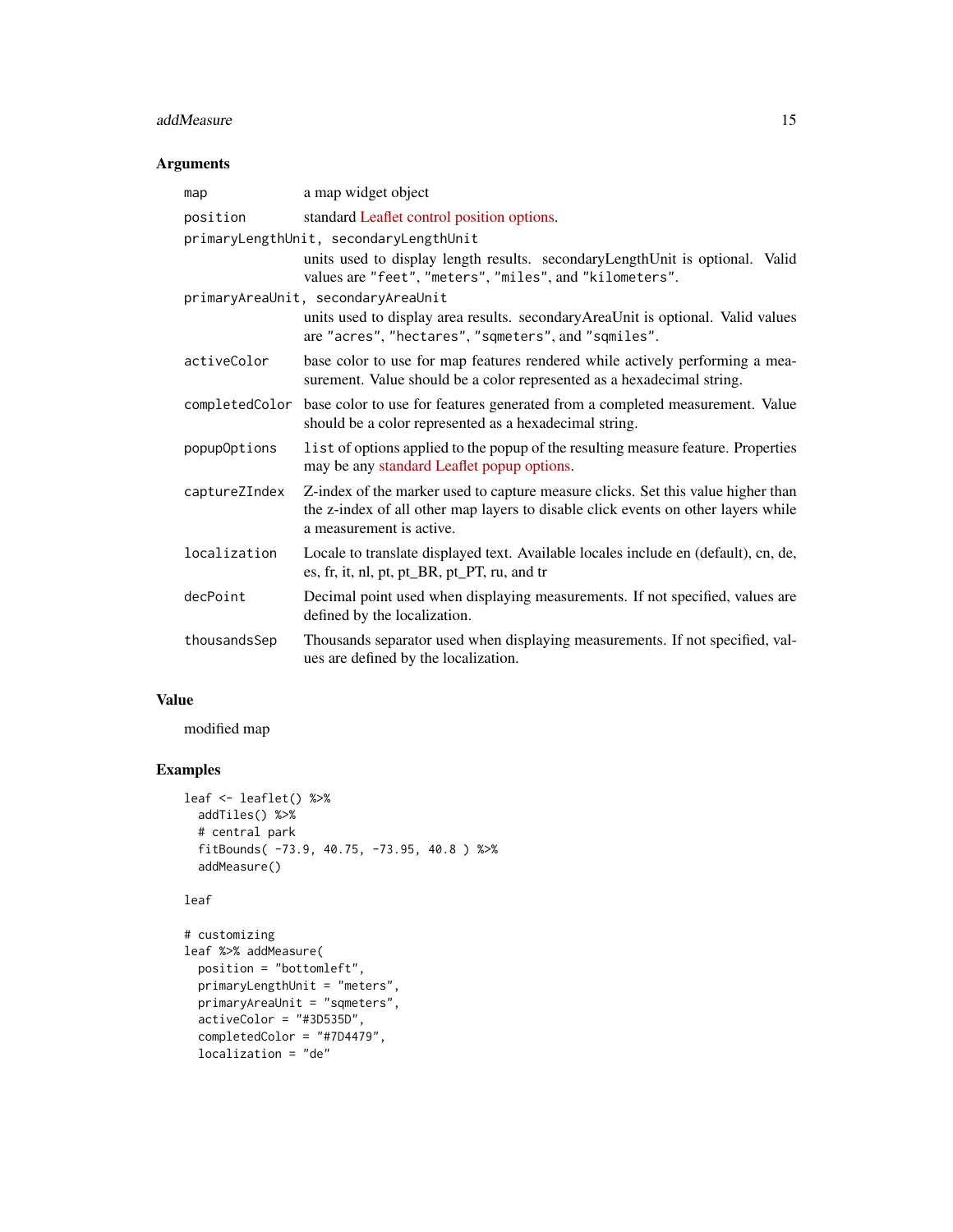addMiniMap *Add a minimap to the Map* [https://github.com/Norkart/](https://github.com/Norkart/Leaflet-MiniMap) [Leaflet-MiniMap](https://github.com/Norkart/Leaflet-MiniMap)

### Description

Add a minimap to the Map <https://github.com/Norkart/Leaflet-MiniMap>

#### Usage

```
addMiniMap(map, position = "bottomright", width = 150, height = 150,
  collapsedWidth = 19, collapsedHeight = 19, zoomLevelOffset = -5,
  zoomLevelFixed = FALSE, centerFixed = FALSE, zoomAnimation = FALSE,
  toggleDisplay = FALSE, autoToggleDisplay = FALSE,
  minimized = FALSE, aimingRectOptions = list(color = "#ff7800", weight
 = 1, clickable = FALSE), shadowRectOptions = list(color = "#000000",
 weight = 1, clickable = FALSE, opacity = 0, fillOpacity = 0),
  strings = list(hideText = "Hide MiniMap", showText = "Show MiniMap"),
  tiles = NULL, mapOptions = list()
```
### Arguments

| map             | a map widget object                                                                                                                                                                                                                                                                                                                         |  |
|-----------------|---------------------------------------------------------------------------------------------------------------------------------------------------------------------------------------------------------------------------------------------------------------------------------------------------------------------------------------------|--|
| position        | The standard Leaflet. Control position parameter, used like all the other controls.<br>Defaults to "bottomright".                                                                                                                                                                                                                           |  |
| width           | The width of the minimap in pixels. Defaults to 150.                                                                                                                                                                                                                                                                                        |  |
| height          | The height of the minimap in pixels. Defaults to 150.                                                                                                                                                                                                                                                                                       |  |
|                 | collapsed width The width of the toggle marker and the minimap when collapsed, in pixels.<br>Defaults to 19.                                                                                                                                                                                                                                |  |
| collapsedHeight |                                                                                                                                                                                                                                                                                                                                             |  |
|                 | The height of the toggle marker and the minimap when collapsed, in pixels.<br>Defaults to 19.                                                                                                                                                                                                                                               |  |
| zoomLevelOffset |                                                                                                                                                                                                                                                                                                                                             |  |
|                 | The offset applied to the zoom in the minimap compared to the zoom of the<br>main map. Can be positive or negative, defaults to -5.                                                                                                                                                                                                         |  |
|                 | zoomLevelFixed Overrides the offset to apply a fixed zoom level to the minimap regardless of<br>the main map zoom. Set it to any valid zoom level, if unset zoomLevelOffset is<br>used instead.                                                                                                                                             |  |
| centerFixed     | Applies a fixed position to the minimap regardless of the main map's view /<br>position. Prevents panning the minimap, but does allow zooming (both in the<br>minimap and the main map). If the minimap is zoomed, it will always zoom<br>around the centerFixed point. You can pass in a LatLng-equivalent object. De-<br>faults to false. |  |

### <span id="page-15-0"></span> $\lambda$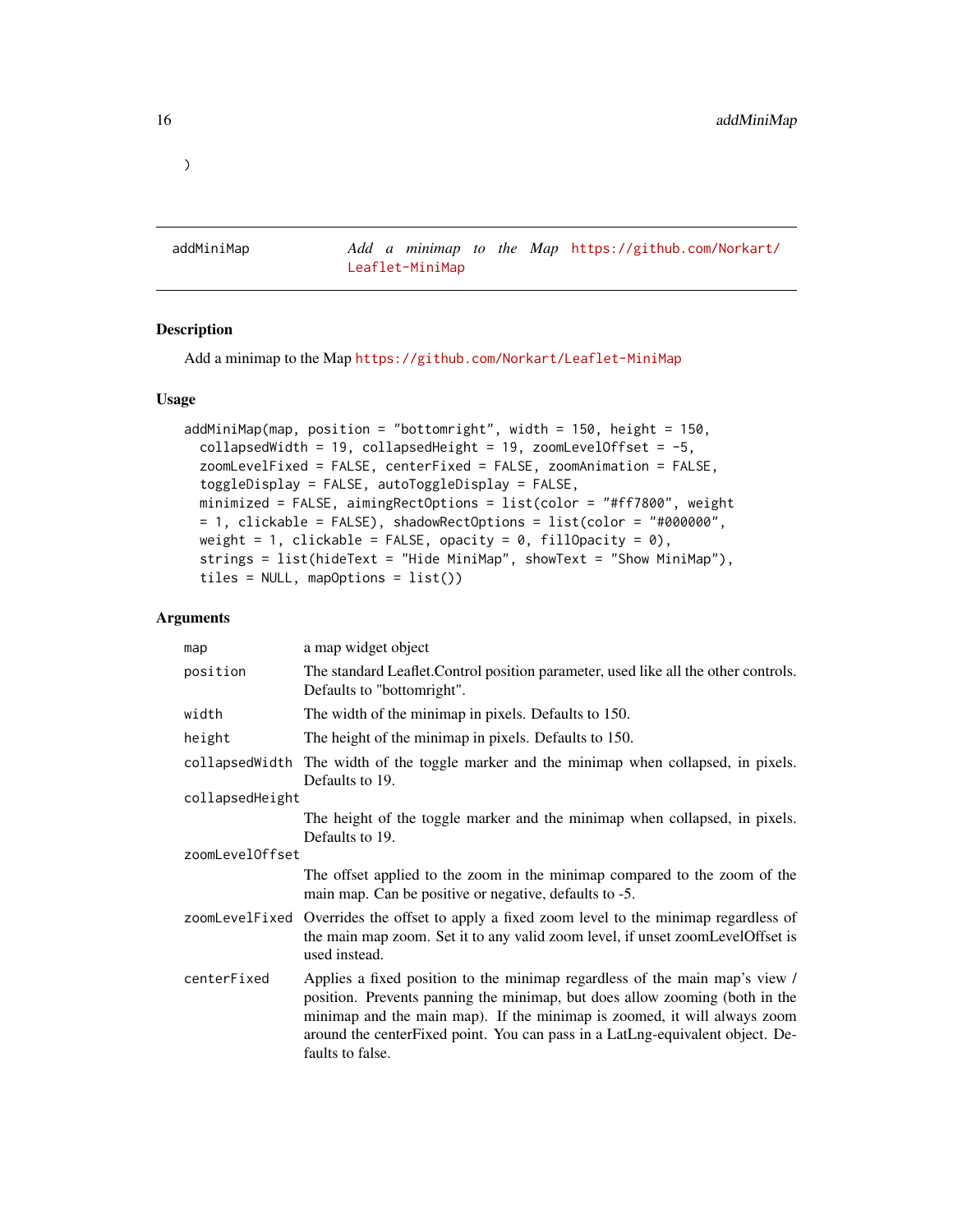<span id="page-16-0"></span>

| zoomAnimation                      | Sets whether the minimap should have an animated zoom. (Will cause it to lag<br>a bit after the movement of the main map.) Defaults to false.                                                              |
|------------------------------------|------------------------------------------------------------------------------------------------------------------------------------------------------------------------------------------------------------|
| toggleDisplay<br>autoToggleDisplay | Sets whether the minimap should have a button to minimise it. Defaults to false.                                                                                                                           |
|                                    | Sets whether the minimap should hide automatically, if the parent map bounds<br>does not fit within the minimap bounds. Especially useful when 'zoomLevelFixed'<br>is set.                                 |
| minimized                          | Sets whether the minimap should start in a minimized position.                                                                                                                                             |
| aimingRectOptions                  |                                                                                                                                                                                                            |
|                                    | Sets the style of the aiming rectangle by passing in a Path. Options (http://<br>leafletjs.com/reference-1.3.1.html#path-options) object. (Clickable<br>will always be overridden and set to false.)       |
| shadowRectOptions                  |                                                                                                                                                                                                            |
|                                    | Sets the style of the aiming shadow rectangle by passing in a Path. Options<br>(http://leafletjs.com/reference-1.3.1.html#path-option)object. (Click-<br>able will always be overridden and set to false.) |
| strings                            | Overrides the default strings allowing for translation.                                                                                                                                                    |
| tiles                              | URL for tiles or one of the pre-defined providers.                                                                                                                                                         |
| mapOptions                         | Sets Leaflet options for the MiniMap map. It does not override the MiniMap                                                                                                                                 |

#### See Also

[providers](#page-47-1)

### Examples

```
leaf <- leaflet() %>%
 addTiles() %>%
  addMiniMap()
leaf
```
addProviderTiles *Add a tile layer from a known map provider*

default map options but extends them.

### Description

Add a tile layer from a known map provider

#### Usage

```
addProviderTiles(map, provider, layerId = NULL, group = NULL,
 options = providerTileOptions())
providerTileOptions(errorTileUrl = "", noWrap = FALSE,
  opacity = NULL, zIndex = NULL, updateWhenIdle = NULL,
  detectRetina = FALSE, ...)
```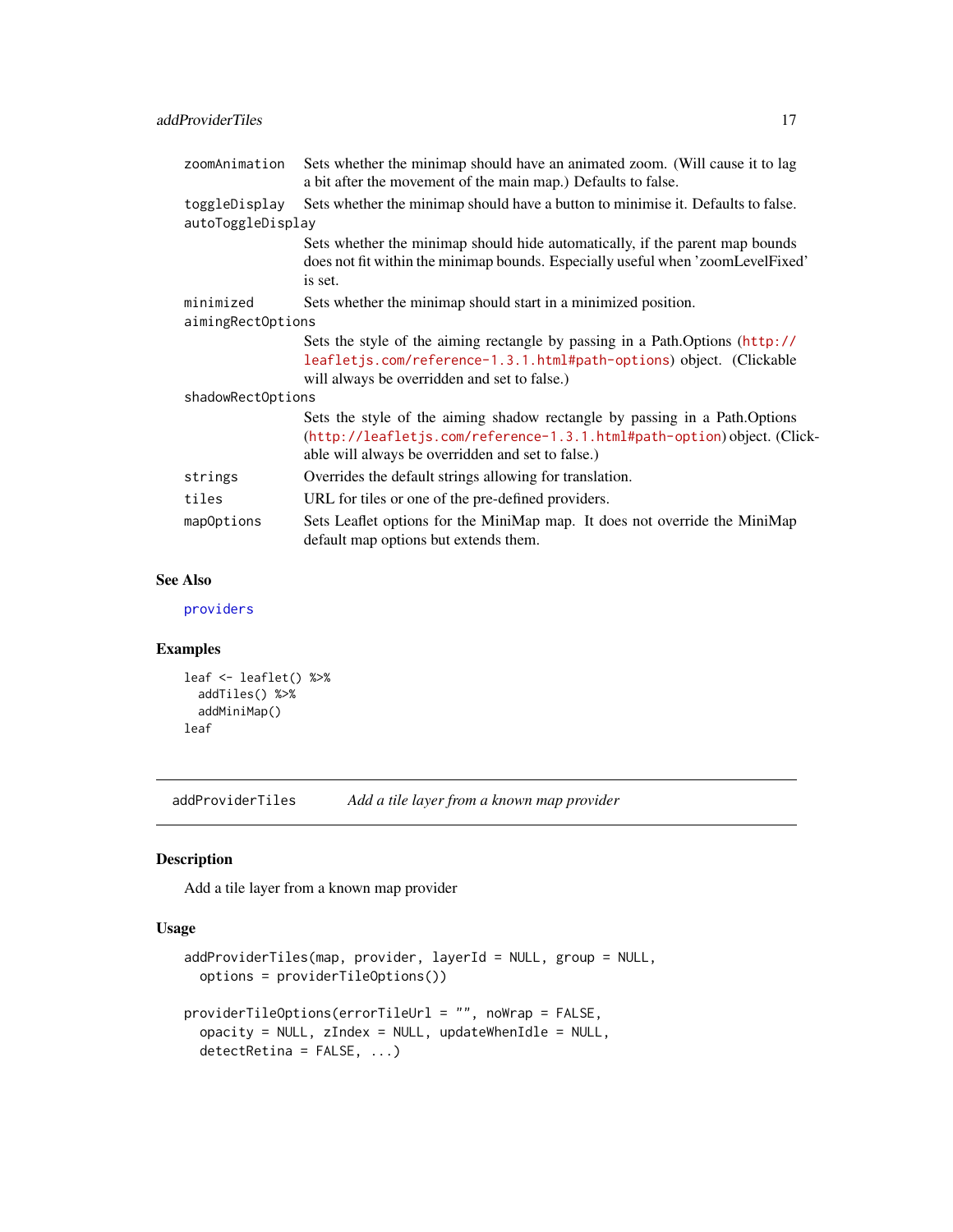### <span id="page-17-0"></span>Arguments

| map      | the map to add the tile layer to                                                                                                                                                                                 |
|----------|------------------------------------------------------------------------------------------------------------------------------------------------------------------------------------------------------------------|
| provider | the name of the provider (see http://leaflet-extras.github.io/leaflet-providers/<br>preview/andhttps://github.com/leaflet-extras/leaflet-providers)                                                              |
| laverId  | the layer id to assign                                                                                                                                                                                           |
| group    | the name of the group the newly created layers should belong to (for clear Group<br>and addLayersControl purposes). Human-friendly group names are permitted-<br>they need not be short, identifier-style names. |
| options  | tile options                                                                                                                                                                                                     |
|          | errorTileUrl, noWrap, opacity, zIndex, updateWhenIdle, detectRetina<br>the tile layer options; see http://leafletjs.com/reference-1.3.1.html#<br>tilelayer                                                       |
| $\cdots$ | named parameters to add to the options                                                                                                                                                                           |

#### Value

modified map object

### Examples

```
leaflet() %>%
  addProviderTiles("Stamen.Watercolor") %>%
  addProviderTiles("Stamen.TonerHybrid")
```
addRasterImage *Add a raster image as a layer*

### Description

Create an image overlay from a RasterLayer object. *This is only suitable for small to medium sized rasters*, as the entire image will be embedded into the HTML page (or passed over the websocket in a Shiny context).

### Usage

```
addRasterImage(map, x, colors = if (raster::is.factor(x)) "Set1" else
  "Spectral", opacity = 1, attribution = NULL, layerId = NULL,
  group = NULL, project = TRUE, method = c("auto", "bilinear","ngb"), maxBytes = 4 \times 1024 \times 1024, data = getMapData(map))
```
projectRasterForLeaflet(x, method)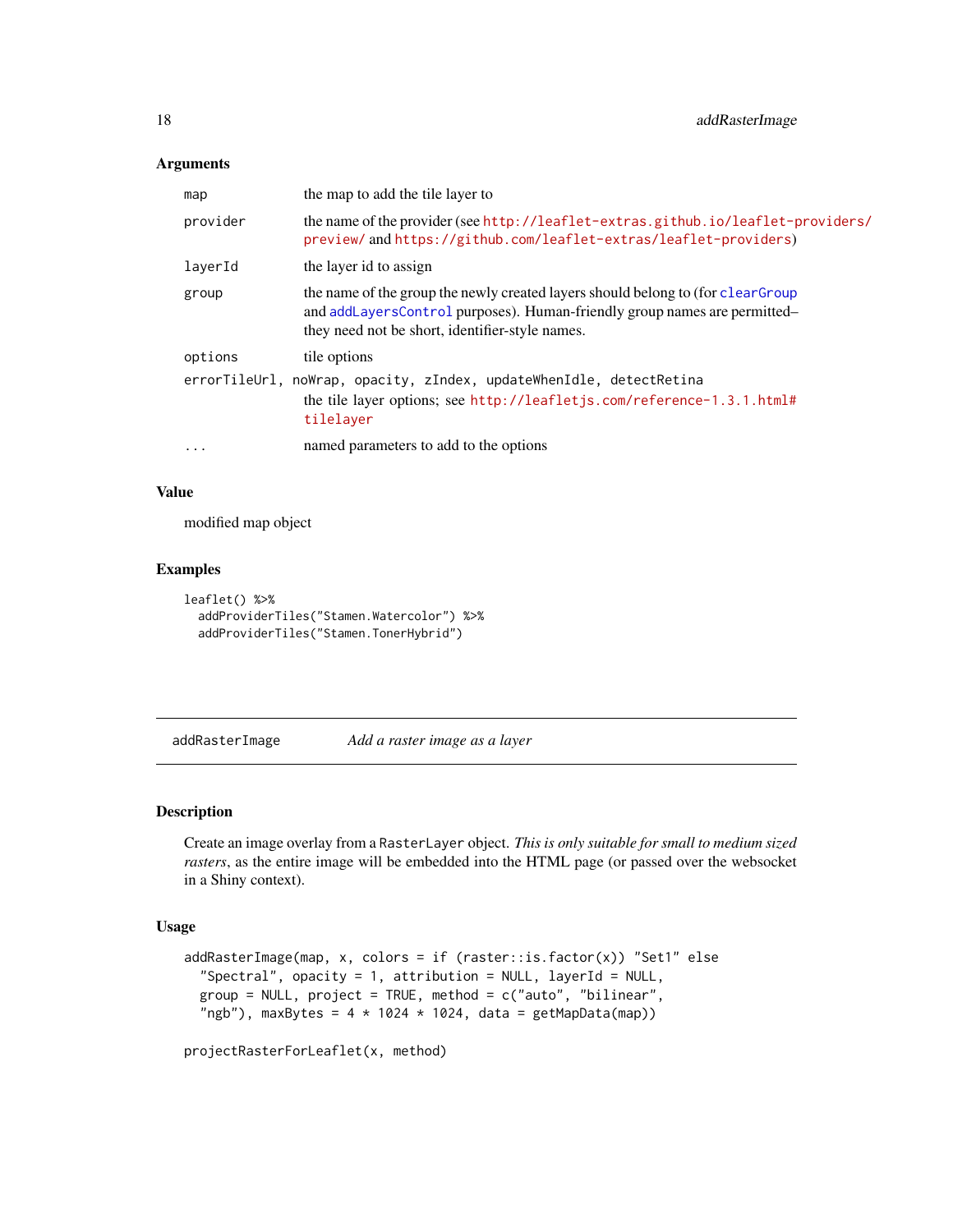### <span id="page-18-0"></span>addRasterImage 19

#### **Arguments**

| map          | a map widget object                                                                                                                                                                                                                                                         |
|--------------|-----------------------------------------------------------------------------------------------------------------------------------------------------------------------------------------------------------------------------------------------------------------------------|
| $\mathsf{x}$ | a RasterLayer object-see raster                                                                                                                                                                                                                                             |
| colors       | the color palette (see colorNumeric) or function to use to color the raster values<br>(hint: if providing a function, set na. color to "#00000000" to make NA areas<br>transparent)                                                                                         |
| opacity      | the base opacity of the raster, expressed from 0 to 1                                                                                                                                                                                                                       |
| attribution  | the HTML string to show as the attribution for this layer                                                                                                                                                                                                                   |
| layerId      | the layer id                                                                                                                                                                                                                                                                |
| group        | the name of the group this raster image should belong to (see the same parameter<br>under addTiles)                                                                                                                                                                         |
| project      | if TRUE, automatically project x to the map projection expected by Leaflet (EPSG: 3857);<br>if FALSE, it's the caller's responsibility to ensure that x is already projected, and<br>that $ext{ent}(x)$ is expressed in WGS84 latitude/longitude coordinates                |
| method       | the method used for computing values of the new, projected raster image. "bilinear"<br>(the default) is appropriate for continuous data, "ngb" - nearest neighbor - is ap-<br>propriate for categorical data. Ignored if project = FALSE. See projectRaster<br>for details. |
| maxBytes     | the maximum number of bytes to allow for the projected image (before base64<br>encoding); defaults to 4MB.                                                                                                                                                                  |
| data         | the data object from which the argument values are derived; by default, it is the<br>data object provided to leaflet() initially, but can be overridden                                                                                                                     |

### Details

The maxBytes parameter serves to prevent you from accidentally embedding an excessively large amount of data into your htmlwidget. This value is compared to the size of the final compressed image (after the raster has been projected, colored, and PNG encoded, but before base64 encoding is applied). Set maxBytes to Inf to disable this check, but be aware that very large rasters may not only make your map a large download but also may cause the browser to become slow or unresponsive.

By default, the addRasterImage function will project the RasterLayer x to EPSG:3857 using the raster package's [projectRaster](#page-0-0) function. This can be a time-consuming operation for even moderately sized rasters. Upgrading the raster package to 2.4 or later will provide a large speedup versus previous versions. If you are repeatedly adding a particular raster to your Leaflet maps, you can perform the projection ahead of time using projectRasterForLeaflet(), and call addRasterImage with  $project = FALSE$ .

```
library(raster)
```

```
r <- raster(xmn = -2.8, xmx = -2.79, ymn = 54.04, ymx = 54.05, nrows = 30, ncols = 30)
values(r) \leq matrix(1:900, nrow(r), ncol(r), byrow = TRUE)
crs(r) <- CRS("+init=epsg:4326")
```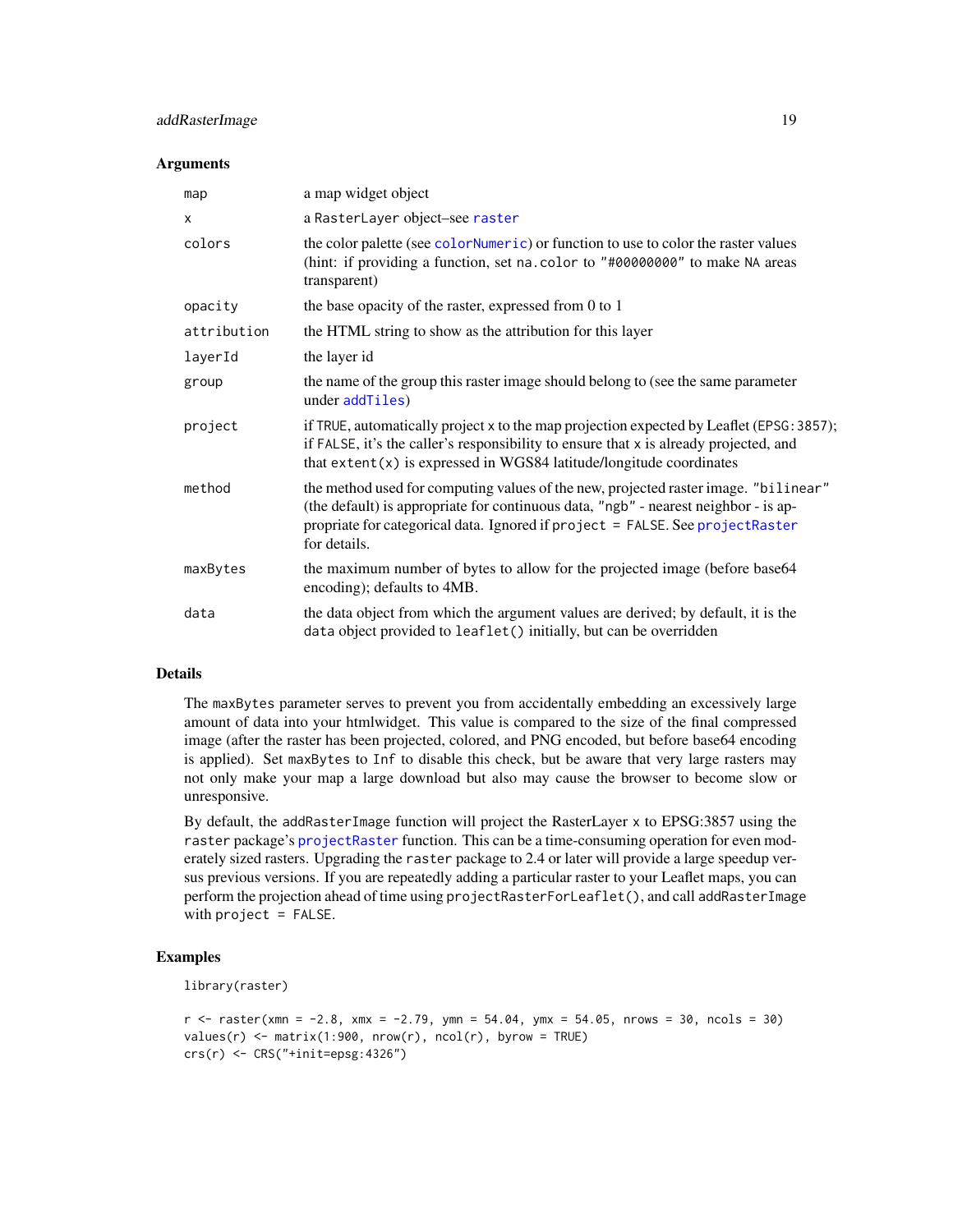```
if (requireNamespace("rgdal")) {
  leaflet() %>% addTiles() %>%
   addRasterImage(r, colors = "Spectral", opacity = 0.8)}
```
#### addScaleBar *Add or remove a scale bar*

### Description

Uses Leaflet's built-in [scale bar](http://leafletjs.com/reference-1.3.1.html#control-scale) feature to add a scale bar.

### Usage

```
addScaleBar(map, position = c("topright", "bottomright", "bottomleft",
  "topleft"), options = scaleBarOptions())
```

```
scaleBarOptions(maxWidth = 100, metric = TRUE, imperial = TRUE,
 updateWhenIdle = TRUE)
```
removeScaleBar(map)

### Arguments

| map      | the map to add the scale bar to                                                                                                             |
|----------|---------------------------------------------------------------------------------------------------------------------------------------------|
| position | position of control: "topleft", "topright", "bottomleft", or "bottomright"                                                                  |
| options  | a list of additional options, intended to be provided by a call to scale BarOptions                                                         |
| maxWidth | maximum width of the control in pixels (default 100)                                                                                        |
| metric   | if TRUE (the default), show a scale bar in metric units (m/km)                                                                              |
| imperial | if TRUE (the default), show a scale bar in imperial units $(ft/mi)$                                                                         |
|          | updateWhenIdle if FALSE (the default), the scale bar is always up-to-date (updated on move). If<br>TRUE, the control is updated on moveend. |

```
leaflet() %>%
 addTiles() %>%
 addScaleBar()
```
<span id="page-19-0"></span>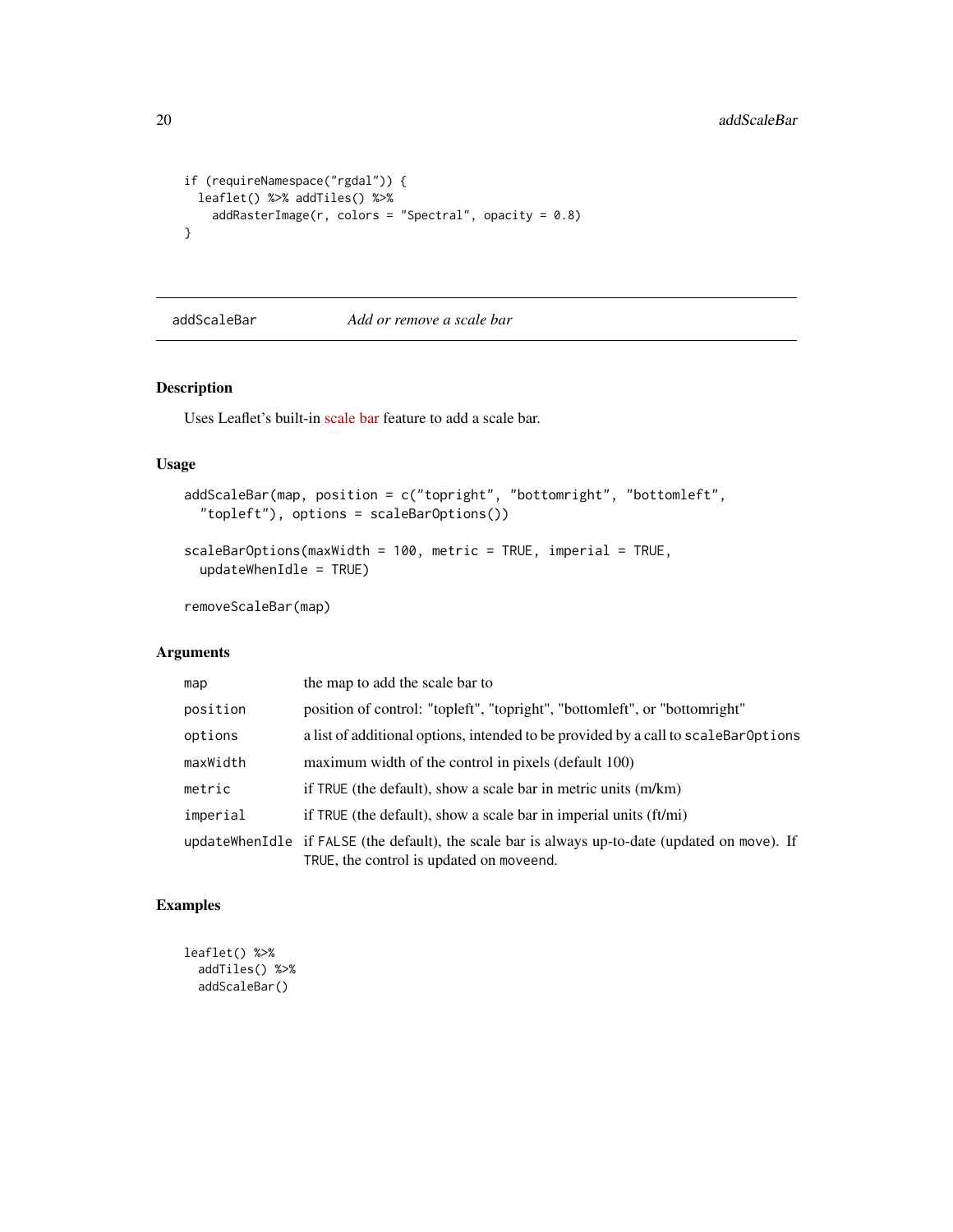<span id="page-20-0"></span>addSimpleGraticule *Add a simple Graticule on the map see* [https://github.com/](https://github.com/ablakey/Leaflet.SimpleGraticule) [ablakey/Leaflet.SimpleGraticule](https://github.com/ablakey/Leaflet.SimpleGraticule)

### Description

Add a simple Graticule on the map see <https://github.com/ablakey/Leaflet.SimpleGraticule>

### Usage

```
addSimpleGraticule(map, interval = 20, showOriginLabel = TRUE,
  redraw = "move", hidden = FALSE, zoomIntervals = list(),
  layerId = NULL, group = NULL)
```
### Arguments

| map             | a map widget object                                                                                                  |  |
|-----------------|----------------------------------------------------------------------------------------------------------------------|--|
| interval        | The spacing in map units between horizontal and vertical lines.                                                      |  |
| showOriginLabel |                                                                                                                      |  |
|                 | true Whether or not to show $'(0,0)$ at the origin.                                                                  |  |
| redraw          | on which map event to redraw the graticule. On move is default but moveend<br>can be smoother.                       |  |
| hidden          | hide on start                                                                                                        |  |
| zoomIntervals   | use different intervals in different zoom levels. If not specified, all zoom levels<br>use value in interval option. |  |
| layerId         | the layer id                                                                                                         |  |
| group           | the name of the group this layer belongs to.                                                                         |  |
|                 |                                                                                                                      |  |

### Examples

```
leaflet() %>%
  addTiles() %>%
  addSimpleGraticule()
```
addTerminator *Add a daylight layer on top of the map*

### Description

See <https://github.com/joergdietrich/Leaflet.Terminator>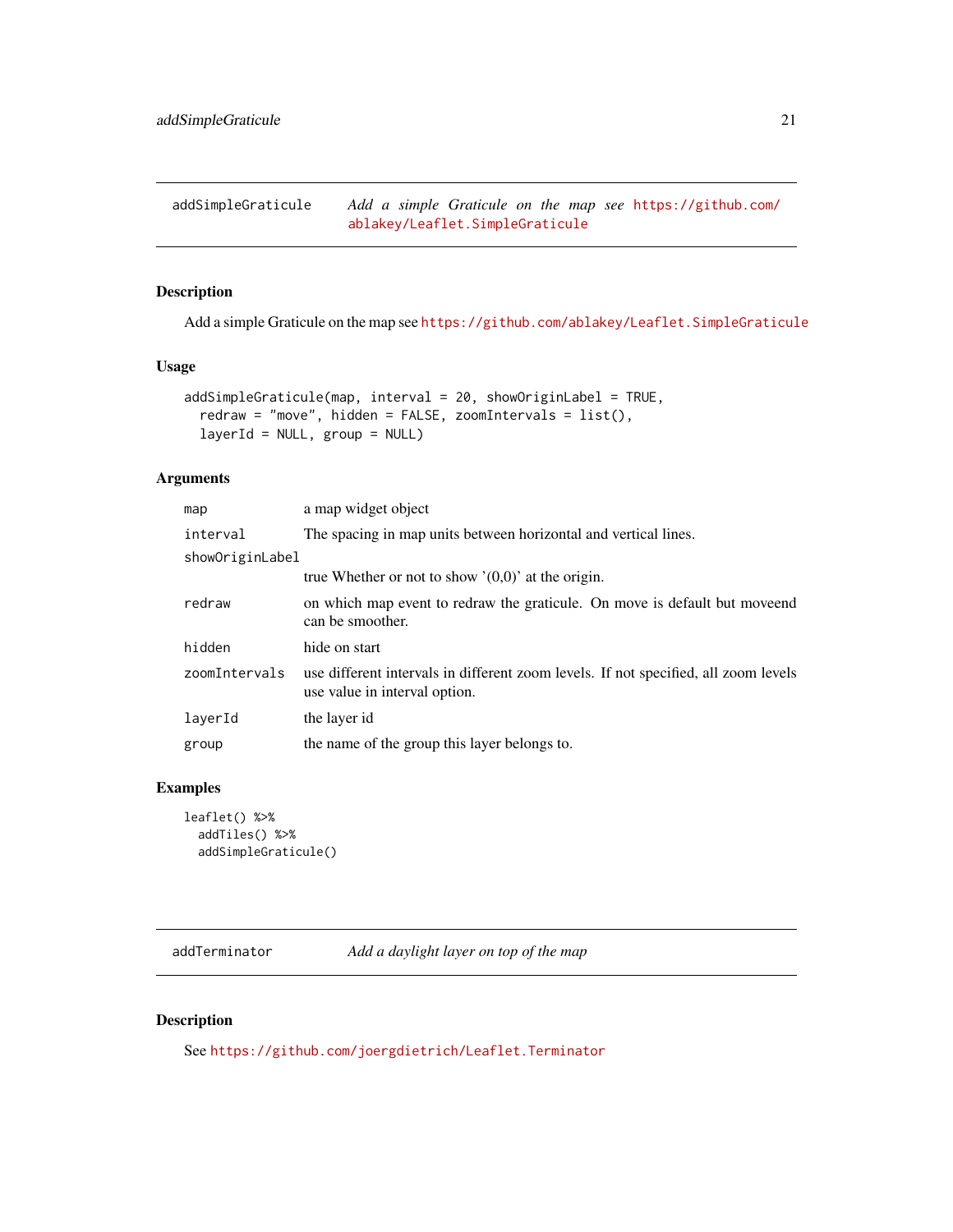### <span id="page-21-0"></span>Usage

```
addTerminator(map, resolution = 2, time = NULL, layerId = NULL,
 group = NULL, options = pathOptions(pointerEvents = "none", clickable
 = FALSE)
```
### Arguments

| map        | a map widget object                                                                                                                                                                                                         |
|------------|-----------------------------------------------------------------------------------------------------------------------------------------------------------------------------------------------------------------------------|
| resolution | the step size at which the terminator points are computed. The step size is 1<br>degree/resolution, <i>i.e.</i> higher resolution values have smaller step sizes and more<br>points in the polygon. The default value is 2. |
| time       | Time                                                                                                                                                                                                                        |
| layerId    | the layer id                                                                                                                                                                                                                |
| group      | the name of the group this layer belongs to.                                                                                                                                                                                |
| options    | the path options for the day night layer                                                                                                                                                                                    |
|            |                                                                                                                                                                                                                             |

### Examples

```
leaf <- leaflet() %>%
  addTiles() %>%
  addTerminator()
leaf
```
atlStorms2005 *Atlantic Ocean storms 2005*

### Description

Atlantic Ocean storms 2005

### Format

sp::SpatialLinesDataFrame

### Details

This dataset contains storm tracks for selected storms in the Atlantic Ocean basin for the year 2005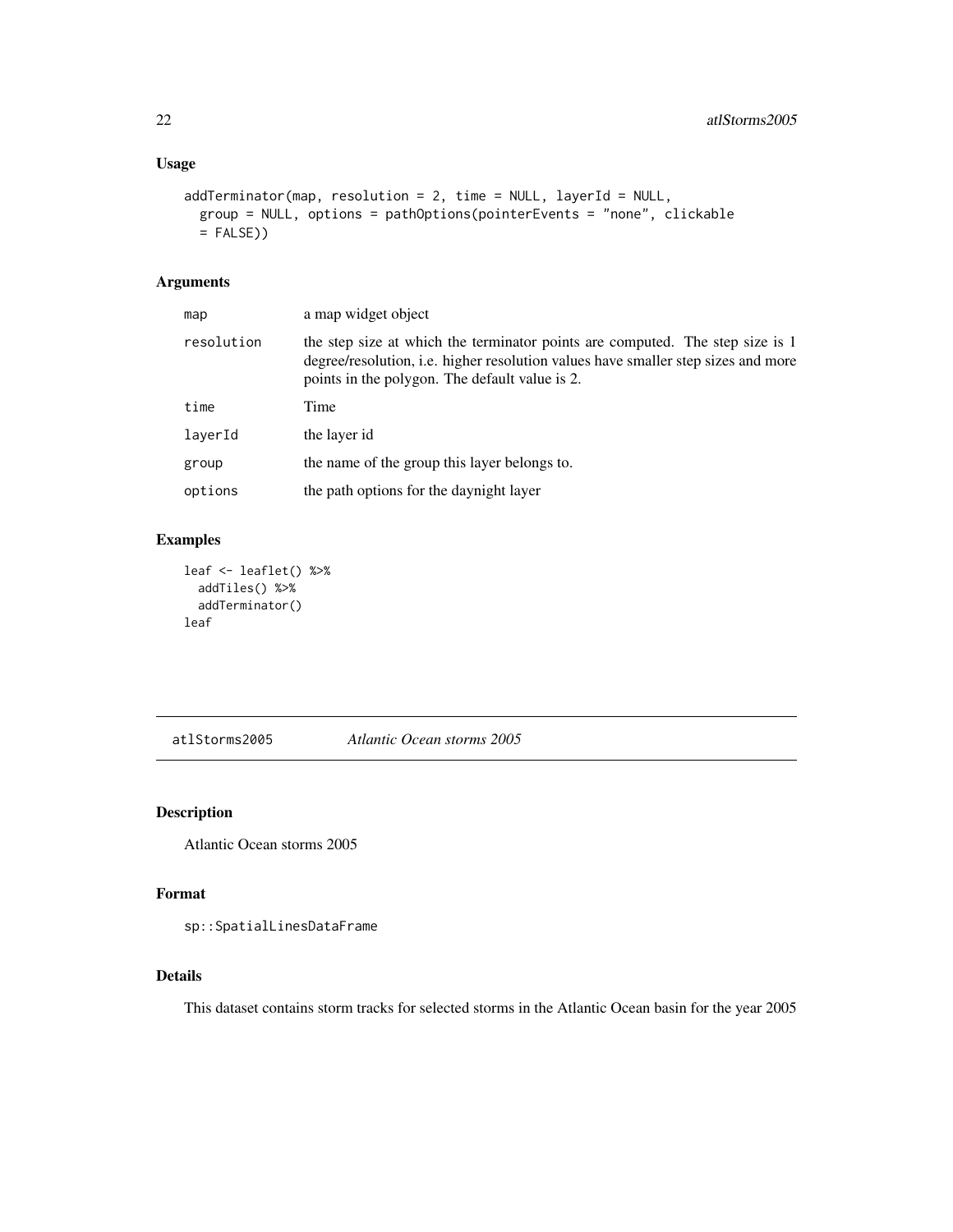#### <span id="page-22-0"></span>Description

Make awesome-icon set

#### Usage

```
awesomeIconList(...)
```
#### Arguments

... icons created from [makeAwesomeIcon\(](#page-45-1))

### Examples

```
iconSet <- awesomeIconList(
 home = makeAwesomeIcon(icon = "Home", library = "fa"),
 flag = makeAwesomeIcon(icon = "Flag", library = "fa")
\mathcal{L}iconSet[c("home", "flag")]
```

| awesomeIcons | Create a list of awesome icon data see https://github.com/ |
|--------------|------------------------------------------------------------|
|              | lvoogdt/Leaflet.awesome-markers                            |

### Description

An icon can be represented as a list of the form  $list(icon, library,...)$ . This function is vectorized over its arguments to create a list of icon data. Shorter argument values will be re-cycled. NULL values for these arguments will be ignored.

### Usage

```
awesomeIcons(icon = "home", library = "glyphicon",
 markerColor = "blue", iconColor = "white", spin = FALSE,
 extraClasses = NULL, squareMarker = FALSE, iconRotate = 0,
  fortFamily = "monospace", text = NULL)
```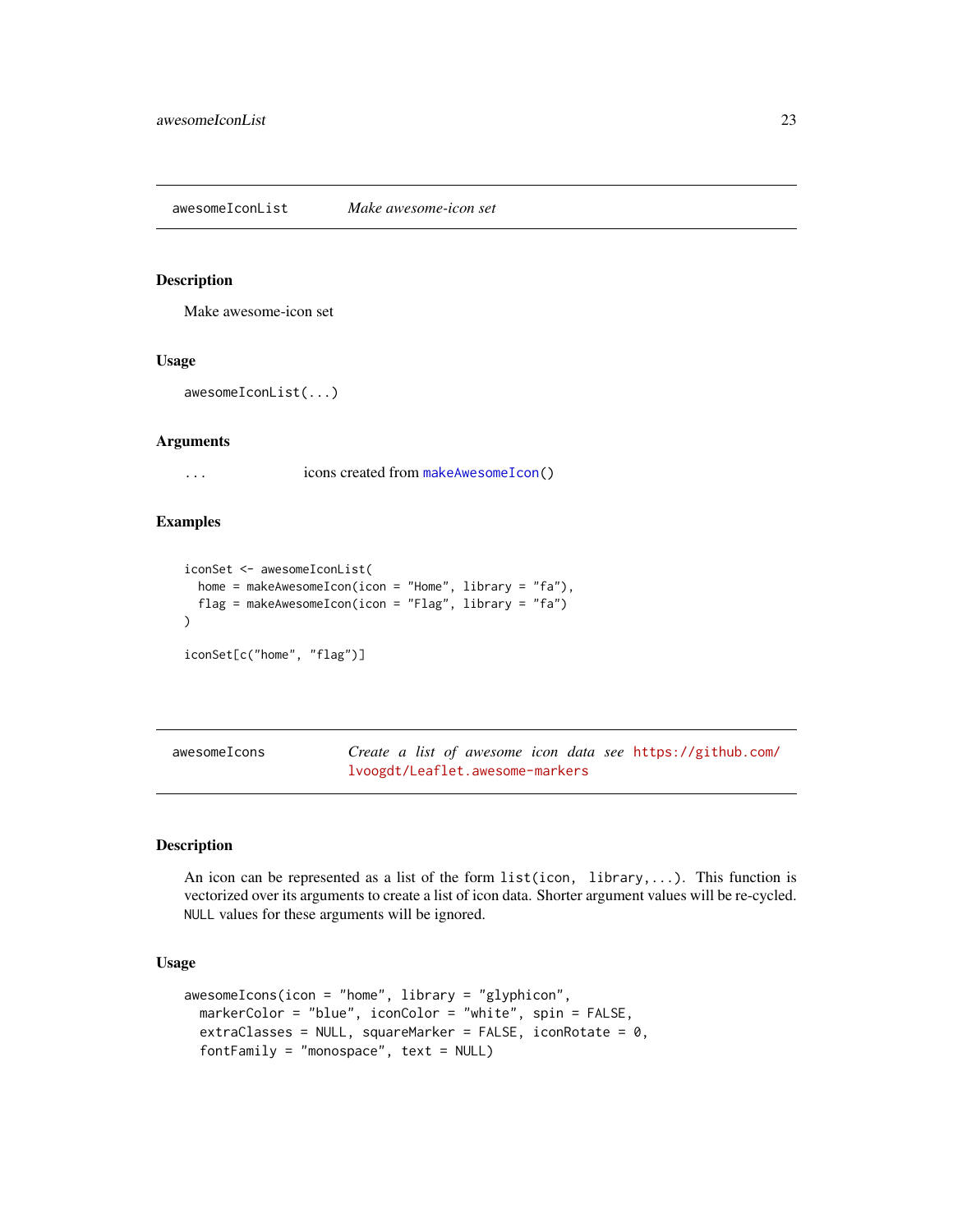### <span id="page-23-0"></span>Arguments

| icon         | Name of the icon                                                                                                                                                                                                                   |
|--------------|------------------------------------------------------------------------------------------------------------------------------------------------------------------------------------------------------------------------------------|
| library      | Which icon library. Default "glyphicon", other possible values are "fa" (fontawe-<br>some) or "ion" (ionicons).                                                                                                                    |
| markerColor  | Possible values are "red", "darkred", "lightred", "orange", "beige", "green",<br>"darkgreen", "lightgreen", "blue", "darkblue", "lightblue", "purple",<br>"darkpurple", "pink", "cadetblue", "white", "gray", "lightgray", "black" |
| iconColor    | The color to use for the icon itself. Use any CSS-valid color (hex, rgba, etc.) or<br>a named web color.                                                                                                                           |
| spin         | If TRUE, make the icon spin (only works when library = $"fa"$ )                                                                                                                                                                    |
| extraClasses | Additional css classes to include on the icon.                                                                                                                                                                                     |
| squareMarker | Whether to use a square marker.                                                                                                                                                                                                    |
| iconRotate   | Rotate the icon by a given angle.                                                                                                                                                                                                  |
| fontFamily   | Used when text option is specified.                                                                                                                                                                                                |
| text         | Use this text string instead of an icon. argument of $addAwesomeMarker s()$ .                                                                                                                                                      |

### Value

A list of awesome-icon data that can be passed to the icon

breweries91 *Selected breweries in Franconia*

### Description

Selected breweries in Franconia (zip code starting with 91...)

### Format

```
sp::SpatialPointsDataFrame
```
#### Details

This dataset contains selected breweries in Franconia. It is a subset of a larger database that was compiled by students at the University of Marburg for a seminar called "The Geography of Beer, sustainability in the food industry"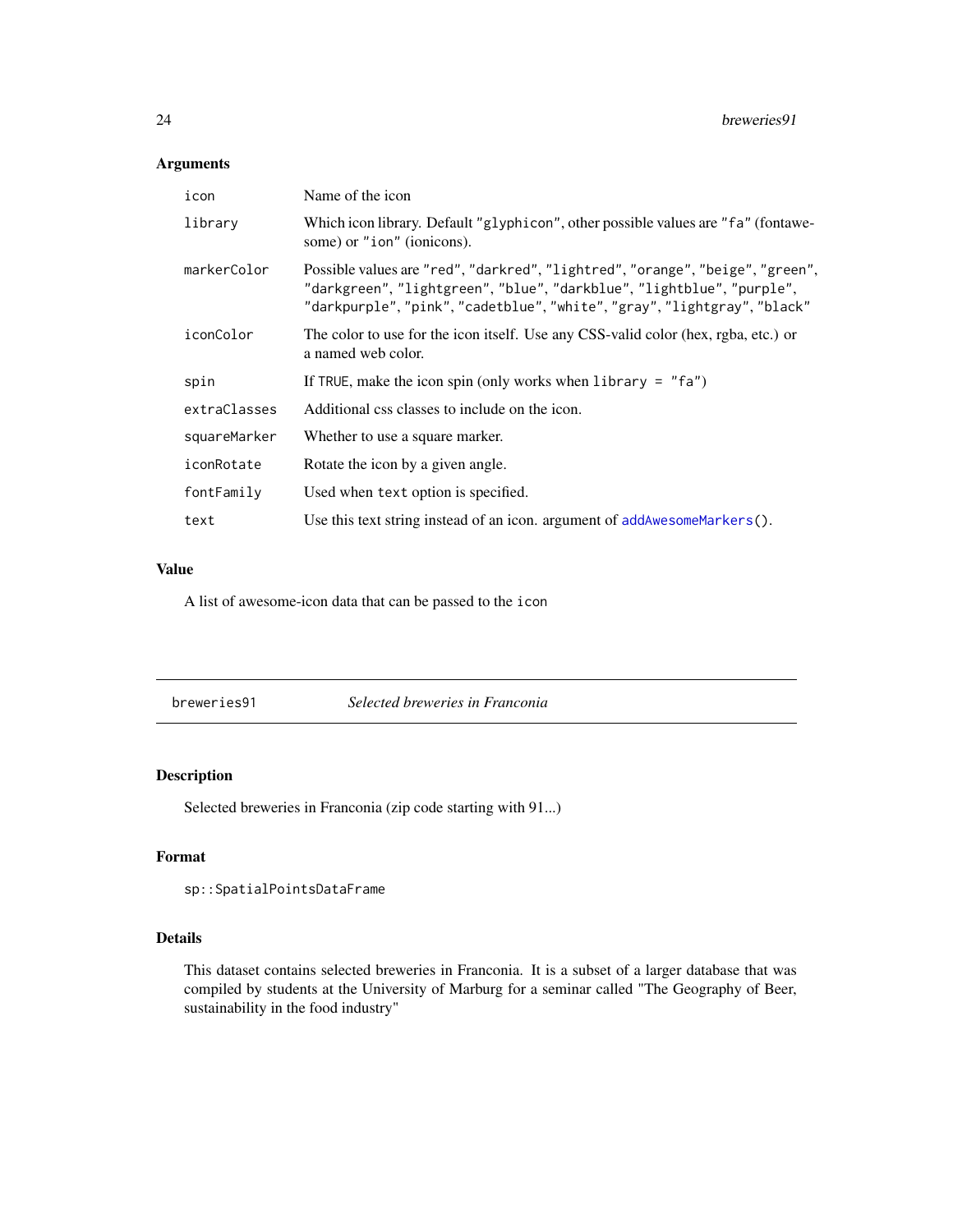<span id="page-24-1"></span><span id="page-24-0"></span>

### Description

Conveniently maps data values (numeric or factor/character) to colors according to a given palette, which can be provided in a variety of formats.

#### Usage

```
colorNumeric(palette, domain, na.color = "#808080", alpha = FALSE,
  reverse = FALSE)
colorBin(palette, domain, bins = 7, pretty = TRUE,
  na.color = "#808080", alpha = FALSE, reverse = FALSE,
  right = FALSE)
colorQuantile(palette, domain, n = 4, probs = seq(0, 1, length.out = n
 + 1), na.color = "#808080", alpha = FALSE, reverse = FALSE,
 right = FALSE)
colorFactor(palette, domain, levels = NULL, ordered = FALSE,
  na.color = "#808080", alpha = FALSE, reverse = FALSE)
```
#### Arguments

| palette  | The colors or color function that values will be mapped to                                                                                                                                                                                                                                              |
|----------|---------------------------------------------------------------------------------------------------------------------------------------------------------------------------------------------------------------------------------------------------------------------------------------------------------|
| domain   | The possible values that can be mapped.                                                                                                                                                                                                                                                                 |
|          | For colorNumeric and colorBin, this can be a simple numeric range (e.g.<br>$c(0, 100)$ ; colorQuantile needs representative numeric data; and colorFactor<br>needs categorical data.                                                                                                                    |
|          | If NULL, then whenever the resulting color function is called, the x value will<br>represent the domain. This implies that if the function is invoked multiple times,<br>the encoding between values and colors may not be consistent; if consistency is<br>needed, you must provide a non-NULL domain. |
| na.color | The color to return for NA values. Note that $na.color = NA$ is valid.                                                                                                                                                                                                                                  |
| alpha    | Whether alpha channels should be respected or ignored. If TRUE then colors<br>without explicit alpha information will be treated as fully opaque.                                                                                                                                                       |
| reverse  | Whether the colors (or color function) in palette should be used in reverse<br>order. For example, if the default order of a palette goes from blue to green,<br>then reverse $=$ TRUE will result in the colors going from green to blue.                                                              |
| bins     | Either a numeric vector of two or more unique cut points or a single number<br>(greater than or equal to 2) giving the number of intervals into which the domain<br>values are to be cut.                                                                                                               |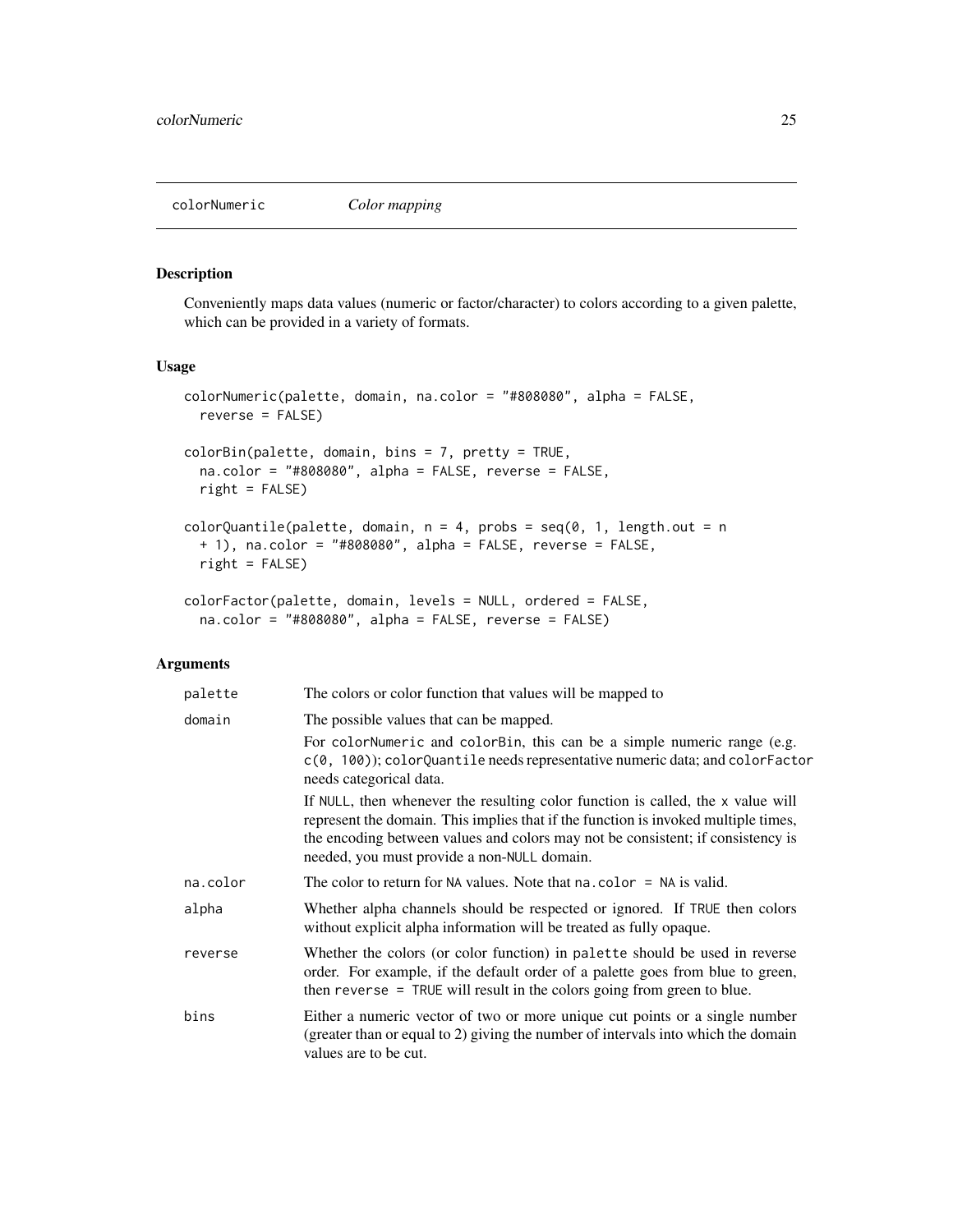<span id="page-25-0"></span>

| pretty  | Whether to use the function $\text{prety}()$ to generate the bins when the argument<br>bins is a single number. When pretty $=$ TRUE, the actual number of bins may<br>not be the number of bins you specified. When $\text{pretry} = \text{FALSE}, \text{seq}()$ is used<br>to generate the bins and the breaks may not be "pretty". |
|---------|---------------------------------------------------------------------------------------------------------------------------------------------------------------------------------------------------------------------------------------------------------------------------------------------------------------------------------------|
| right   | parameter supplied to cut. See Details                                                                                                                                                                                                                                                                                                |
| n.      | Number of equal-size quantiles desired. For more precise control, use the probs<br>argument instead.                                                                                                                                                                                                                                  |
| probs   | See quantile. If provided, the n argument is ignored.                                                                                                                                                                                                                                                                                 |
| levels  | An alternate way of specifying levels; if specified, domain is ignored                                                                                                                                                                                                                                                                |
| ordered | If TRUE and domain needs to be coerced to a factor, treat it as already in the<br>correct order                                                                                                                                                                                                                                       |

#### Details

colorNumeric is a simple linear mapping from continuous numeric data to an interpolated palette.

colorBin also maps continuous numeric data, but performs binning based on value (see the [cut](#page-0-0) function). colorBin defaults for the [cut](#page-0-0) function are include.lowest = TRUE and right = FALSE.

colorQuantile similarly bins numeric data, but via the [quantile](#page-0-0) function.

colorFactor maps factors to colors. If the palette is discrete and has a different number of colors than the number of factors, interpolation is used.

The palette argument can be any of the following:

- 1. A character vector of RGB or named colors. Examples: palette(), c("#000000", "#0000FF", "#FFFFFF"), topo.colors(10)
- 2. The name of an RColorBrewer palette, e.g. "BuPu" or "Greens".
- 3. The full name of a viridis palette: "viridis", "magma", "inferno", or "plasma".
- 4. A function that receives a single value between 0 and 1 and returns a color. Examples: colorRamp(c("#000000", "#FFFFFF"), interpolate = "spline").

#### Value

A function that takes a single parameter x; when called with a vector of numbers (except for colorFactor, which expects factors/characters), #RRGGBB color strings are returned (unless alpha = TRUE in which case #RRGGBBAA may also be possible).

```
pal <- colorBin("Greens", domain = 0:100)
pal(runif(10, 60, 100))
```

```
# Exponential distribution, mapped continuously
previewColors(colorNumeric("Blues", domain = NULL), sort(rexp(16)))
# Exponential distribution, mapped by interval
previewColors(colorBin("Blues", domain = NULL, bins = 4), sort(rexp(16)))
# Exponential distribution, mapped by quantile
previewColors(colorQuantile("Blues", domain = NULL), sort(rexp(16)))
```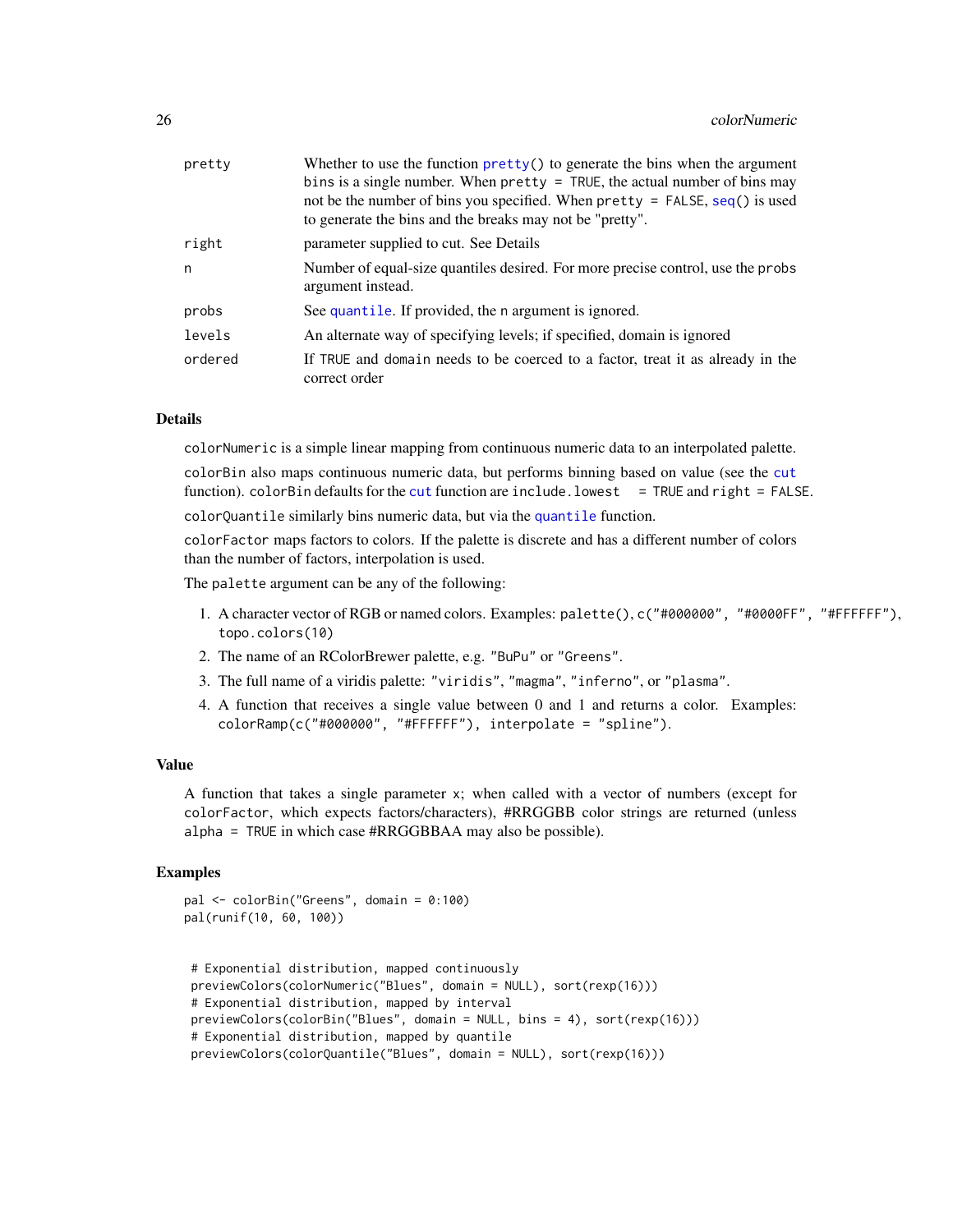```
# Categorical data; by default, the values being colored span the gamut...
previewColors(colorFactor("RdYlBu", domain = NULL), LETTERS[1:5])
# ...unless the data is a factor, without droplevels...
previewColors(colorFactor("RdYlBu", domain = NULL), factor(LETTERS[1:5], levels = LETTERS))
# ...or the domain is stated explicitly.
previewColors(colorFactor("RdYlBu", levels = LETTERS), LETTERS[1:5])
```
createLeafletMap *Legacy functions*

#### Description

These functions are provided for backwards compatibility with the first iteration of the leaflet bindings (<https://github.com/jcheng5/leaflet-shiny>).

#### Usage

```
createLeafletMap(session, outputId)
```

```
leafletMap(outputId, width, height,
 initialTileLayer = "http://{s}.tile.openstreetmap.org/{z}/{x}/{y}.png",
  initialTileLayerAttribution = NULL, options = NULL)
```
#### Arguments

```
session, outputId
               Deprecated
width, height, initialTileLayer, initialTileLayerAttribution, options
               Deprecated
```

| derivePoints | Given a data object and lng/lat arguments (which may be NULL              |
|--------------|---------------------------------------------------------------------------|
|              | <i>Imeaning infer from data], formula [which should be evaluated with</i> |
|              | respect to the data), or vector data [which should be used as-is]) re-    |
|              | turn a lng/lat data frame.                                                |

#### Description

Given a data object and lng/lat arguments (which may be NULL [meaning infer from data], formula [which should be evaluated with respect to the data], or vector data [which should be used as-is]) return a lng/lat data frame.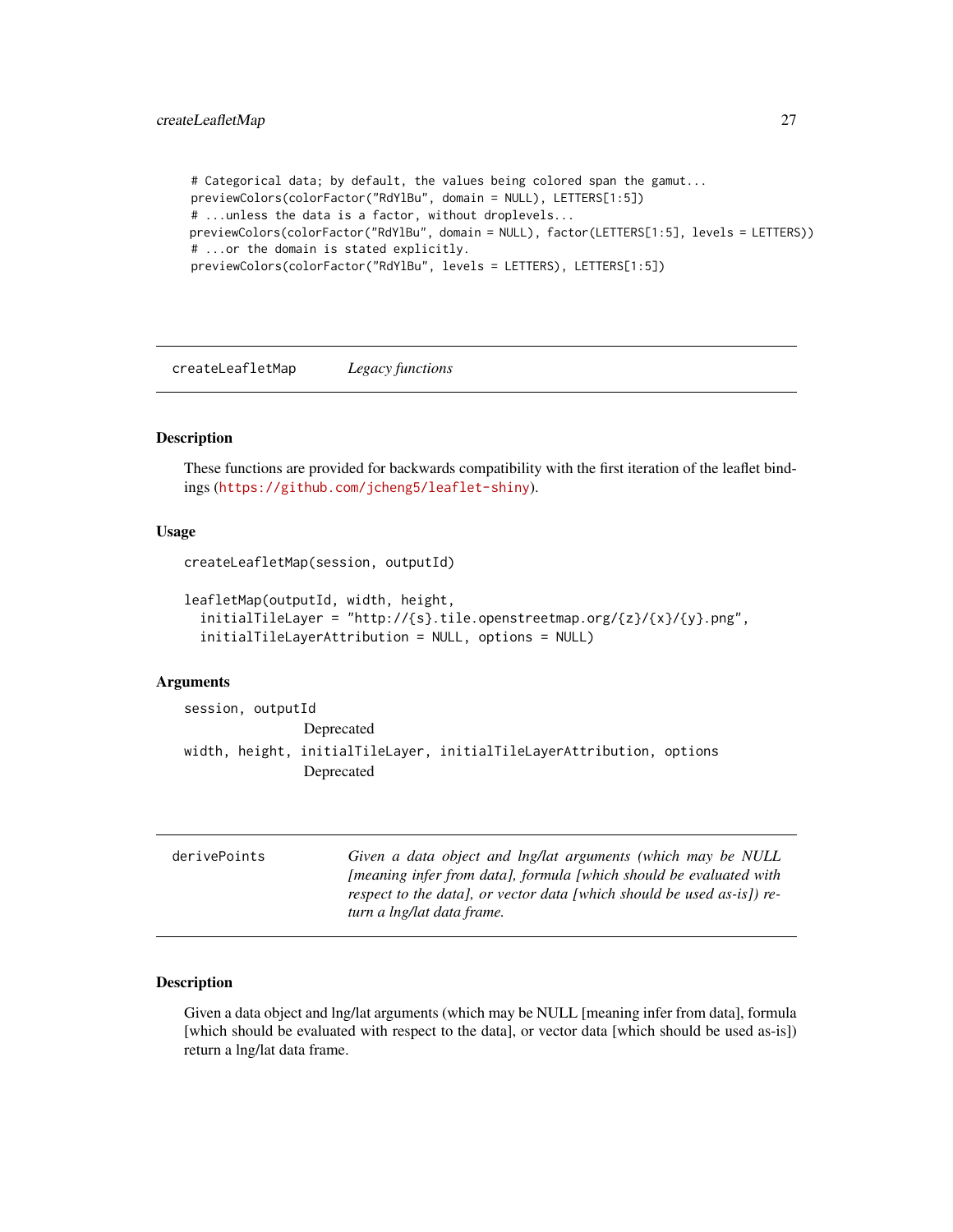### <span id="page-27-0"></span>Usage

```
derivePoints(data, lng = NULL, lat = NULL, missingLng = missing(lng),
 missingLat = missing(lat), funcName = "f")
```
### Arguments

| data       | map data                               |
|------------|----------------------------------------|
| lng        | longitude                              |
| lat        | latitude                               |
| missingLng | whether lng is missing                 |
| missingLat | whether lat is missing                 |
| funcName   | Name of calling function (for logging) |

| derivePolygons | Given a data object and lng/lat arguments (which may be NULL              |
|----------------|---------------------------------------------------------------------------|
|                | <i>Imeaning infer from data), formula [which should be evaluated with</i> |
|                | respect to the data), or vector data (which should be used as-is) re-     |
|                | turn a spatial object                                                     |

### Description

Given a data object and lng/lat arguments (which may be NULL [meaning infer from data], formula [which should be evaluated with respect to the data], or vector data [which should be used as-is]) return a spatial object

### Usage

```
derivePolygons(data, lng = NULL, lat = NULL,
 missingLng = missing(lng), missingLat = missing(lat),
  funcName = "f")
```
### Arguments

| data       | map data                               |
|------------|----------------------------------------|
| lng        | longitude                              |
| lat        | latitude                               |
| missingLng | whether lng is missing                 |
| missingLat | whether lat is missing                 |
| funcName   | Name of calling function (for logging) |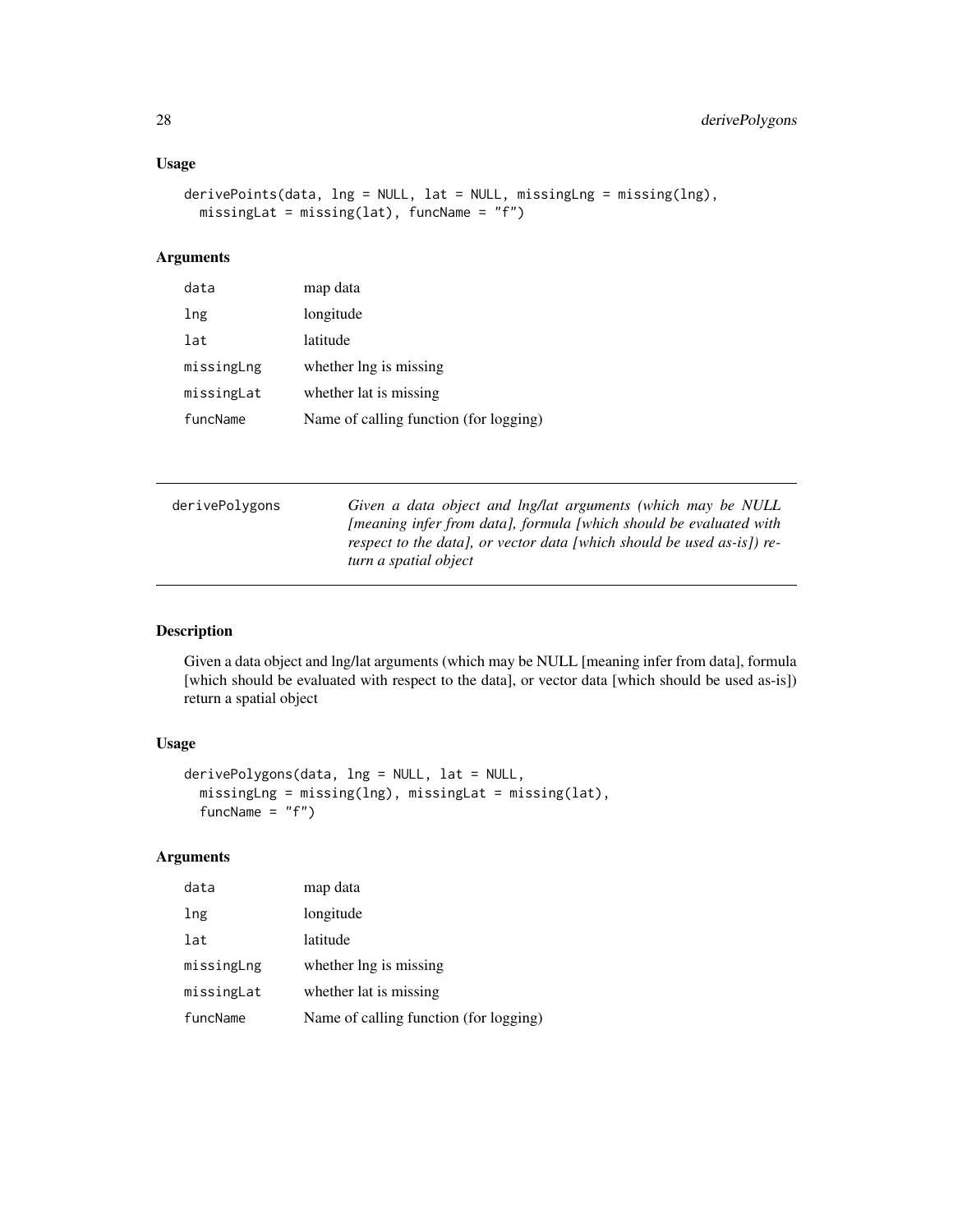<span id="page-28-0"></span>

### Description

Extension points for plugins

### Usage

```
dispatch(map, funcName, leaflet = stop(paste(funcName,
  "requires a map proxy object")), leaflet_proxy = stop(paste(funcName,
 "does not support map proxy objects")))
```

```
invokeMethod(map, data, method, ...)
```
### Arguments

| map           | a map object, as returned from leaflet or leaflet Proxy                                                     |
|---------------|-------------------------------------------------------------------------------------------------------------|
| funcName      | the name of the function that the user called that caused this dispatch call; for<br>error message purposes |
| leaflet       | an action to be performed if the map is from leaflet                                                        |
| leaflet_proxy | an action to be performed if the map is from leaflet Proxy                                                  |
| data          | a data object that will be used when evaluating formulas in $\dots$                                         |
| method        | the name of the JavaScript method to invoke                                                                 |
| $\cdots$      | unnamed arguments to be passed to the JavaScript method                                                     |

#### Value

dispatch returns the value of leaflet or leaflet\_proxy, or an error. invokeMethod returns the map object that was passed in, possibly modified.

easyButtonState *Create an easyButton statestate*

#### <span id="page-28-1"></span>Description

Create an easyButton statestate

Creates an easy button.

Add a EasyButton on the map see <https://github.com/CliffCloud/Leaflet.EasyButton>

Add a easyButton bar on the map see <https://github.com/CliffCloud/Leaflet.EasyButton>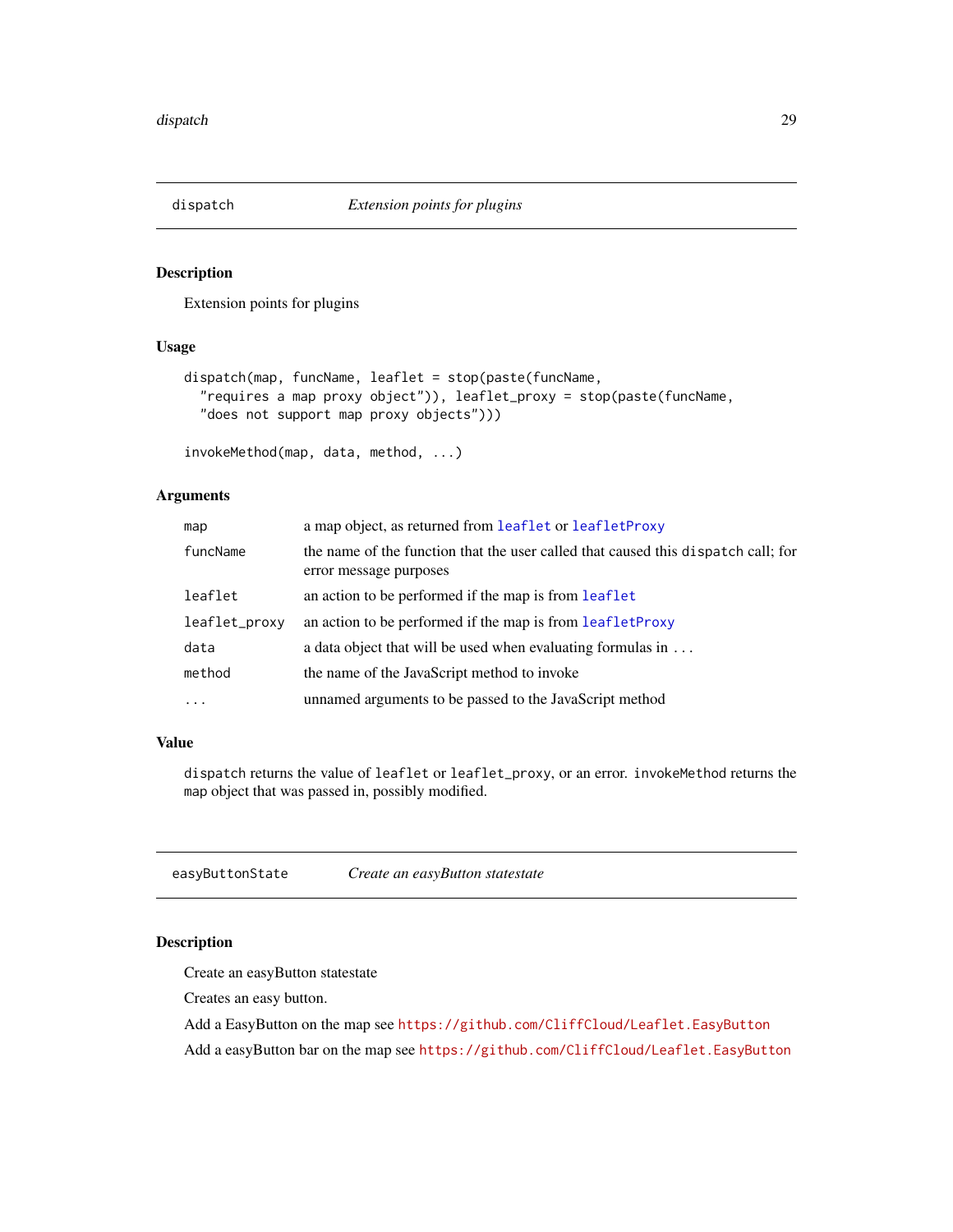#### <span id="page-29-0"></span>Usage

```
easyButtonState(stateName, icon, title, onClick)
easyButton(icon = NULL, title = NULL, onClick = NULL,
 position = "topleft", id = NULL, states = NULL)
addEasyButton(map, button)
addEasyButtonBar(map, ..., position = "topleft", id = NULL)
```
#### Arguments

| stateName | a unique name for the state               |
|-----------|-------------------------------------------|
| icon      | the button icon                           |
| title     | text to show on hover                     |
| onClick   | the action to take                        |
| position  | topleftltoprightlbottomleftlbottomright   |
| id        | id for the button                         |
| states    | the states                                |
| map       | a map widget object                       |
| button    | the button object created with easyButton |
|           | a list of buttons created with easyButton |
|           |                                           |

### Functions

- easyButtonState: state of an easyButton.
- addEasyButton: add an EasyButton to the map
- addEasyButtonBar: add an EasyButton to the map

#### See Also

### [easyButton](#page-28-1)

<https://github.com/CliffCloud/Leaflet.EasyButton> [addEasyButton](#page-28-1)

```
leaf <- leaflet() %>%
 addTiles() %>%
 addEasyButton(easyButton(
    icon = htmltools::span(class = "star", htmltools::HTML("★")),
     onClick = JS("function(btn, map){ map.setZoom(1);}")))
leaf
leaf <- leaflet() %>%
```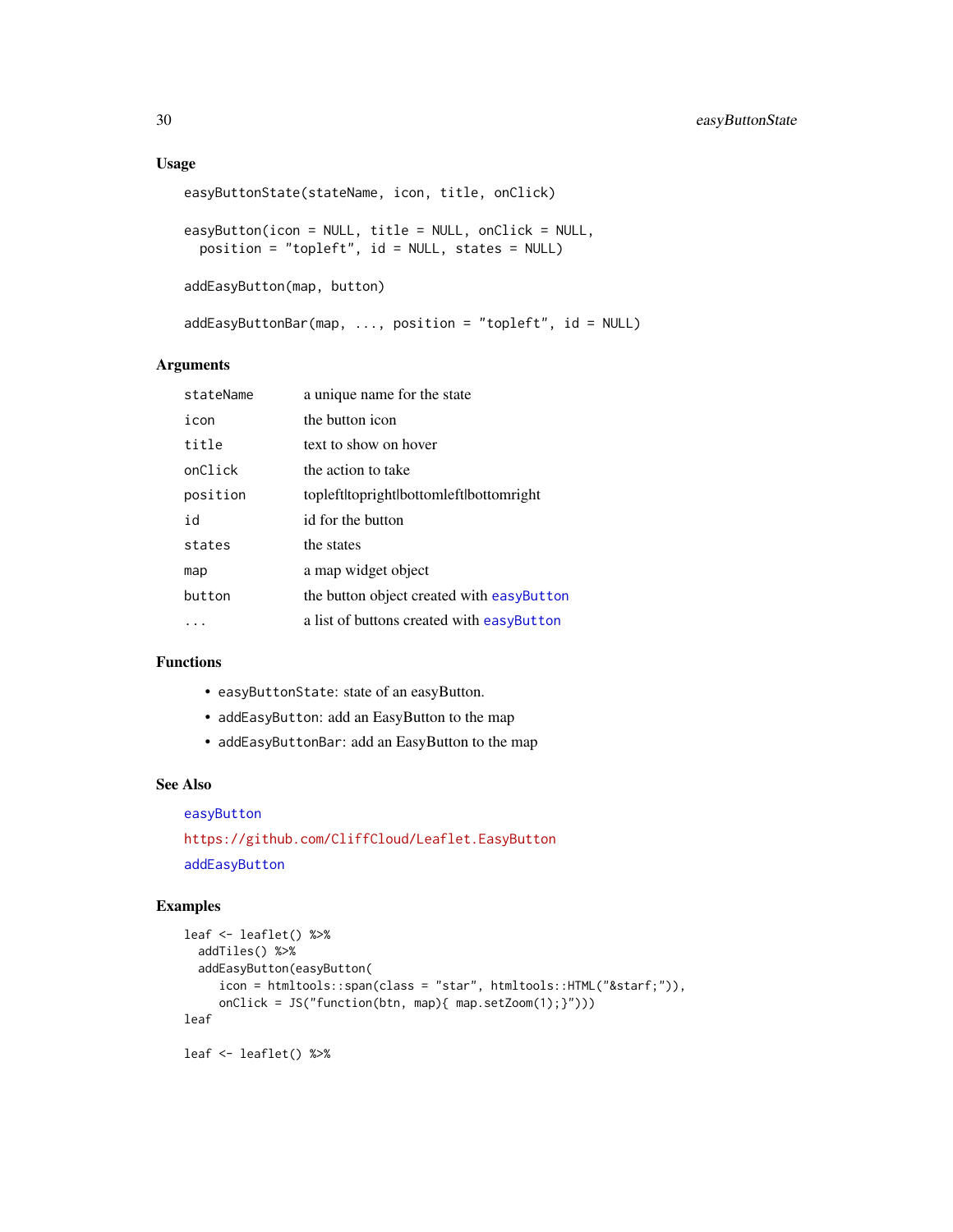#### <span id="page-30-0"></span>evalFormula 31

```
addTiles() %>%
 addEasyButtonBar(
  easyButton(
    icon = htmltools::span(class = "star", htmltools::HTML("★")),
    onClick = JS("function(btn, map){ alert(\"Button 1\");}")),
  easyButton(
    icon = htmltools::span(class = "star", htmltools::HTML("⌖")),
    onClick = JS("function(btn, map){ alert(\"Button 2\");}")))
leaf
```

| evalFormula | Evaluate list members that are formulae, using the map data as the |
|-------------|--------------------------------------------------------------------|
|             | environment (if provided, otherwise the formula environment)       |

### Description

Evaluate list members that are formulae, using the map data as the environment (if provided, otherwise the formula environment)

#### Usage

evalFormula(list, data)

### Arguments

| list | with members as formulae |
|------|--------------------------|
| data | map data                 |

| expandLimits | Notifies the map of new latitude/longitude of items of interest on the |
|--------------|------------------------------------------------------------------------|
|              | map                                                                    |

### Description

Notifies the map of new latitude/longitude of items of interest on the map

### Usage

expandLimits(map, lat, lng)

### Arguments

| map | map object           |
|-----|----------------------|
| lat | vector of latitudes  |
| lng | vector of longitudes |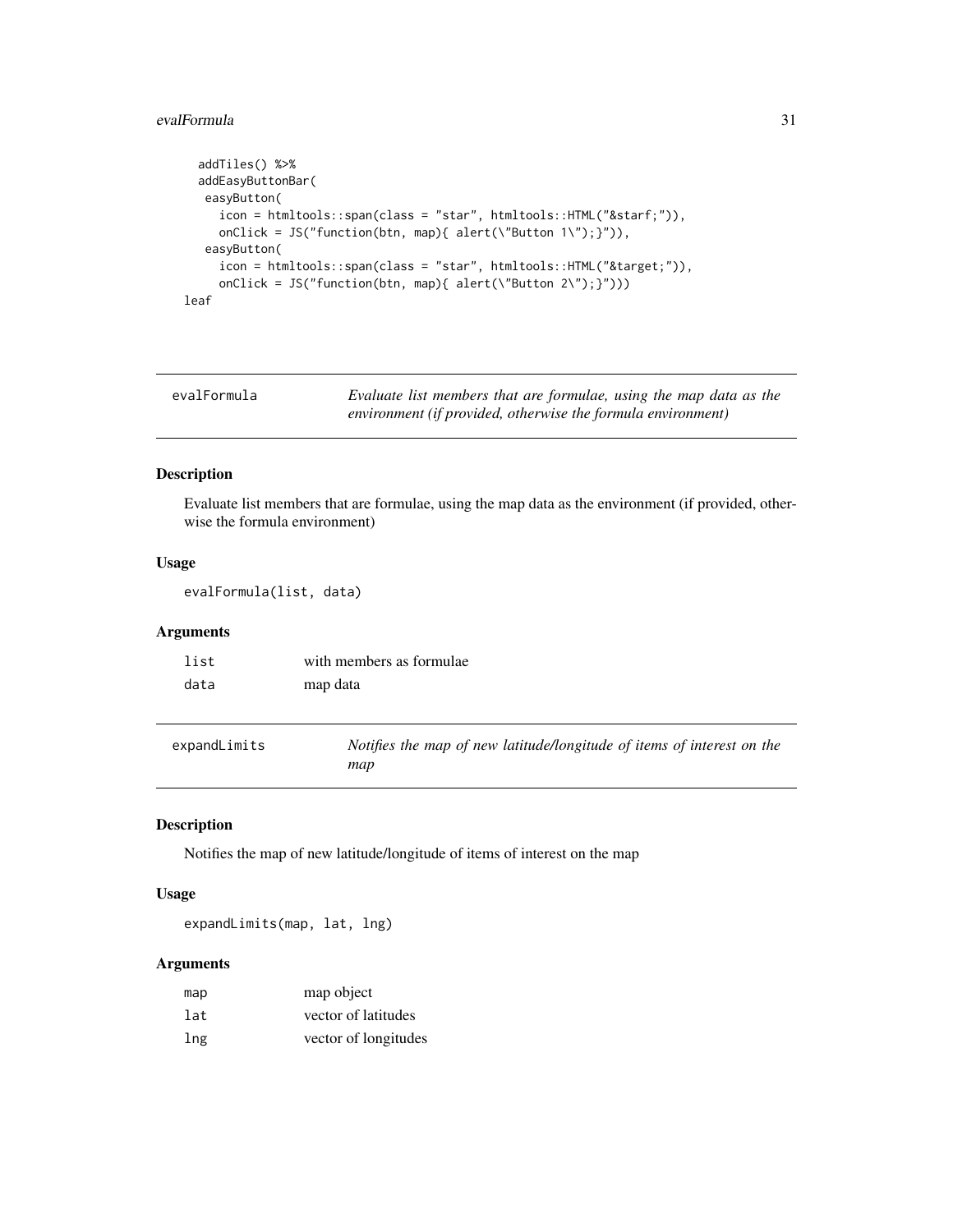<span id="page-31-0"></span>expandLimitsBbox *Same as expandLimits, but takes a polygon (that presumably has a bbox attr) rather than lat/lng.*

### Description

Same as expandLimits, but takes a polygon (that presumably has a bbox attr) rather than lat/lng.

### Usage

expandLimitsBbox(map, poly)

### Arguments

| map  | map object                               |
|------|------------------------------------------|
| poly | A spatial object representing a polygon. |

| filterNULL |  |
|------------|--|
|------------|--|

 $remove \ NULL \ elements from \ a \ list$ 

### Description

remove NULL elements from a list

### Usage

filterNULL(x)

### Arguments

x A list whose NULL elements will be filtered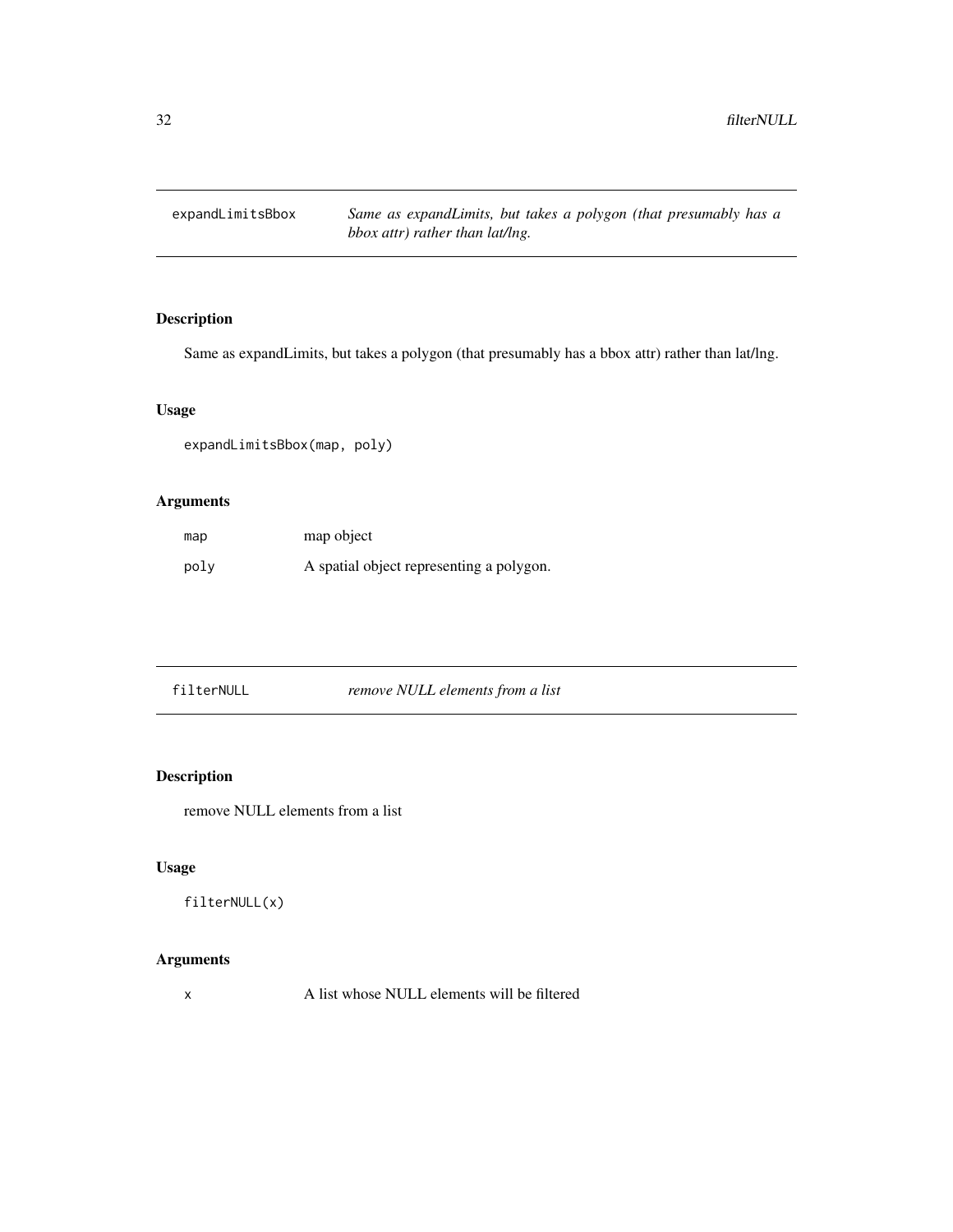<span id="page-32-0"></span>

### Description

Administrative borders of Switzerland (level 1)

### Format

sp::SpatialPolygonsDataFrame

### Details

This dataset comes from <http://gadm.org>. It was downloaded using [getData](#page-0-0).

### Source

<http://gadm.org>

getMapData *returns the map's data*

### Description

returns the map's data

### Usage

getMapData(map)

### Arguments

map the map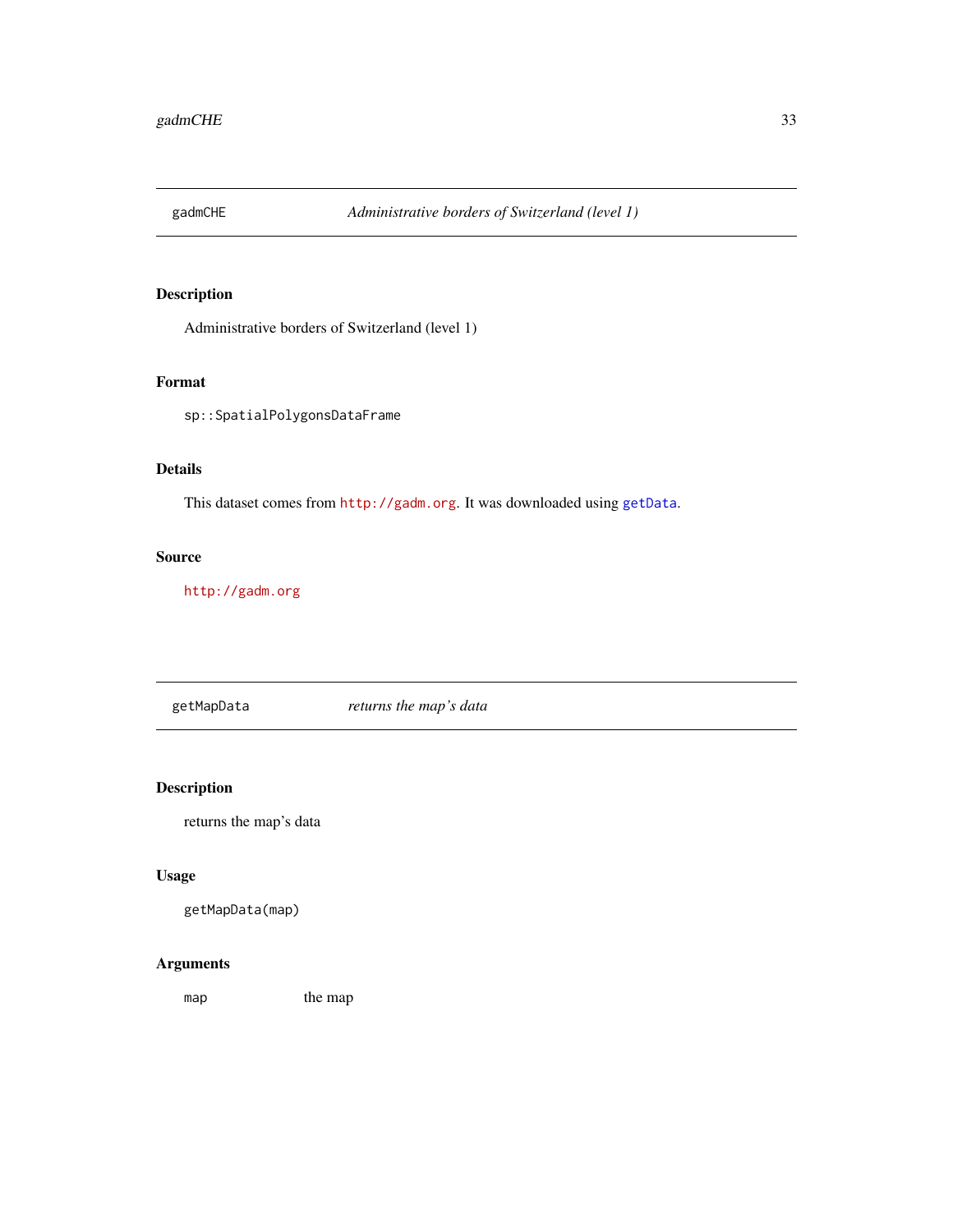<span id="page-33-0"></span>

#### Description

Change options on layer groups. Currently the only option is to control what zoom levels a layer group will be displayed at. The zoomLevels option is not compatible with [layers control;](#page-8-1) do not both assign a group to zoom levels and use it with addLayersControl.

#### Usage

groupOptions(map, group, zoomLevels = NULL)

#### Arguments

| map        | the map to modify                                                                                           |
|------------|-------------------------------------------------------------------------------------------------------------|
| group      | character vector of one or more group names to set options on                                               |
| zoomLevels | numeric vector of zoom levels at which group(s) should be visible, or TRUE to<br>display at all zoom levels |

### Examples

pal <- colorQuantile("YlOrRd", quakes\$mag)

```
leaflet() %>%
  # Basic markers
  addTiles(group = "basic") %>%
  addMarkers(data = quakes, group = "basic") %>%
  # When zoomed in, we'll show circles at the base of each marker whose
  # radius and color reflect the magnitude
  addProviderTiles(providers$Stamen.TonerLite, group = "detail") %>%
  addCircleMarkers(data = quakes, group = "detail", fillOpacity = 0.5,
   radius = \negmag * 5, color = \negpal(mag), stroke = FALSE) %>%
  # Set the detail group to only appear when zoomed in
  groupOptions("detail", zoomLevels = 7:18)
```
iconList *Make icon set*

### Description

Make icon set

#### Usage

iconList(...)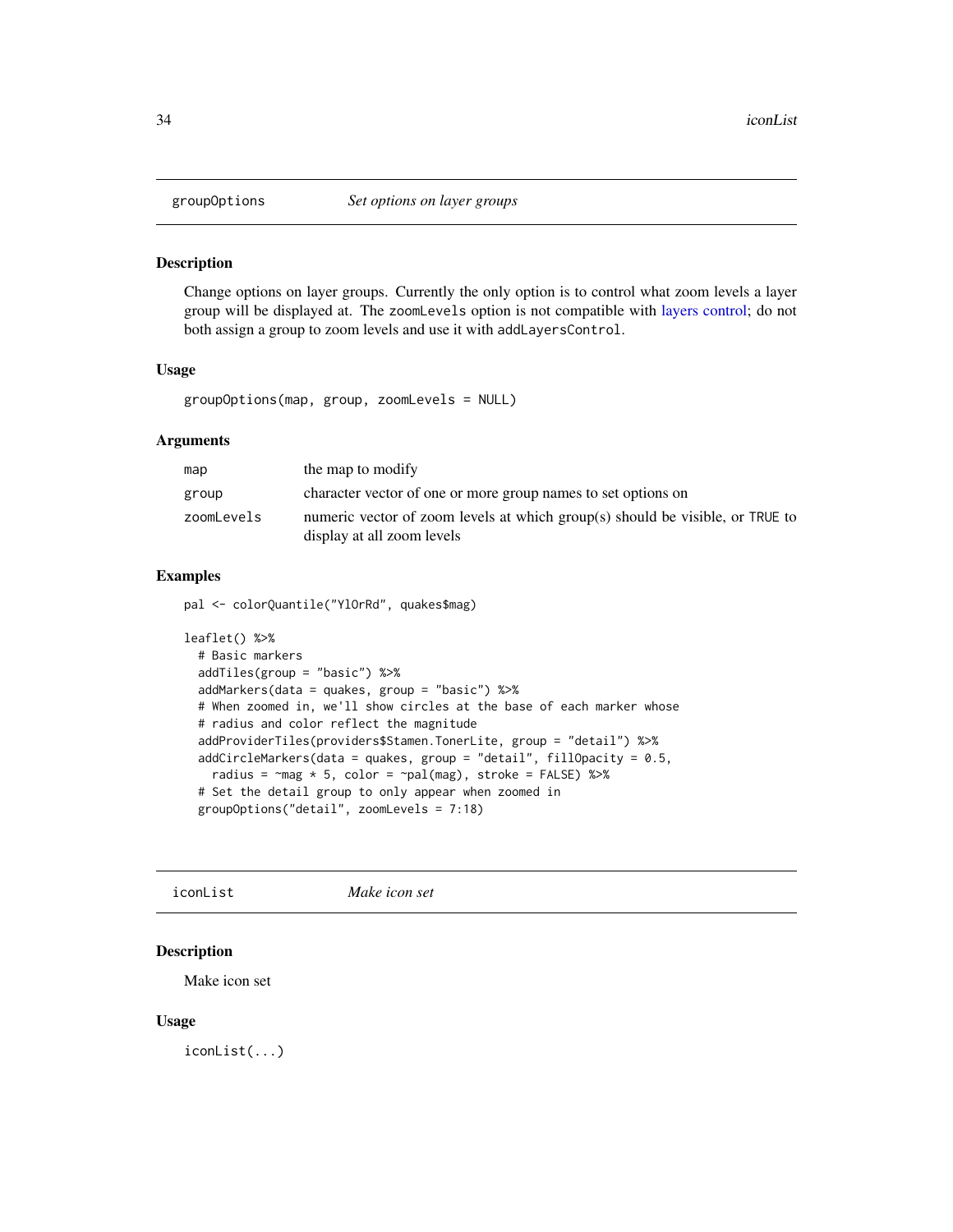<span id="page-34-0"></span>icons 35

#### Arguments

... icons created from [makeIcon\(](#page-45-2))

#### Examples

```
iconSet <- iconList(
 red = makeIcon("leaf-red.png", iconWidth = 32, iconHeight = 32),
 green = makeIcon("leaf-green.png", iconWidth = 32, iconHeight = 32)
\mathcal{L}iconSet[c("red", "green", "red")]
```
#### <span id="page-34-1"></span>icons *Create a list of icon data*

#### Description

An icon can be represented as a list of the form  $list(iconUr1,iconSize, \ldots)$ . This function is vectorized over its arguments to create a list of icon data. Shorter argument values will be re-cycled. NULL values for these arguments will be ignored.

#### Usage

```
icons(iconUrl = NULL, iconRetinaUrl = NULL, iconWidth = NULL,
  iconHeight = NULL, iconAnchorX = NULL, iconAnchorY = NULL,
  shadowUrl = NULL, shadowRetinaUrl = NULL, shadowWidth = NULL,
  shadowHeight = NULL, shadowAnchorX = NULL, shadowAnchorY = NULL,
  popupAnchorX = NULL, popupAnchorY = NULL, className = NULL)
```
#### Arguments

iconUrl the URL or file path to the icon image

iconRetinaUrl the URL or file path to a retina sized version of the icon image

iconWidth, iconHeight

size of the icon image in pixels

iconAnchorX, iconAnchorY

the coordinates of the "tip" of the icon (relative to its top left corner, i.e. the top left corner means iconAnchorX =  $\theta$  and iconAnchorY =  $\theta$ ), and the icon will be aligned so that this point is at the marker's geographical location

shadowUrl the URL or file path to the icon shadow image

shadowRetinaUrl

the URL or file path to the retina sized version of the icon shadow image

shadowWidth, shadowHeight

size of the shadow image in pixels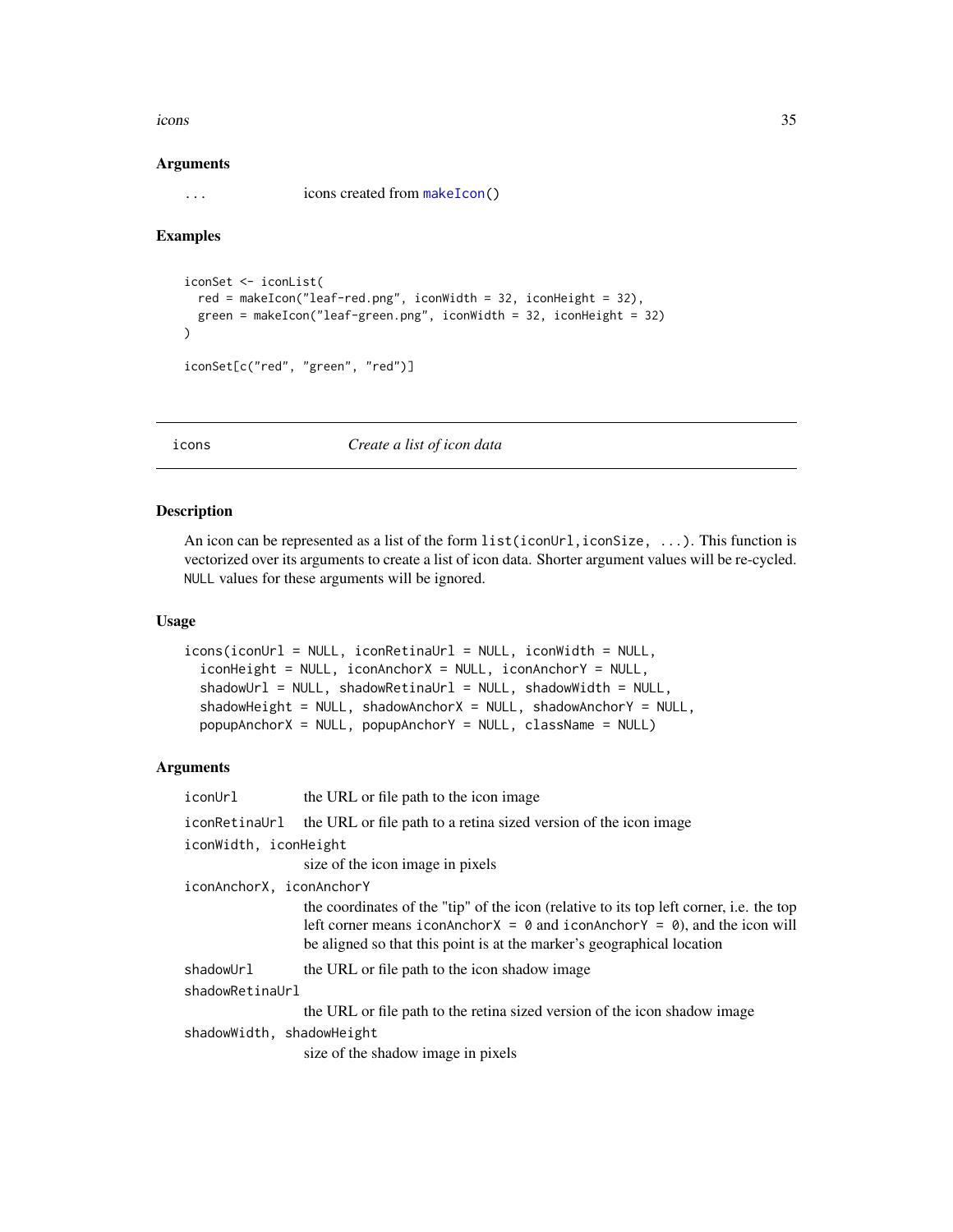<span id="page-35-0"></span>36 icons

| shadowAnchorX, shadowAnchorY |                                                                                            |
|------------------------------|--------------------------------------------------------------------------------------------|
|                              | the coordinates of the "tip" of the shadow                                                 |
| popupAnchorX, popupAnchorY   |                                                                                            |
|                              | the coordinates of the point from which popups will "open", relative to the icon<br>anchor |
| className                    | a custom class name to assign to both icon and shadow images                               |

### Value

A list of icon data that can be passed to the icon argument of [addMarkers\(](#page-3-1)).

```
library(leaflet)
# adapted from http://leafletjs.com/examples/custom-icons.html
iconData <- data.frame(
  lat = c(rnorm(10, 0), rnorm(10, 1), rnorm(10, 2)),\ln g = c(\text{rnorm}(10, 0), \text{rnorm}(10, 3), \text{rnorm}(10, 6)),group = rep(sort(c("green", "red", "orange")), each = 10),
  stringsAsFactors = FALSE
)
leaflet() %>% addMarkers(
  data = iconData,
  icon = \sim icons(
    iconUrl = sprintf("http://leafletjs.com/examples/custom-icons/leaf-%s.png", group),
    shadowUrl = "http://leafletjs.com/examples/custom-icons/leaf-shadow.png",
    iconWidth = 38, iconHeight = 95, shadowWidth = 50, shadowHeight = 64,
    iconAnchorX = 22, iconAnchorY = 94, shadowAnchorX = 4, shadowAnchorY = 62,
    popupAnchorX = -3, popupAnchorY = -76)
)
# use point symbols from base R graphics as icons
pchIcons <- function(pch = 0:14, width = 30, height = 30, ...) {
  n <- length(pch)
  files <- character(n)
  # create a sequence of png images
  for (i in seq_len(n)) {
    f <- tempfile(fileext = ".png")
   ppg(f, width = width, height = height, bg = "transport")par(max = c(0, 0, 0, 0))plot.new()
   points(.5, .5, pch = pch[i], cex = min(width, height) / 8, ...)
   dev.off()
   files[i] <- f
  }
  files
```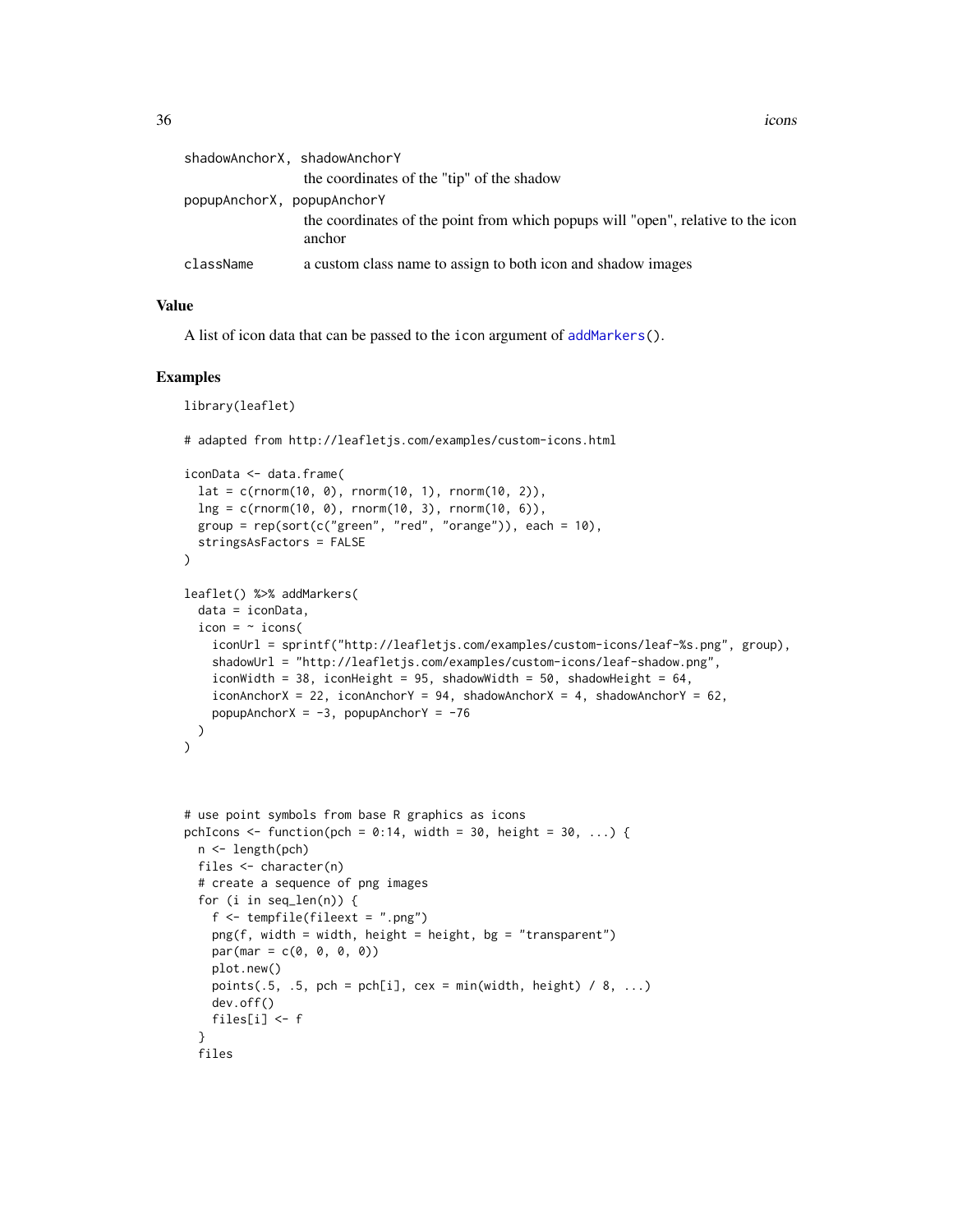<span id="page-36-0"></span>leaflet 37

```
}
iconData <- matrix(rnorm(500), ncol = 2)
res <- kmeans(iconData, 10)
iconData <- cbind(iconData, res$cluster)
colnames(iconData) <- c("lat", "lng", "group")
iconData <- as.data.frame(iconData)
# 10 random point shapes for the 10 clusters in iconData
shapes \leq sample(0:14, 10)
iconFiles <- pchIcons(shapes, 40, 40, col = "steelblue", lwd = 2)
# note the data has 250 rows, and there are 10 icons in iconFiles; they are
# connected by the `group` variable: the i-th row of iconData uses the
# group[i]-th icon in the icon list
leaflet() %>% addMarkers(
 data = iconData,
 icon = ~ : \text{ions}iconUrl = iconFiles[group],
   popupAnotherX = 20, popupAnotherY = 0),
 popup = ~ sprintf(
    "lat = %.4f, long = %.4f, group = %s, pch = %s", lat, lng, group, shapes[group]
 )
\mathcal{L}
```
unlink(iconFiles) # clean up the tmp png files that have been embedded

<span id="page-36-1"></span>leaflet *Create a Leaflet map widget*

#### <span id="page-36-2"></span>Description

This function creates a Leaflet map widget using htmlwidgets. The widget can be rendered on HTML pages generated from R Markdown, Shiny, or other applications.

#### Usage

```
leaflet(data = NULL, width = NULL, height = NULL, padding = 0,options = leafletOptions(), elementId = NULL,
  sizingPolicy = leafletSizingPolicy(padding = padding))
leafletOptions(minZoom = NULL, maxZoom = NULL, crs = leafletCRS(),
  worldCopyJump = NULL, preferCanvas = NULL, ...)leafletCRS(crsClass = "L.CRS.EPSG3857", code = NULL, proj4def = NULL,
 projectedBounds = NULL, origin = NULL, transformation = NULL,
```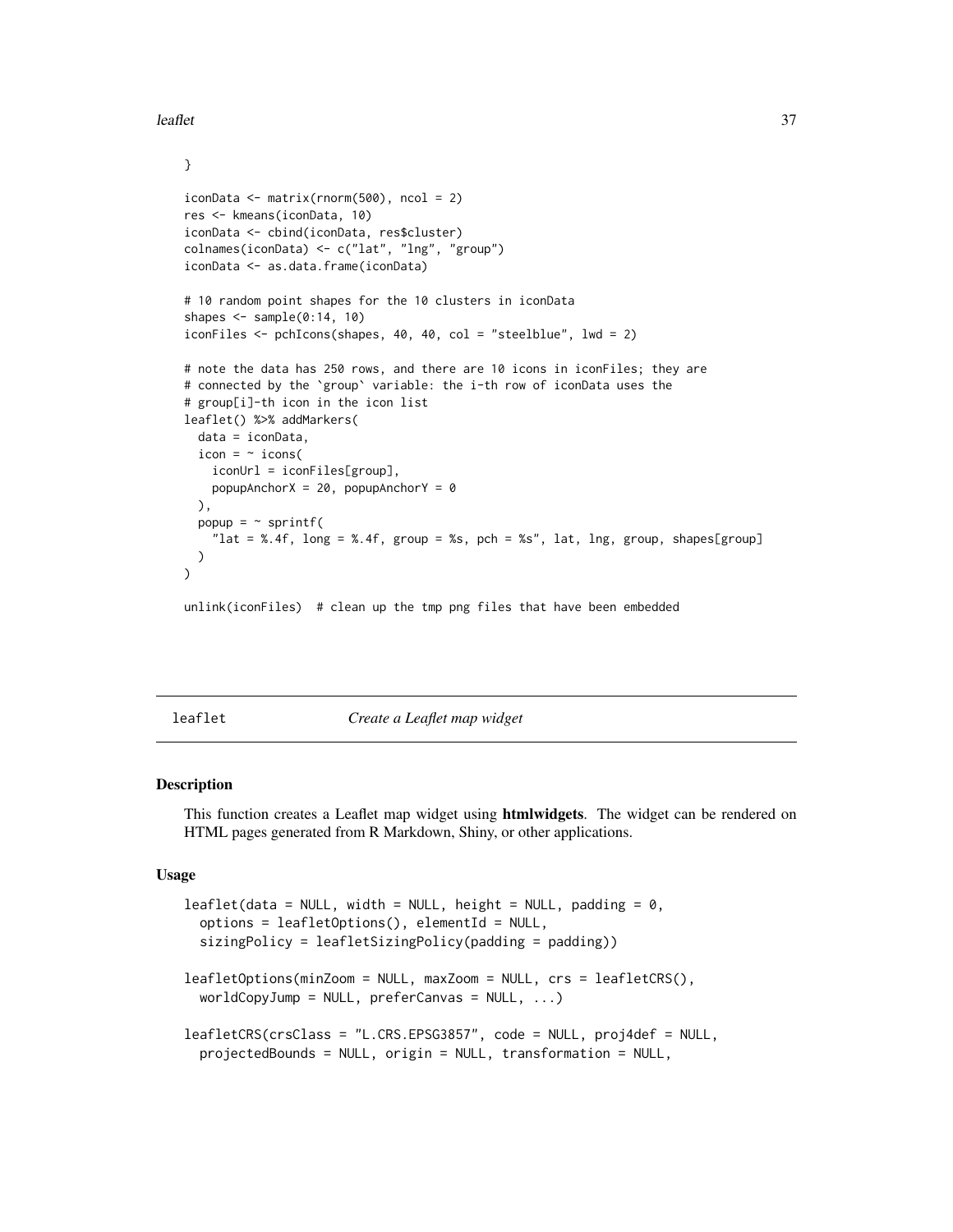38 leaflet

```
scales = NULL, resolutions = NULL, bounds = NULL,
tileSize = NULL)
```
### Arguments

| data            | a data object. Currently supported objects are matrices, data frames, spatial ob-<br>jects from the sp package (SpatialPoints, SpatialPointsDataFrame, Polygon,<br>Polygons, SpatialPolygons, SpatialPolygonsDataFrame, Line, Lines, SpatialLines,<br>and SpatialLinesDataFrame), and spatial data frames from the sf package. |
|-----------------|--------------------------------------------------------------------------------------------------------------------------------------------------------------------------------------------------------------------------------------------------------------------------------------------------------------------------------|
| width           | the width of the map                                                                                                                                                                                                                                                                                                           |
| height          | the height of the map                                                                                                                                                                                                                                                                                                          |
| padding         | the padding of the map                                                                                                                                                                                                                                                                                                         |
| options         | the map options                                                                                                                                                                                                                                                                                                                |
| elementId       | Use an explicit element ID for the widget (rather than an automatically generated<br>one).                                                                                                                                                                                                                                     |
| sizingPolicy    | htmlwidgets sizing policy object. Defaults to leafletSizingPolicy()                                                                                                                                                                                                                                                            |
| minZoom         | Minimum zoom level of the map. Overrides any minZoom set on map layers.                                                                                                                                                                                                                                                        |
| maxZoom         | Maximum zoom level of the map. This overrides any maxZoom set on map<br>layers.                                                                                                                                                                                                                                                |
| crs             | Coordinate Reference System to use. Don't change this if you're not sure what<br>it means.                                                                                                                                                                                                                                     |
| worldCopyJump   | With this option enabled, the map tracks when you pan to another "copy" of the<br>world and seamlessly jumps to the original one so that all overlays like markers<br>and vector layers are still visible.                                                                                                                     |
| preferCanvas    | Whether leaflet.js Paths should be rendered on a Canvas renderer.                                                                                                                                                                                                                                                              |
|                 | other options used for leaflet.js map creation.                                                                                                                                                                                                                                                                                |
| crsClass        | One of L.CRS.EPSG3857, L.CRS.EPSG4326, L.CRS.EPSG3395, L.CRS.Simple,<br>L.Proj.CRS                                                                                                                                                                                                                                             |
| code            | CRS identifier                                                                                                                                                                                                                                                                                                                 |
| proj4def        | Proj4 string                                                                                                                                                                                                                                                                                                                   |
| projectedBounds |                                                                                                                                                                                                                                                                                                                                |
|                 | DEPRECATED! Use the bounds argument.                                                                                                                                                                                                                                                                                           |
| origin          | Origin in projected coordinates, if set overrides transformation option.                                                                                                                                                                                                                                                       |
|                 | transformation to use when transforming projected coordinates into pixel coordinates                                                                                                                                                                                                                                           |
| scales          | Scale factors (pixels per projection unit, for example pixels/meter) for zoom<br>levels; specify either scales or resolutions, not both                                                                                                                                                                                        |
| resolutions     | factors (projection units per pixel, for example meters/pixel) for zoom levels;<br>specify either scales or resolutions, not both                                                                                                                                                                                              |
| bounds          | Bounds of the CRS, in projected coordinates; if defined, Proj4Leaflet will use<br>this in the getSize method, otherwise defaulting to Leaflet's default CRS size                                                                                                                                                               |
| tileSize        | DEPRECATED! Specify the tilesize in the tileOptions() argument.                                                                                                                                                                                                                                                                |

<span id="page-37-0"></span>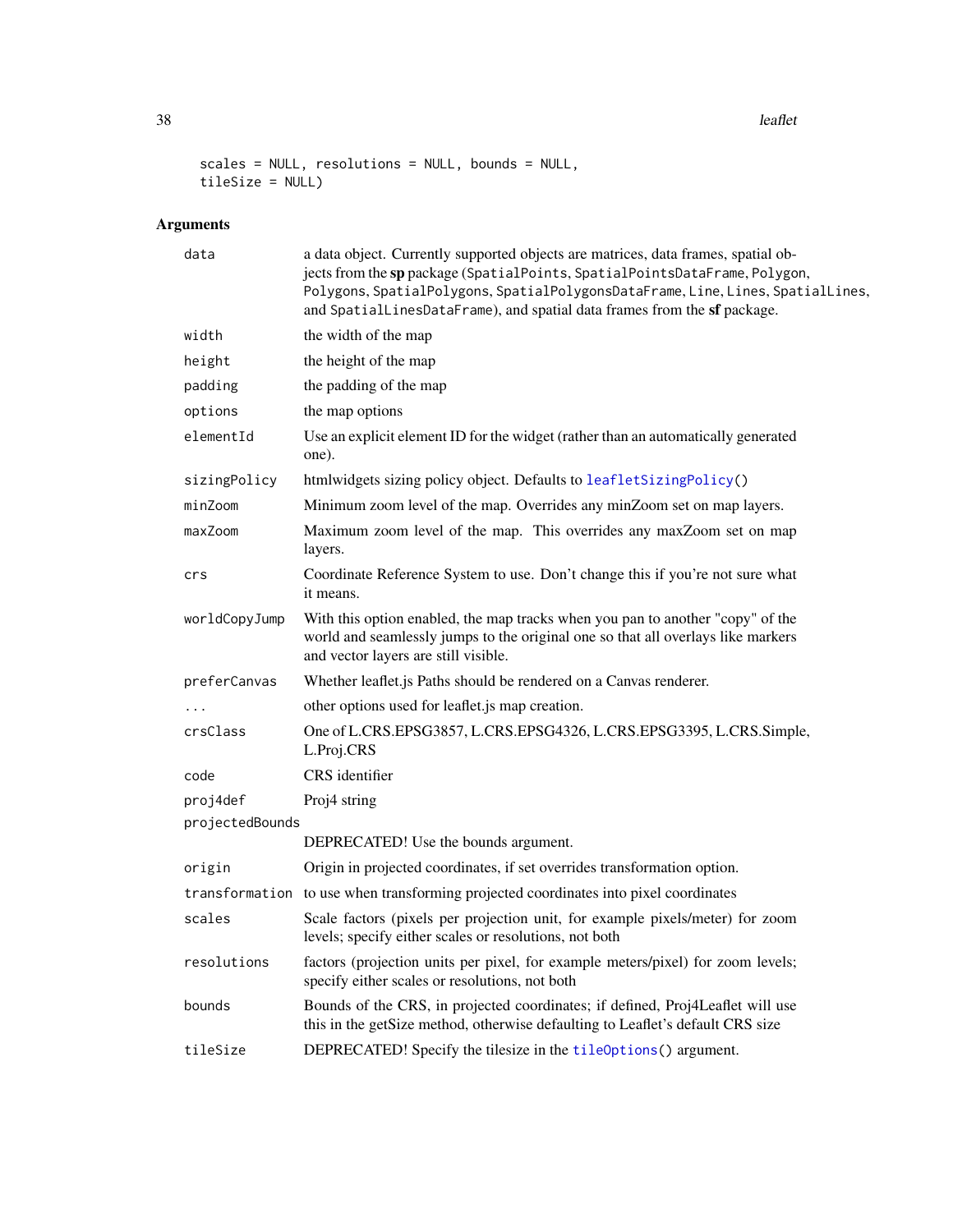#### <span id="page-38-0"></span>leaflet 39

### Details

The data argument is only needed if you are going to reference variables in this object later in map layers. For example, data can be a data frame containing columns latitude and longtitude, then we may add a circle layer to the map by leaflet(data) %>% addCircles(lat = ~latitude, lng = ~longtitude), where the variables in the formulae will be evaluated in the data.

### Value

A HTML widget object, on which we can add graphics layers using %>% (see examples).

### Functions

- leafletOptions: Options for map creation
- leafletCRS: class to create a custom CRS

### See Also

[leafletCRS](#page-36-2) for creating a custom CRS.

See <http://leafletjs.com/reference-1.3.1.html#map-option> for details and more options.

```
# !formatR
library(leaflet)
m <- leaflet() %>% addTiles()
m # a map with the default OSM tile layer
# set bounds
m %>% fitBounds(0, 40, 10, 50)
# move the center to Snedecor Hall
m <- m %>% setView(-93.65, 42.0285, zoom = 17)
m
# popup
m %>% addPopups(-93.65, 42.0285, "Here is the <b>Department of Statistics</b>, ISU")
rand_lng <- function(n = 10) rnorm(n, -93.65, .01)
rand_lat <- function(n = 10) rnorm(n, 42.0285, .01)# use automatic bounds derived from lng/lat data
m <- m %>% clearBounds()
# popup
m %>% addPopups(rand_lng(), rand_lat(), "Random popups")
# marker
m %>% addMarkers(rand_lng(), rand_lat())
m %>% addMarkers(
  rand_lng(), rand_lat(), popup = paste("A random letter", sample(LETTERS, 10))
)
```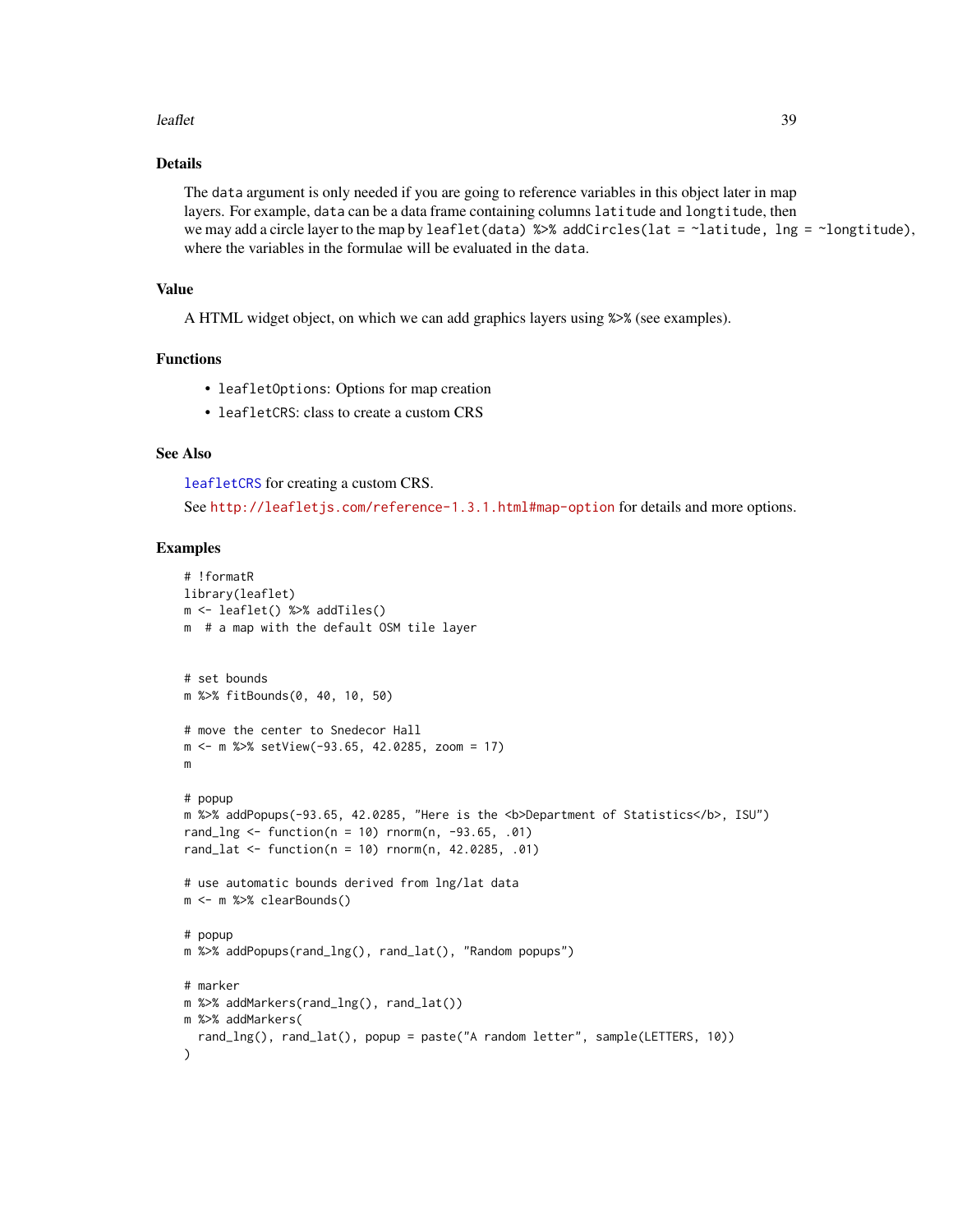```
Rlogo <- file.path(R.home("doc"), "html", "logo.jpg")
m %>% addMarkers(
 174.7690922, -36.8523071, icon = list(
   iconUrl = Rlogo, iconSize = c(100, 76)
 ), popup = "R was born here!"
)
m %>% addMarkers(rnorm(30, 175), rnorm(30, -37), icon = list(
  iconUrl = Rlogo, iconSize = c(25, 19)
))
m %>% addMarkers(
  c(-71.0382679, -122.1217866), c(42.3489054, 47.6763144), icon = list(
    iconUrl = "http://www.rstudio.com/wp-content/uploads/2014/03/blue-125.png"
  ), popup = c("RStudio @ Boston", "RStudio @ Seattle")
\lambda# circle (units in metres)
m %>% addCircles(rand_lng(50), rand_lat(50), radius = runif(50, 50, 150))
# circle marker (units in pixels)
m %>% addCircleMarkers(rand_lng(50), rand_lat(50), color = "#ff0000")
m %>% addCircleMarkers(rand_lng(100), rand_lat(100), radius = runif(100, 5, 15))
# rectangle
m %>% addRectangles(
  rand_lng(), rand_lat(), rand_lng(), rand_lat(),
  color = "red", fill = FALSE, dashArray = "5,5", weight = 3
\lambda# polyline
m %>% addPolylines(rand_lng(50), rand_lat(50))
# polygon
m %>% addPolygons(rand_lng(), rand_lat(), layerId = "foo")
# geoJSON
seattle_geojson <- list(
  type = "Feature",
  geometry = list(
    type = "MultiPolygon",
    coordinates = list(list(list(
      c(-122.36075812146, 47.6759920119894),
      c(-122.360781646764, 47.6668890126755),
      c(-122.360782108665, 47.6614990696722),
      c(-122.366199035722, 47.6614990696722),
      c(-122.366199035722, 47.6592874248973),
      c(-122.364582509469, 47.6576254522105),
      c(-122.363887331445, 47.6569107302038),
      c(-122.360865528129, 47.6538418253251),
      c(-122.360866157644, 47.6535254473167),
```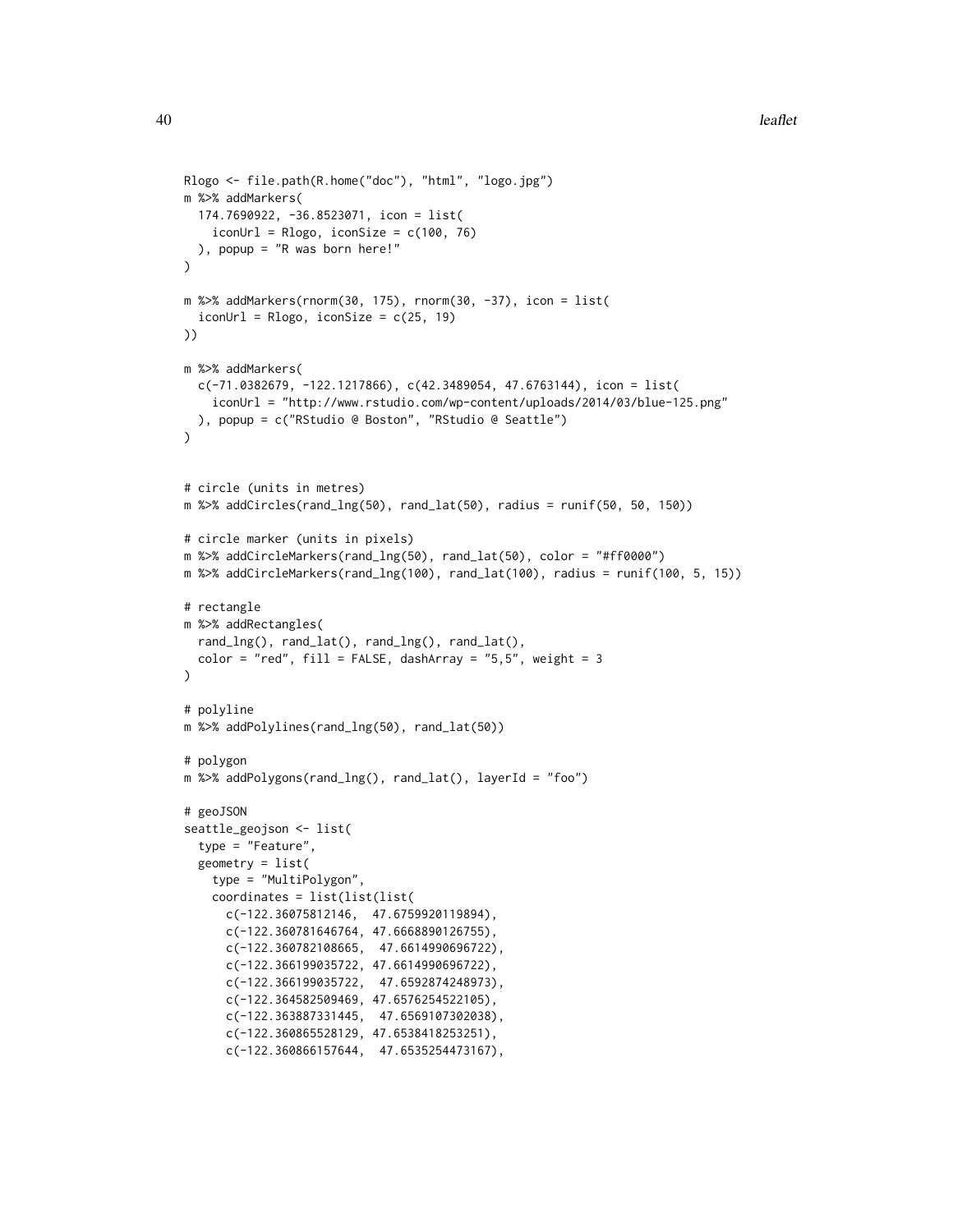```
c(-122.360866581103, 47.6533126275176),
     c(-122.362526540691, 47.6541872926348),
     c(-122.364442114483, 47.6551892850798),
     c(-122.366077719797, 47.6560733960606),
      c(-122.368818463838, 47.6579742346694),
      c(-122.370115159943, 47.6588730808334),
      c(-122.372295967029, 47.6604350102328),
     c(-122.37381369088, 47.660582362063),
     c(-122.375522972109, 47.6606413027949),
     c(-122.376079703095, 47.6608793094619),
      c(-122.376206315662, 47.6609242364243),
      c(-122.377610811371, 47.6606160735197),
      c(-122.379857378879, 47.6610306942278),
     c(-122.382454873022, 47.6627496239169),
     c(-122.385357955057, 47.6638573778241),
     c(-122.386007328104, 47.6640865692306),
     c(-122.387186331506, 47.6654326177161),
      c(-122.387802656231, 47.6661492860294),
      c(-122.388108244121, 47.6664548739202),
      c(-122.389177800763, 47.6663784774359),
     c(-122.390582858689, 47.6665072251861),
     c(-122.390793942299, 47.6659699214511),
     c(-122.391507906234, 47.6659200946229),
      c(-122.392883050767, 47.6664166747017),
     c(-122.392847210144, 47.6678696739431),
     c(-122.392904778401, 47.6709016021624),
     c(-122.39296705153, 47.6732047491624),
     c(-122.393000803496, 47.6759322346303),
     c(-122.37666945305, 47.6759896300663),
     c(-122.376486363943, 47.6759891899754),
     c(-122.366078869215, 47.6759641734893),
     c(-122.36075812146, 47.6759920119894)
   )))
 ),
 properties = list(
   name = "Ballard",
   population = 48000,
   # You can inline styles if you want
   style = list(
     fillColor = "yellow",
     weight = 2,
     color = "#000000"
   )
 ),
 id = "ballard"
)
m %>% setView(-122.36075812146, 47.6759920119894, zoom = 13) %>% addGeoJSON(seattle_geojson)
# use the Dark Matter layer from CartoDB
```

```
leaflet() %>% addTiles("http://{s}.basemaps.cartocdn.com/dark_all/{z}/{x}/{y}.png",
 attribution = paste(
    "© <a href=\"http://openstreetmap.org\">OpenStreetMap</a> contributors",
```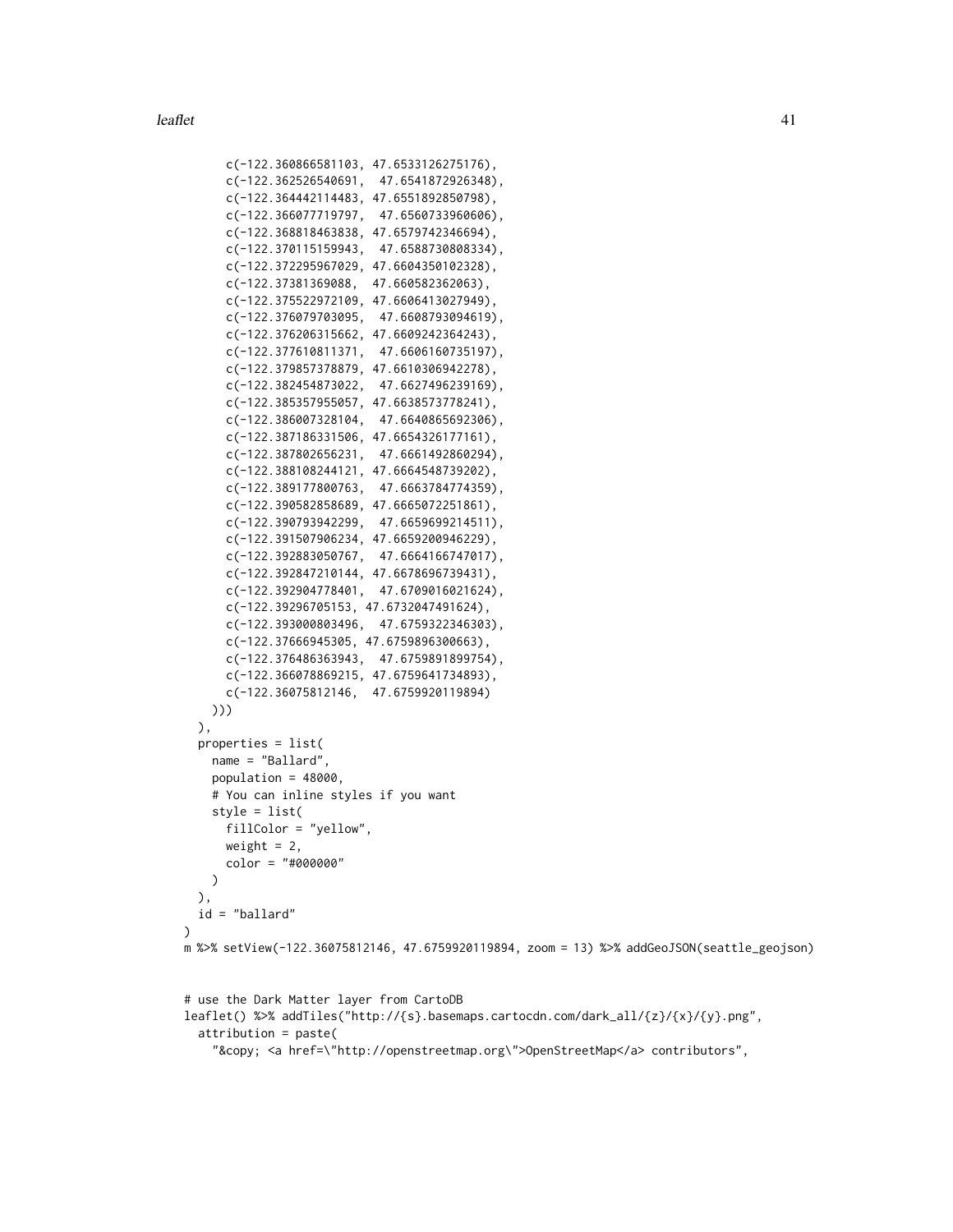```
"© <a href=\"http://cartodb.com/attributions\">CartoDB</a>"
  )
) %>% setView(-122.36, 47.67, zoom = 10)
# provide a data frame to leaflet()
categories <- LETTERS[1:10]
df <- data.frame(
  lat = rand\_lat(100), lng = rand\_lng(100), size = runif(100, 5, 20),
  category = factor(sample(categories, 100, replace = TRUE), levels = categories),
  value = rnorm(100))
m <- leaflet(df) %>% addTiles()
m %>% addCircleMarkers(~lng, ~lat, radius = ~size)
m %>% addCircleMarkers(~lng, ~lat, radius = runif(100, 4, 10), color = c("red"))
# Discrete colors using the "RdYlBu" colorbrewer palette, mapped to categories
RdYlBu <- colorFactor("RdYlBu", domain = categories)
m %>% addCircleMarkers(~lng, ~lat, radius = ~size,
  color = \simRdYlBu(category), fillOpacity = 0.5)
# Continuous colors using the "Greens" colorbrewer palette, mapped to value
greens <- colorNumeric("Greens", domain = NULL)
m %>% addCircleMarkers(~lng, ~lat, radius = ~size,
  color = \simgreens(value), fillOpacity = 0.5)
```
leaflet-imports *Objects imported from other packages*

#### <span id="page-41-1"></span>Description

These objects are imported from other packages. Follow the links to their documentation.

htmlwidgets [JS](#page-41-1) magrittr [%>%](#page-41-1)

leafletDependencies *Various leaflet dependency functions for use in downstream packages*

#### Description

Various leaflet dependency functions for use in downstream packages

#### Usage

leafletDependencies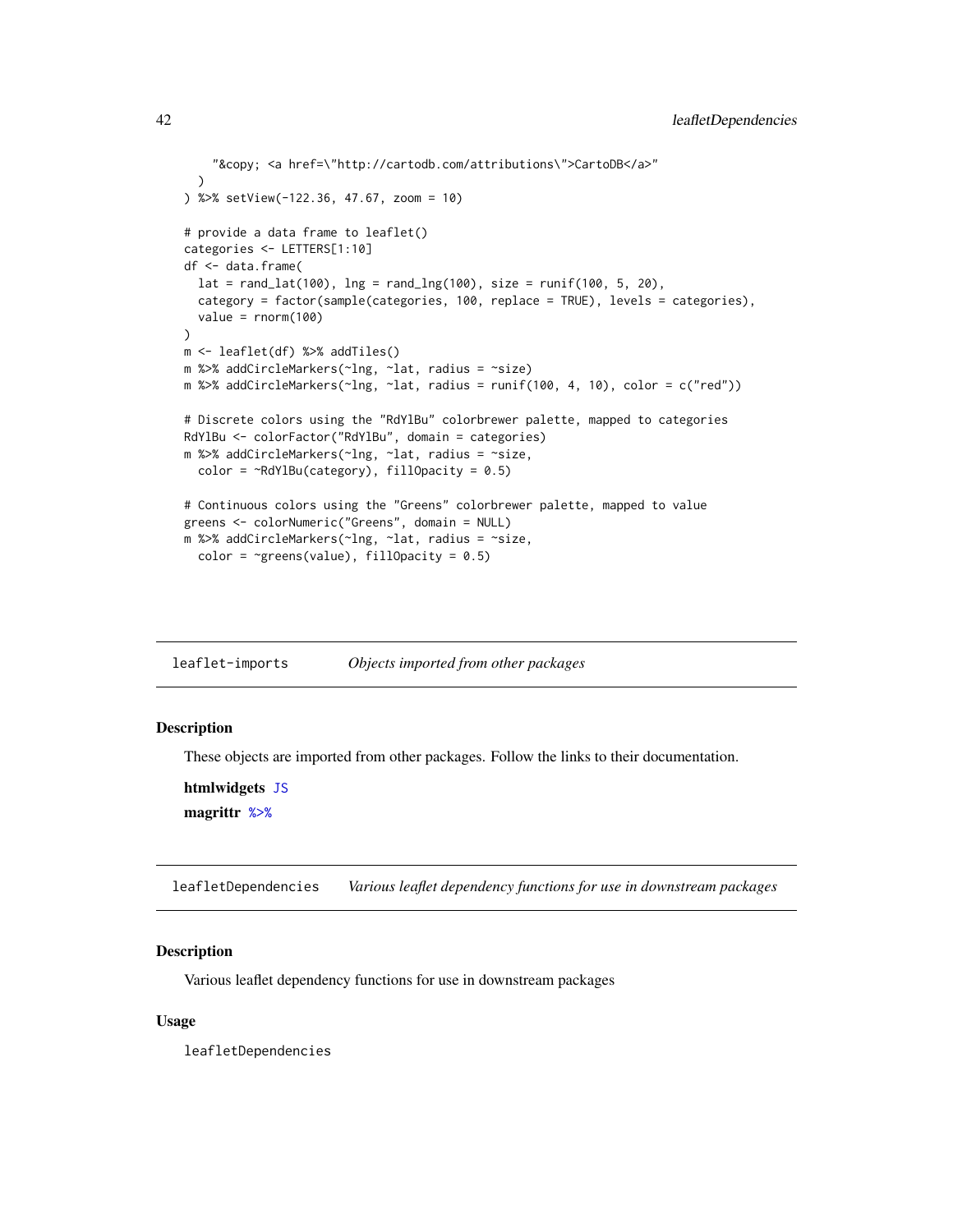### <span id="page-42-0"></span>leafletOutput 43

### Format

An object of class list of length 13.

#### Examples

```
## Not run:
addBootStrap <- function(map) {
  map$dependencies <- c(map$dependencies, leafletDependencies$bootstrap())
  map
}
```
## End(Not run)

leafletOutput *Wrapper functions for using* leaflet *in* shiny

### Description

Use leafletOutput() to create a UI element, and renderLeaflet() to render the map widget.

### Usage

```
leafletOutput(outputId, width = "100%", height = 400)
```
renderLeaflet(expr, env = parent.frame(), quoted = FALSE)

### Arguments

| outputId      | output variable to read from                                                                                             |
|---------------|--------------------------------------------------------------------------------------------------------------------------|
| width, height | the width and height of the map (see shiny Widget Output)                                                                |
| expr          | An expression that generates an HTML widget                                                                              |
| env           | The environment in which to evaluate expr.                                                                               |
| quoted        | Is expr a quoted expression (with $\text{quote}()$ )? This is useful if you want to save<br>an expression in a variable. |

```
# !formatR
library(shiny)
app <- shinyApp(
 ui = fluidPage(leafletOutput('myMap')),
 server = function(input, output) {
    map = leaflet() %>% addTiles() %>% setView(-93.65, 42.0285, zoom = 17)
    output$myMap = renderLeaflet(map)
  }
\mathcal{L}if (interactive()) app
```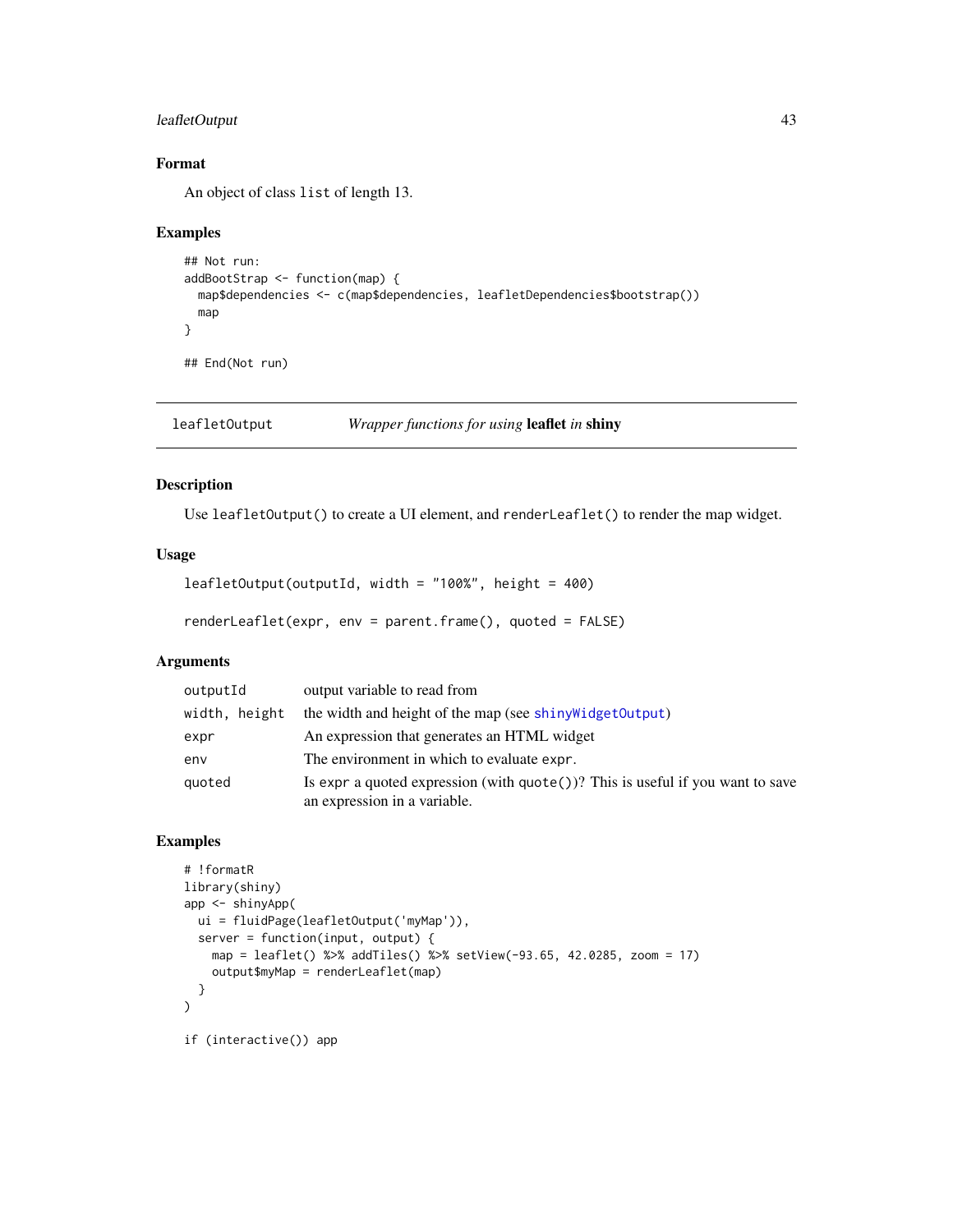#### Description

Creates a map-like object that can be used to customize and control a map that has already been rendered. For use in Shiny apps and Shiny docs only.

### Usage

```
leafletProxy(mapId, session = shiny::getDefaultReactiveDomain(),
  data = NULL, deferUntilFlush = TRUE)
```
#### Arguments

| mapId           | single-element character vector indicating the output ID of the map to modify<br>(if invoked from a Shiny module, the namespace will be added automatically)                                                |  |
|-----------------|-------------------------------------------------------------------------------------------------------------------------------------------------------------------------------------------------------------|--|
| session         | the Shiny session object to which the map belongs; usually the default value will<br>suffice                                                                                                                |  |
| data            | a data object; see Details under the leaflet help topic                                                                                                                                                     |  |
| deferUntilFlush |                                                                                                                                                                                                             |  |
|                 | indicates whether actions performed against this instance should be carried out<br>right away, or whether they should be held until after the next time all of the<br>outputs are updated; defaults to TRUE |  |

#### Details

Normally, you create a Leaflet map using the [leaflet](#page-36-1) function. This creates an in-memory representation of a map that you can customize using functions like [addPolygons](#page-3-1) and [setView](#page-50-1). Such a map can be printed at the R console, included in an R Markdown document, or rendered as a Shiny output.

In the case of Shiny, you may want to further customize a map, even after it is rendered to an output. At this point, the in-memory representation of the map is long gone, and the user's web browser has already realized the Leaflet map instance.

This is where leafletProxy comes in. It returns an object that can stand in for the usual Leaflet map object. The usual map functions like [addPolygons](#page-3-1) and [setView](#page-50-1) can be called, and instead of customizing an in-memory representation, these commands will execute on the live Leaflet map instance.

```
library(shiny)
ui <- fluidPage(
  leafletOutput("map1")
)
```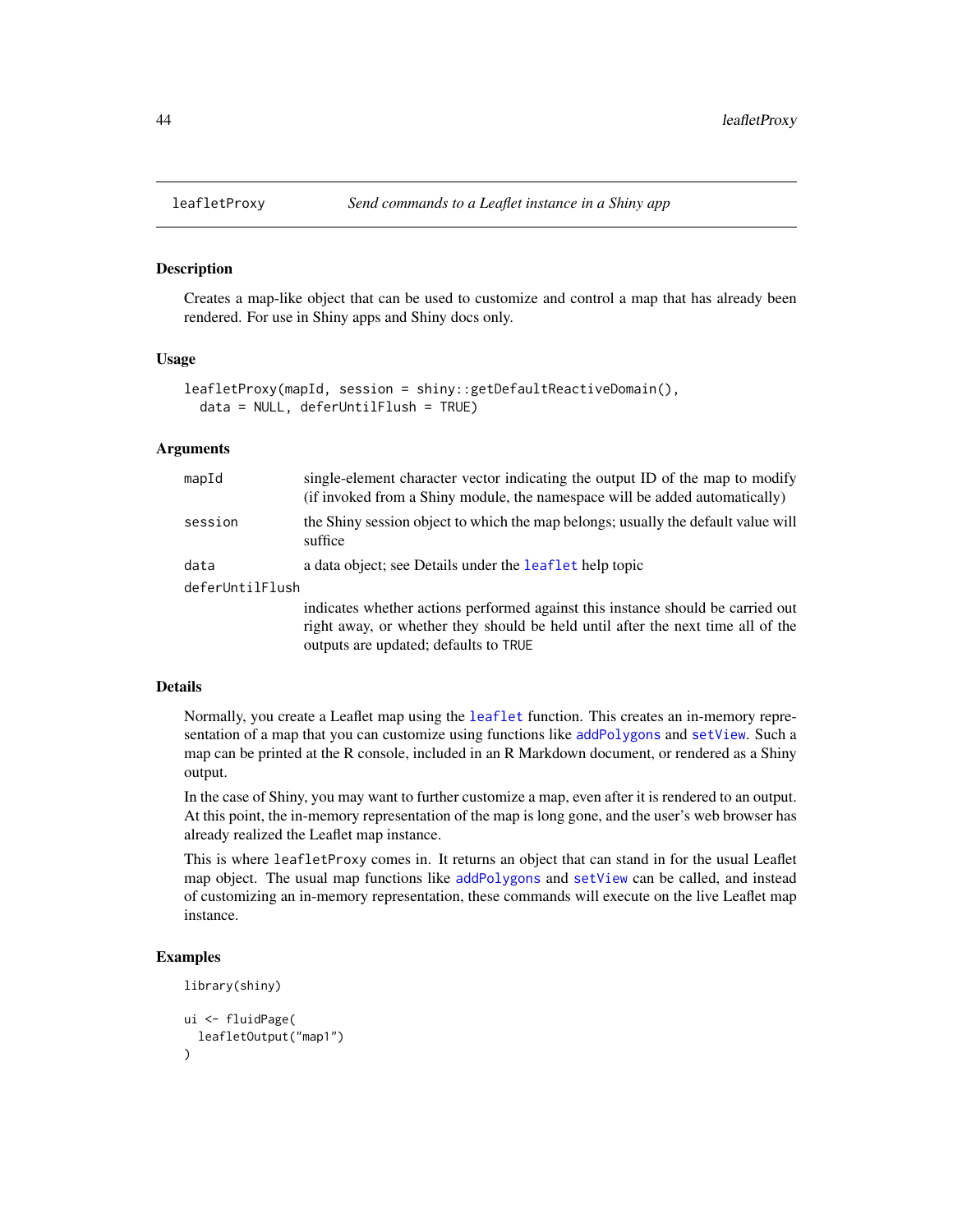```
map <- leaflet() %>% addCircleMarkers(
  \ln g = runif(10),lat = runif(10),
  layerId = paste0("marker", 1:10))
server <- function(input, output, session) {
  output$map1 <- renderLeaflet(map)
  observeEvent(input$map1_marker_click, {
    leafletProxy("map1", session) %>%
      removeMarker(input$map1_marker_click$id)
 })
}
app <- shinyApp(ui, server)
if (interactive()) app
```
<span id="page-44-1"></span>leafletSizingPolicy *Leaflet sizing policy*

### Description

Sizing policy used withing leaflet htmlwidgets. All arguments are passed directly to htmlwidgets:[:sizingPolicy](#page-0-0)

#### Usage

```
leafletSizingPolicy(defaultWidth = "100%", defaultHeight = 400,
 padding = 0, browser.fill = TRUE, ...)
```
### Arguments

| defaultWidth | defaults to "100%" of the available width                 |
|--------------|-----------------------------------------------------------|
|              | defaultHeight defaults to 400px tall                      |
| padding      | defaults to Opx                                           |
| browser.fill | defaults to TRUE                                          |
| .            | all other arguments supplied to htmlwidgets::sizingPolicy |

### Value

An htmlwidgets::sizingPolicy object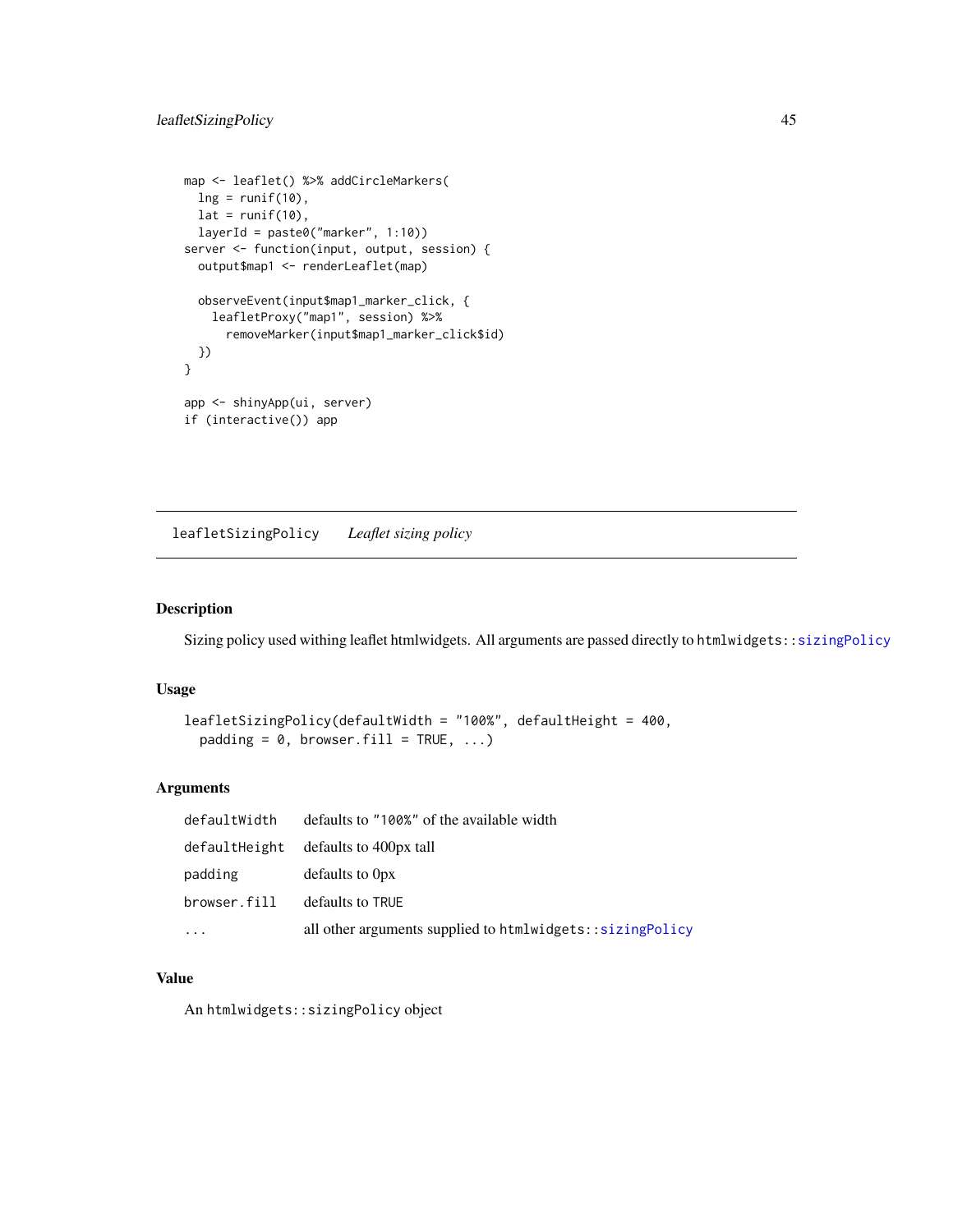<span id="page-45-1"></span><span id="page-45-0"></span>makeAwesomeIcon *Make Awesome Icon*

### Description

Make Awesome Icon

### Usage

```
makeAwesomeIcon(icon = "home", library = "glyphicon",
 markerColor = "blue", iconColor = "white", spin = FALSE,
 extraClasses = NULL, squareMarker = FALSE, iconRotate = 0,
  fortFamily = "monospace", text = NULL)
```
### Arguments

| icon         | Name of the icon                                                                                                                                                                                                                   |
|--------------|------------------------------------------------------------------------------------------------------------------------------------------------------------------------------------------------------------------------------------|
| library      | Which icon library. Default "glyphicon", other possible values are "fa" (fontawe-<br>some) or "ion" (ionicons).                                                                                                                    |
| markerColor  | Possible values are "red", "darkred", "lightred", "orange", "beige", "green",<br>"darkgreen", "lightgreen", "blue", "darkblue", "lightblue", "purple",<br>"darkpurple", "pink", "cadetblue", "white", "gray", "lightgray", "black" |
| iconColor    | The color to use for the icon itself. Use any CSS-valid color (hex, rgba, etc.) or<br>a named web color.                                                                                                                           |
| spin         | If TRUE, make the icon spin (only works when library = $"fa"$ )                                                                                                                                                                    |
| extraClasses | Additional css classes to include on the icon.                                                                                                                                                                                     |
| squareMarker | Whether to use a square marker.                                                                                                                                                                                                    |
| iconRotate   | Rotate the icon by a given angle.                                                                                                                                                                                                  |
| fontFamily   | Used when text option is specified.                                                                                                                                                                                                |
| text         | Use this text string instead of an icon. argument of $addAwesomeMarker s()$ .                                                                                                                                                      |
|              |                                                                                                                                                                                                                                    |

<span id="page-45-2"></span>

makeIcon *Define icon sets*

#### Description

Define icon sets

### Usage

```
makeIcon(iconUrl = NULL, iconRetinaUrl = NULL, iconWidth = NULL,
  iconHeight = NULL, iconAnchorX = NULL, iconAnchorY = NULL,
  shadowUr1 = NULL, shadowRetinalr1 = NULL, shadowWidth = NULL,shadowHeight = NULL, shadowAnchorX = NULL, shadowAnchorY = NULL,
  popupAnchorX = NULL, popupAnchorY = NULL, className = NULL)
```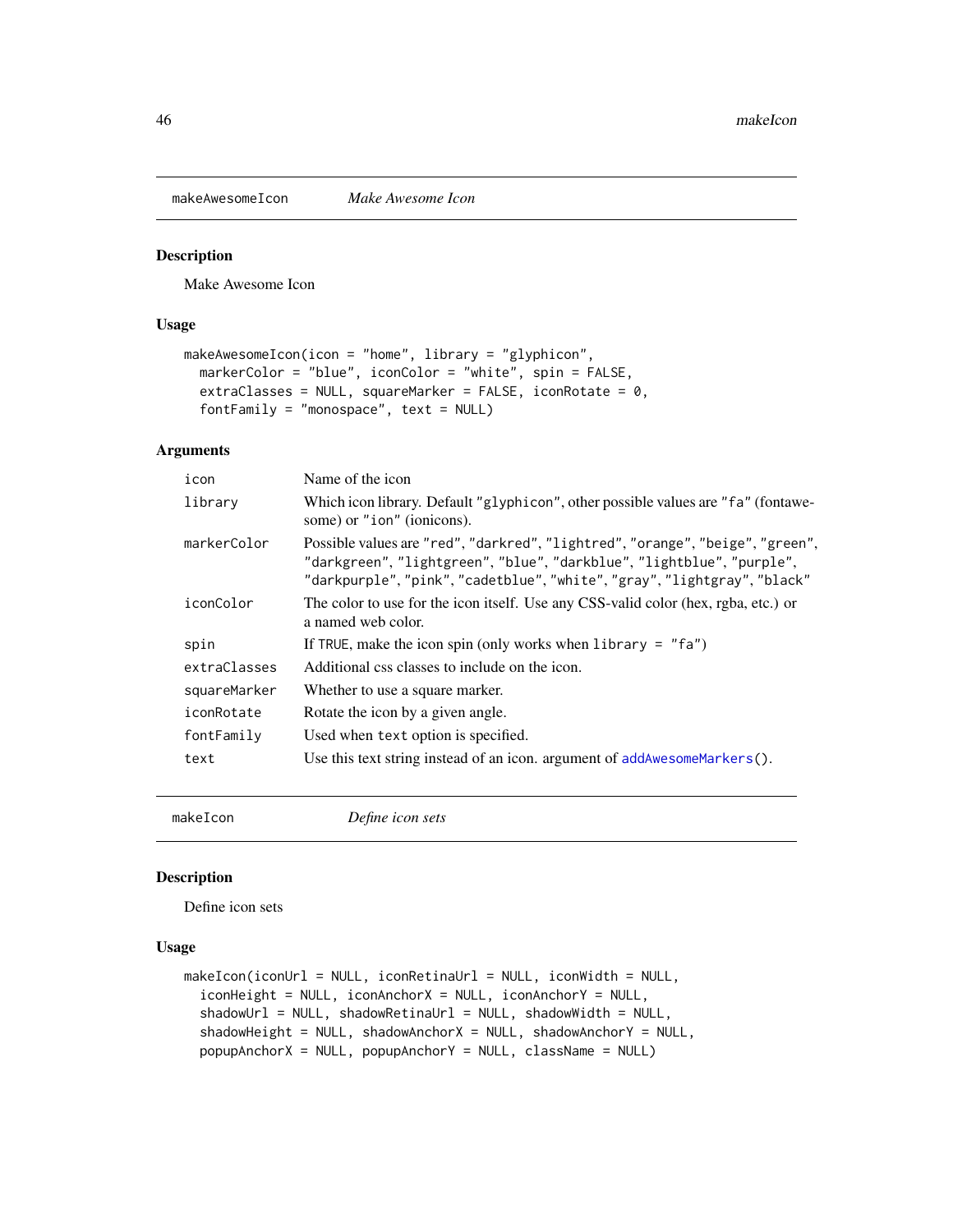### <span id="page-46-0"></span>mapOptions 47

### Arguments

| iconUrl         | the URL or file path to the icon image                                                                                                                                                                                                                               |
|-----------------|----------------------------------------------------------------------------------------------------------------------------------------------------------------------------------------------------------------------------------------------------------------------|
| iconRetinaUrl   | the URL or file path to a retina sized version of the icon image                                                                                                                                                                                                     |
| iconWidth       | size of the icon image in pixels                                                                                                                                                                                                                                     |
| iconHeight      | size of the icon image in pixels                                                                                                                                                                                                                                     |
| iconAnchorX     | the coordinates of the "tip" of the icon (relative to its top left corner, i.e. the top<br>left corner means iconAnchor $X = 0$ and iconAnchor $Y = 0$ , and the icon will<br>be aligned so that this point is at the marker's geographical location                 |
| iconAnchorY     | the coordinates of the "tip" of the icon (relative to its top left corner, i.e. the top<br>left corner means iconAnchor $X = \emptyset$ and iconAnchor $Y = \emptyset$ , and the icon will<br>be aligned so that this point is at the marker's geographical location |
| shadowUrl       | the URL or file path to the icon shadow image                                                                                                                                                                                                                        |
| shadowRetinaUrl |                                                                                                                                                                                                                                                                      |
|                 | the URL or file path to the retina sized version of the icon shadow image                                                                                                                                                                                            |
| shadowWidth     | size of the shadow image in pixels                                                                                                                                                                                                                                   |
| shadowHeight    | size of the shadow image in pixels                                                                                                                                                                                                                                   |
| shadowAnchorX   | the coordinates of the "tip" of the shadow                                                                                                                                                                                                                           |
| shadowAnchorY   | the coordinates of the "tip" of the shadow                                                                                                                                                                                                                           |
| popupAnchorX    | the coordinates of the point from which popups will "open", relative to the icon<br>anchor                                                                                                                                                                           |
| popupAnchorY    | the coordinates of the point from which popups will "open", relative to the icon<br>anchor                                                                                                                                                                           |
| className       | a custom class name to assign to both icon and shadow images                                                                                                                                                                                                         |

mapOptions *Set options on a leaflet map object*

### Description

Set options on a leaflet map object

### Usage

```
mapOptions(map, zoomToLimits = c("always", "first", "never"))
```
### Arguments

| map          | A map widget object created from leaflet()                                                                                                                                                                                                                                                                                                                                                                                   |
|--------------|------------------------------------------------------------------------------------------------------------------------------------------------------------------------------------------------------------------------------------------------------------------------------------------------------------------------------------------------------------------------------------------------------------------------------|
| zoomToLimits | Controls whether the map is zooms to the limits of the elements on the map.<br>This is useful for interactive applications where the map data is updated. If<br>"always" (the default), the map always re-zooms when new data is received;<br>if "first", it zooms to the elements on the first rendering, but does not re-<br>zoom for subsequent data; if "never", it never re-zooms, not even for the first<br>rendering. |
|              |                                                                                                                                                                                                                                                                                                                                                                                                                              |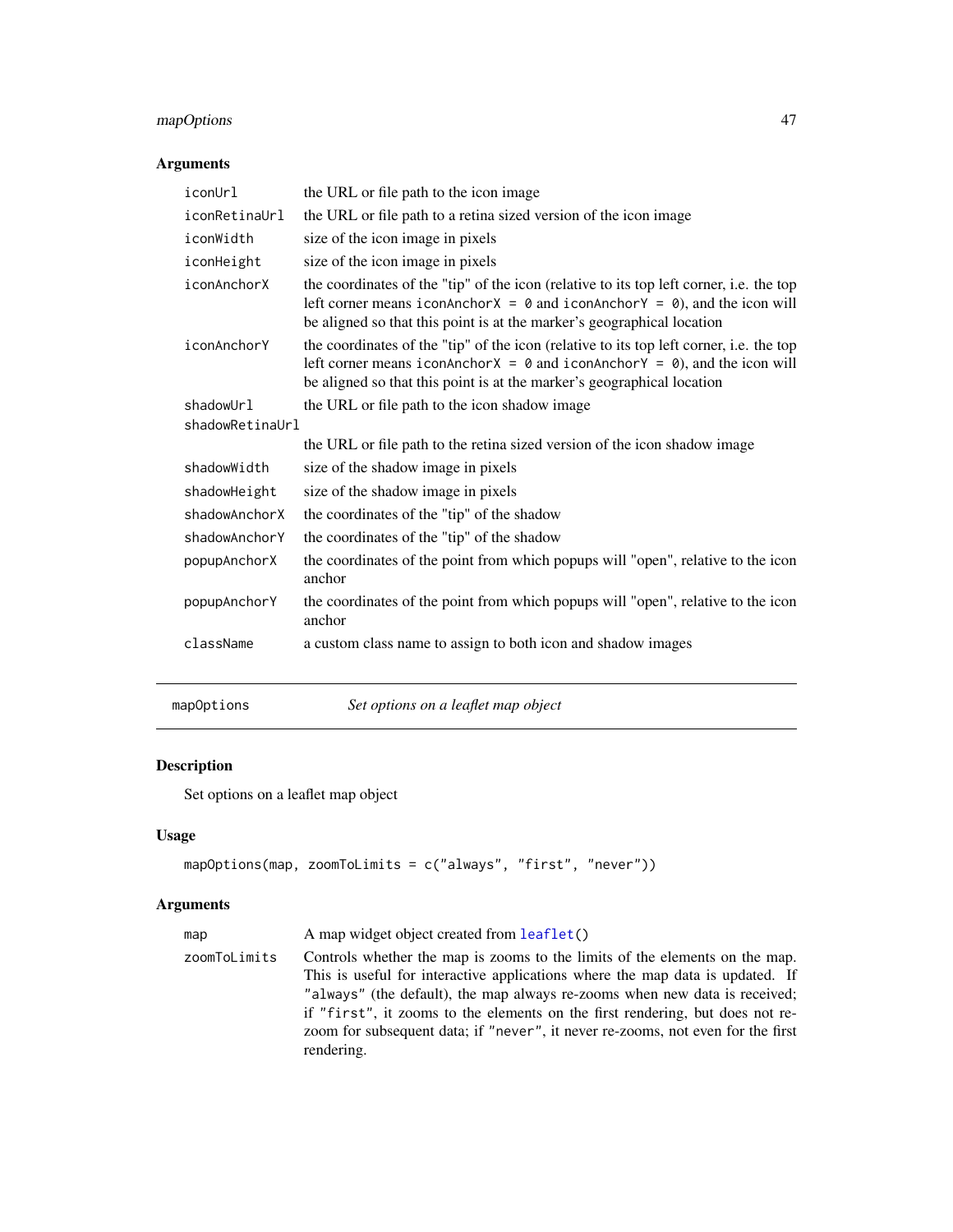### Examples

```
# Don't auto-zoom to the objects (can be useful in interactive applications)
leaflet() %>%
  addTiles() %>%
  addPopups(174.7690922, -36.8523071, "R was born here!") %>%
  mapOptions(zoomToLimits = "first")
```
previewColors *Color previewing utility*

#### Description

Color previewing utility

#### Usage

previewColors(pal, values)

### Arguments

| pal    | A color mapping function, like those returned from colorNumeric, et all |
|--------|-------------------------------------------------------------------------|
| values | A set of values to preview colors for                                   |

#### Value

An HTML-based list of the colors and values

<span id="page-47-1"></span>providers *Providers*

### Description

List of all providers with their variations

#### Usage

providers

### Format

A list of characters

### Source

[https://github.com/leaflet-extras/leaflet-providers/blob/master/leaflet-provide](https://github.com/leaflet-extras/leaflet-providers/blob/master/leaflet-providers.js)rs. [js](https://github.com/leaflet-extras/leaflet-providers/blob/master/leaflet-providers.js)

<span id="page-47-0"></span>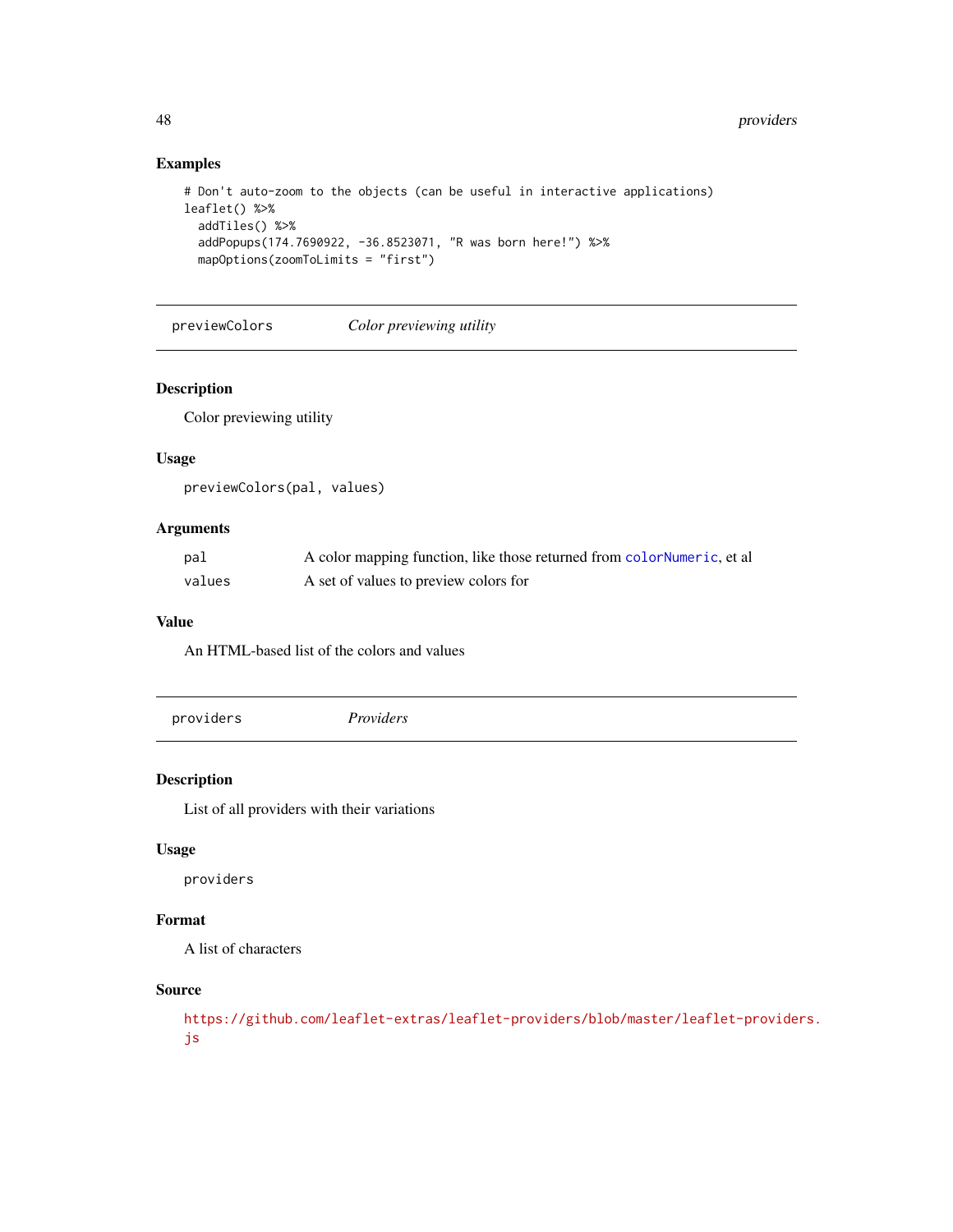<span id="page-48-0"></span>providers.details *Providers Details*

### Description

List of all providers with their variations and additional info

### Usage

providers.details

### Format

A list of lists (JSON)

#### Source

[https://github.com/leaflet-extras/leaflet-providers/blob/master/leaflet-provide](https://github.com/leaflet-extras/leaflet-providers/blob/master/leaflet-providers.js)rs. [js](https://github.com/leaflet-extras/leaflet-providers/blob/master/leaflet-providers.js)

removeControl *Remove elements from a map*

#### <span id="page-48-1"></span>Description

Remove one or more features from a map, identified by layerId; or, clear all features of the given type or group.

### Usage

```
removeControl(map, layerId)
```
clearControls(map)

clearGroup(map, group)

removeImage(map, layerId)

clearImages(map)

removeTiles(map, layerId)

clearTiles(map)

removePopup(map, layerId)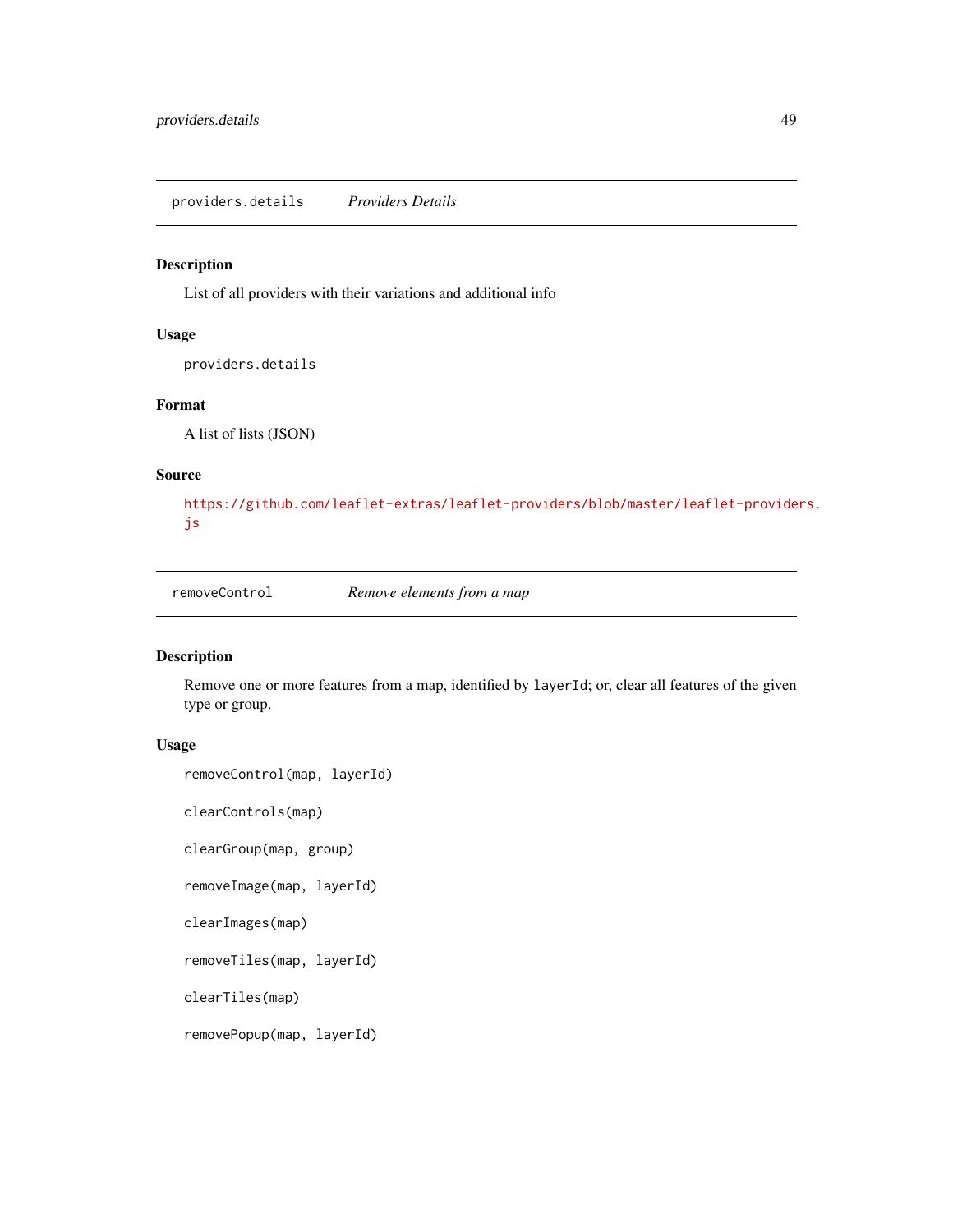<span id="page-49-0"></span>50 removeControl

```
clearPopups(map)
removeMarker(map, layerId)
clearMarkers(map)
removeMarkerCluster(map, layerId)
clearMarkerClusters(map)
removeMarkerFromCluster(map, layerId, clusterId)
removeShape(map, layerId)
clearShapes(map)
removeGeoJSON(map, layerId)
clearGeoJSON(map)
removeMeasure(map)
removeTopoJSON(map, layerId)
clearTopoJSON(map)
```
#### Arguments

| map       | a map widget object, possibly created from leaflet() but more likely from<br>leafletProxy() |
|-----------|---------------------------------------------------------------------------------------------|
| laverId   | character vector; the layer $id(s)$ of the item to remove                                   |
| group     | the name of the group whose members should be removed                                       |
| clusterId | the id of the marker cluster layer                                                          |

### Value

the new map object

#### Note

When used with a [leaflet](#page-36-1)() map object, these functions don't actually remove the features from the map object, but simply add an operation that will cause those features to be removed after they are added. In other words, if you add a polygon "foo" and the call removeShape("foo"), it's not smart enough to prevent the polygon from being added in the first place; instead, when the map is rendered, the polygon will be added and then removed.

For that reason, these functions aren't that useful with leaflet map objects and are really intended to be used with [leafletProxy](#page-43-1) instead.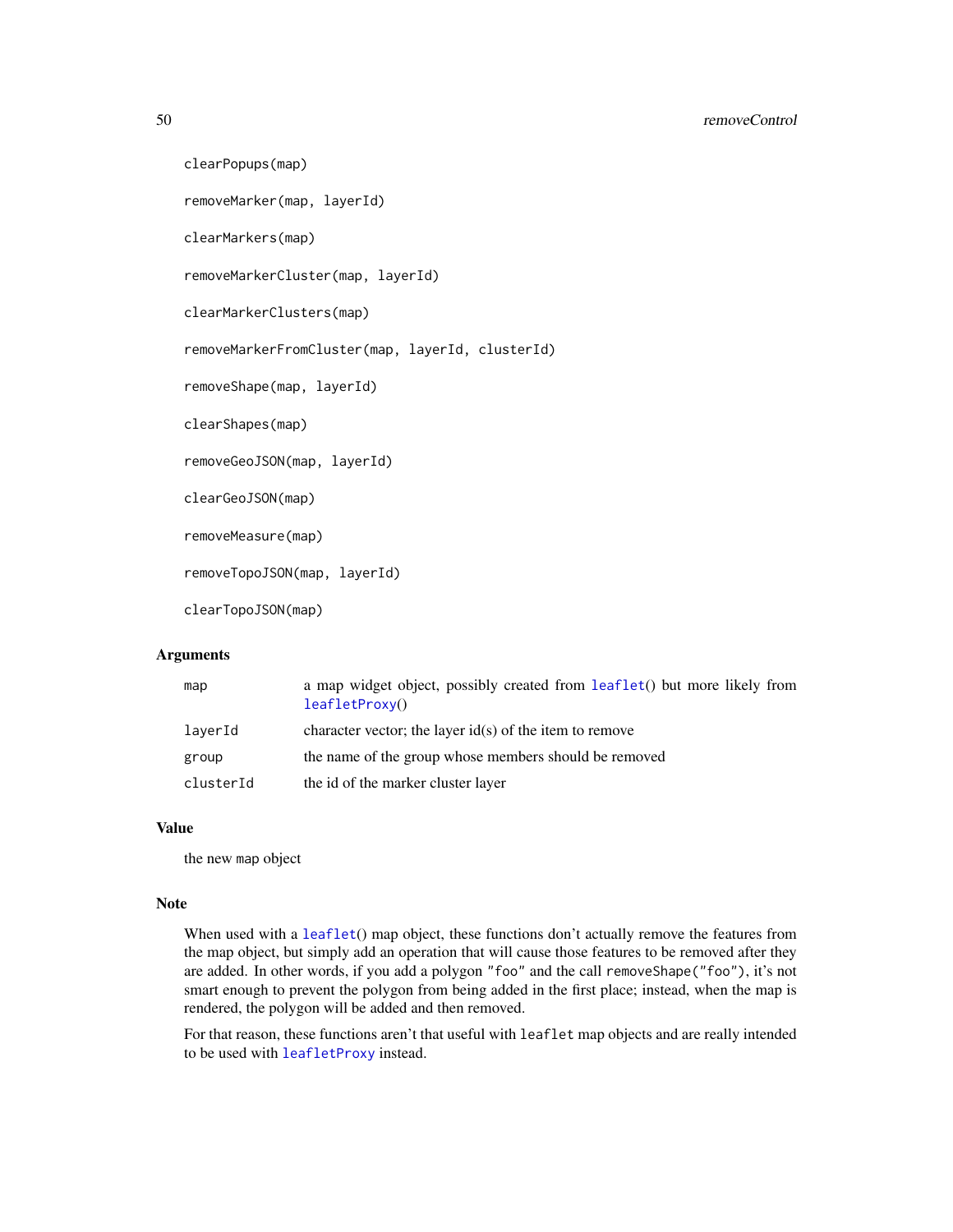#### <span id="page-50-0"></span>setView 51

WMS tile layers are extensions of tile layers, so they can also be removed or cleared via removeTiles() or clearTiles().

### <span id="page-50-1"></span>setView *Methods to manipulate the map widget*

### Description

A series of methods to manipulate the map.

#### Usage

```
setView(map, lng, lat, zoom, options = list())
flyTo(map, lng, lat, zoom, options = list())
fitBounds(map, lng1, lat1, lng2, lat2, options = list())
flyToBounds(map, lng1, lat1, lng2, lat2, options = list())
setMaxBounds(map, lng1, lat1, lng2, lat2)
clearBounds(map)
```
#### **Arguments**

| map                    | a map widget object created from leaflet()                                                      |
|------------------------|-------------------------------------------------------------------------------------------------|
| lng                    | The longitude of the map center                                                                 |
| lat                    | The latitude of the map center                                                                  |
| zoom                   | the zoom level                                                                                  |
| options                | a list of zoom/pan options (see http://leafletjs.com/reference-1.3.1.<br>html#zoom/pan-options) |
| lng1, lat1, lng2, lat2 |                                                                                                 |
|                        | the coordinates of the map bounds                                                               |

#### Value

The modified map widget.

### Functions

- setView: Set the view of the map (center and zoom level)
- flyTo: Flys to a given location/zoom-level using smooth pan-zoom.
- fitBounds: Set the bounds of a map
- flyToBounds: Flys to given bound using smooth pan/zoom.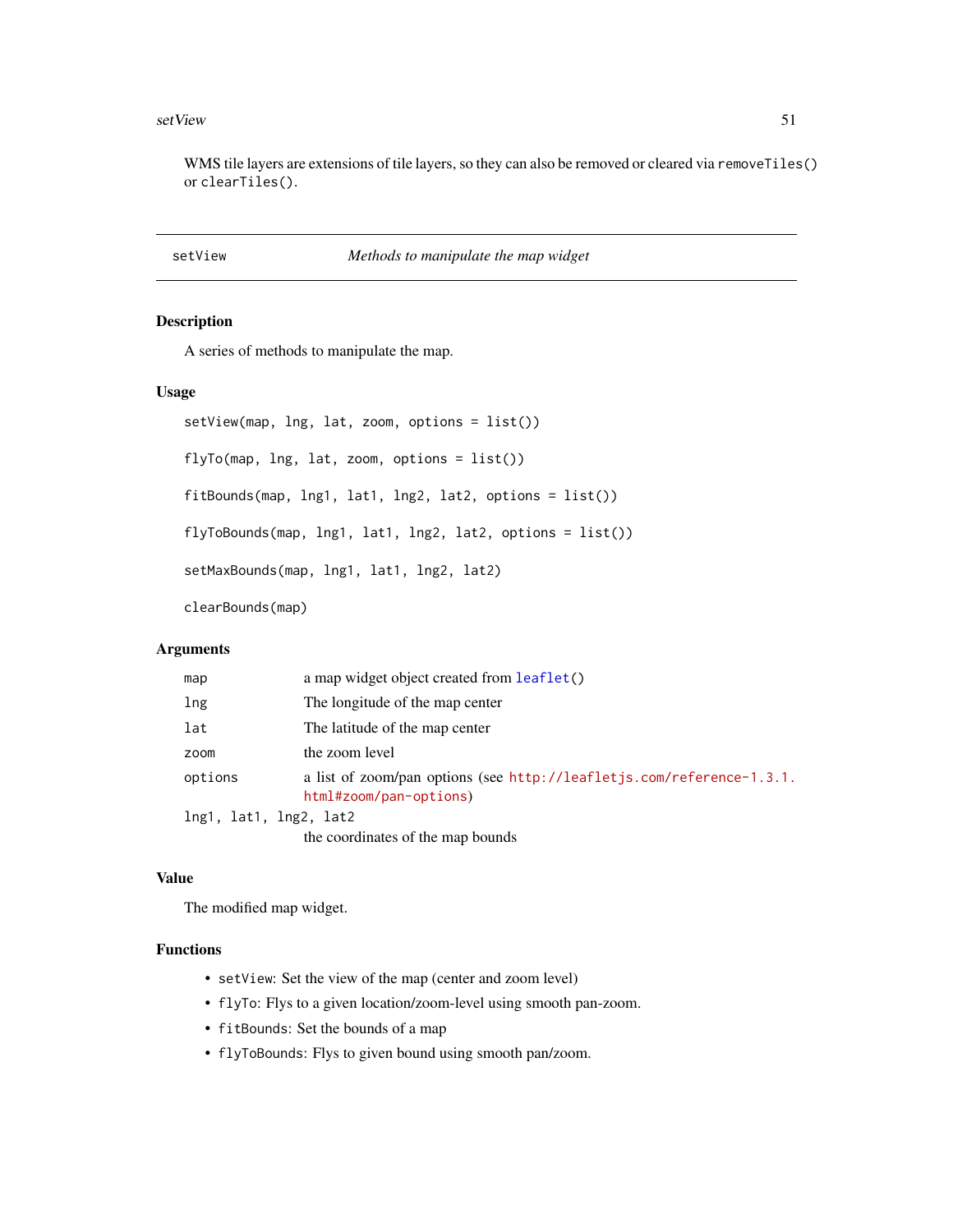- <span id="page-51-0"></span>• setMaxBounds: Restricts the map view to the given bounds
- clearBounds: Clear the bounds of a map, and the bounds will be automatically determined from latitudes and longitudes of the map elements if available (otherwise the full world view is used)

#### References

<http://leafletjs.com/reference-1.3.1.html#map-methods-for-modifying-map-state>

### Examples

```
m <- leaflet() %>% addTiles() %>% setView(-71.0382679, 42.3489054, zoom = 18)
m # the RStudio 'headquarter'
m %>% fitBounds(-72, 40, -70, 43)
m %>% clearBounds() # world view
```
showGroup *Show or hide layer groups*

### Description

Hide groups of layers without removing them from the map entirely. Groups are created using the group parameter that is included on most layer adding functions.

#### Usage

```
showGroup(map, group)
```
hideGroup(map, group)

### Arguments

| map   | the map to modify                                           |
|-------|-------------------------------------------------------------|
| group | character vector of one or more group names to show or hide |

### See Also

[addLayersControl](#page-8-1) to allow users to show/hide layer groups interactively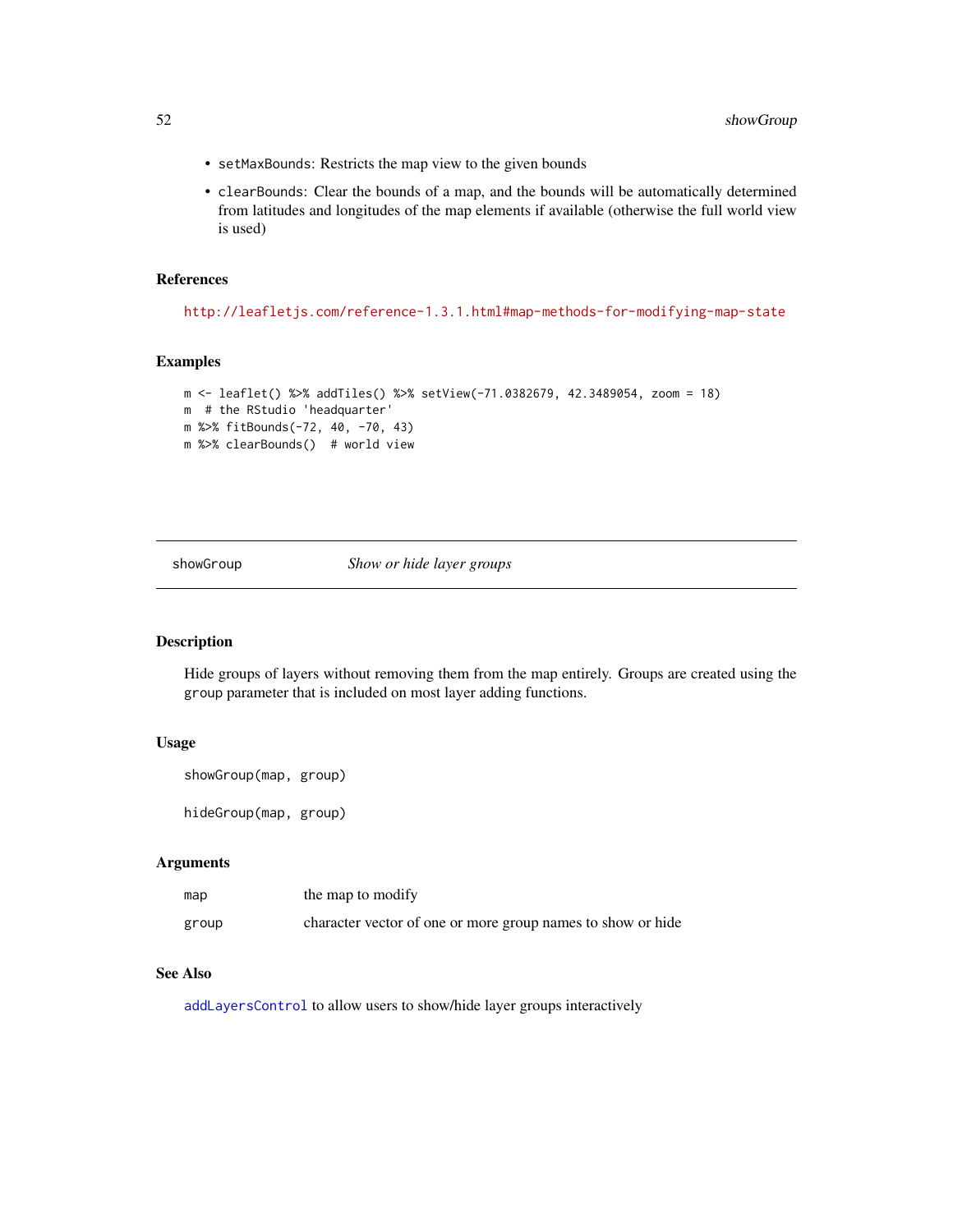<span id="page-52-2"></span><span id="page-52-0"></span>

#### <span id="page-52-1"></span>Description

The rest of all possible options for map elements and layers that are not listed in the layer functions.

### Usage

```
tileOptions(minZoom = 0, maxZoom = 18, maxNativeZoom = NULL,
  tileSize = 256, subdomains = "abc", errorTileUrl = "",
  tms = FALSE, noWrap = FALSE, zoomOffset = 0, zoomReverse = FALSE,opacity = 1, zIndex = 1, unloadInvisibleFiles = NULL,
  updateWhenIdle = NULL, detectRetina = FALSE, ...)WMSTileOptions(styles = "", format = "image/jpeg",
  transparent = FALSE, version = "1.1.1", crs = NULL, ...popupOptions(maxWidth = 300, minWidth = 50, maxHeight = NULL,
  autoPan = TRUE, keepInView = FALSE, closeButton = TRUE,
  zoomAnimation = NULL, closeOnClick = NULL, className = "", ...)
labelOptions(interactive = FALSE, clickable = NULL, noHide = NULL,
  permanent = FALSE, className = "", direction = "auto",
  offset = c(\emptyset, \emptyset), opacity = 1, textsize = "10px",
  textOnly = FALSE, style = NULL, zoomAnimation = NULL,
  sticky = TRUE, \ldots)
markerOptions(interactive = TRUE, clickable = NULL,
  draggable = FALSE, keyboard = TRUE, title = ", alt = ",
  zIndexOffset = 0, opacity = 1, riseOnHover = FALSE,
  riseOffset = 250, ...markerClusterOptions(showCoverageOnHover = TRUE,
  zoomToBoundsOnClick = TRUE, spiderfyOnMaxZoom = TRUE,
  removeOutsideVisibleBounds = TRUE,
  spiderLegPolylineOptions = list(weight = 1.5, color = "#222", opacity =
  0.5), freezeAtZoom = FALSE, \ldots)
pathOptions(lineCap = NULL, lineJoin = NULL, clickable = NULL,
```
### interactive = TRUE, pointerEvents = NULL, className = "", ...)

#### Arguments

minZoom, maxZoom, maxNativeZoom, tileSize, subdomains, errorTileUrl, tms, noWrap, zoomOffset, zoomR the tile layer options; see [http://leafletjs.com/reference-1.3.1.html#](http://leafletjs.com/reference-1.3.1.html#tilelayer) [tilelayer](http://leafletjs.com/reference-1.3.1.html#tilelayer)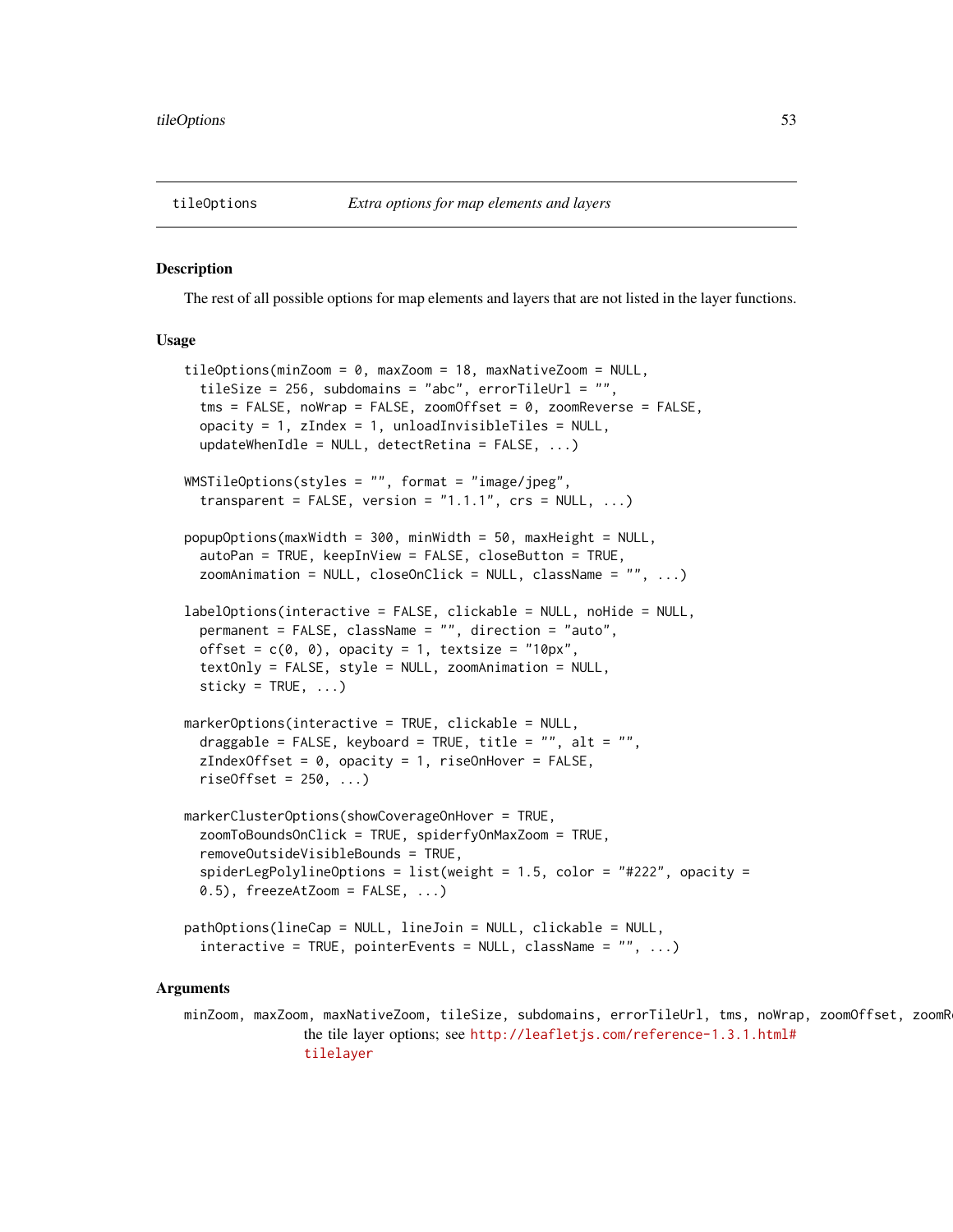54 tileOptions

| opacity                    | Tooltip container opacity. Ranges from 0 to 1. Default value is 1 (different from<br>leaflet.js 0.9); see http://leafletjs.com/reference-1.3.1.html#tooltip-opacity |
|----------------------------|---------------------------------------------------------------------------------------------------------------------------------------------------------------------|
|                            | extra options passed to underlying Javascript object constructor.                                                                                                   |
| $\cdots$<br>styles         | comma-separated list of WMS styles                                                                                                                                  |
| format                     |                                                                                                                                                                     |
|                            | WMS image format (use "image/png" for layers with transparency)                                                                                                     |
| transparent                | if TRUE, the WMS service will return images with transparency                                                                                                       |
| version                    | version of the WMS service to use                                                                                                                                   |
| crs                        | Coordinate Reference System to use for the WMS requests, defaults.                                                                                                  |
|                            | maxWidth, minWidth, maxHeight, autoPan, keepInView, closeButton, closeOnClick                                                                                       |
|                            | popup options; see http://leafletjs.com/reference-1.3.1.html#popup-option                                                                                           |
| zoomAnimation              | deprecated. See https://github.com/Leaflet/Leaflet/blob/master/CHANGELOG.<br>md#api-changes-5                                                                       |
| className                  | a CSS class name set on an element                                                                                                                                  |
| interactive                | whether the element emits mouse events                                                                                                                              |
| clickable                  | DEPRECATED! Use the interactive option.                                                                                                                             |
|                            | noHide, direction, offset, permanent                                                                                                                                |
|                            | labeloptions; see http://leafletjs.com/reference-1.3.1.html#tooltip-option                                                                                          |
| textsize                   | Change the text size of a single tooltip                                                                                                                            |
| textOnly                   | Display only the text, no regular surrounding box.                                                                                                                  |
| style                      | list of css style to be added to the tooltip                                                                                                                        |
| sticky                     | If true, the tooltip will follow the mouse instead of being fixed at the fea-                                                                                       |
|                            | ture center. Default value is TRUE (different from leaflet.js FALSE); see http:                                                                                     |
|                            | //leafletjs.com/reference-1.3.1.html#tooltip-sticky                                                                                                                 |
|                            | draggable, keyboard, title, alt, zIndexOffset, riseOnHover, riseOffset                                                                                              |
|                            | marker options; see http://leafletjs.com/reference-1.3.1.html#marker-option                                                                                         |
| showCoverageOnHover        |                                                                                                                                                                     |
| zoomToBoundsOnClick        | when you mouse over a cluster it shows the bounds of its markers                                                                                                    |
|                            |                                                                                                                                                                     |
| spiderfyOnMaxZoom          | when you click a cluster we zoom to its bounds                                                                                                                      |
|                            | when you click a cluster at the bottom zoom level we spiderfy it so you can see                                                                                     |
|                            | all of its markers                                                                                                                                                  |
| removeOutsideVisibleBounds |                                                                                                                                                                     |
|                            | clusters and markers too far from the viewport are removed from the map for                                                                                         |
|                            | performance                                                                                                                                                         |
| spiderLegPolylineOptions   |                                                                                                                                                                     |
|                            | Allows you to specify PolylineOptions (http://leafletjs.com/reference-1.                                                                                            |
|                            | 3.1.html#polyline-option) to style spider legs. By default, they are weight:                                                                                        |
|                            | 1.5, color: "#222", opacity: 0.5                                                                                                                                    |
| freezeAtZoom               | Allows you to freeze cluster expansion to a zoom level. Can be a zoom level e.g.                                                                                    |
|                            | 10, 12 or "max" or "maxKeepSpiderify" See https://github.com/ghybs/<br>Leaflet.MarkerCluster.Freezable#api-reference                                                |
|                            |                                                                                                                                                                     |
| lineCap                    | a string that defines shape to be used at the end of the stroke                                                                                                     |
| lineJoin                   | a string that defines shape to be used at the corners of the stroke                                                                                                 |
| pointerEvents              | sets the pointer-events attribute on the path if SVG backend is used                                                                                                |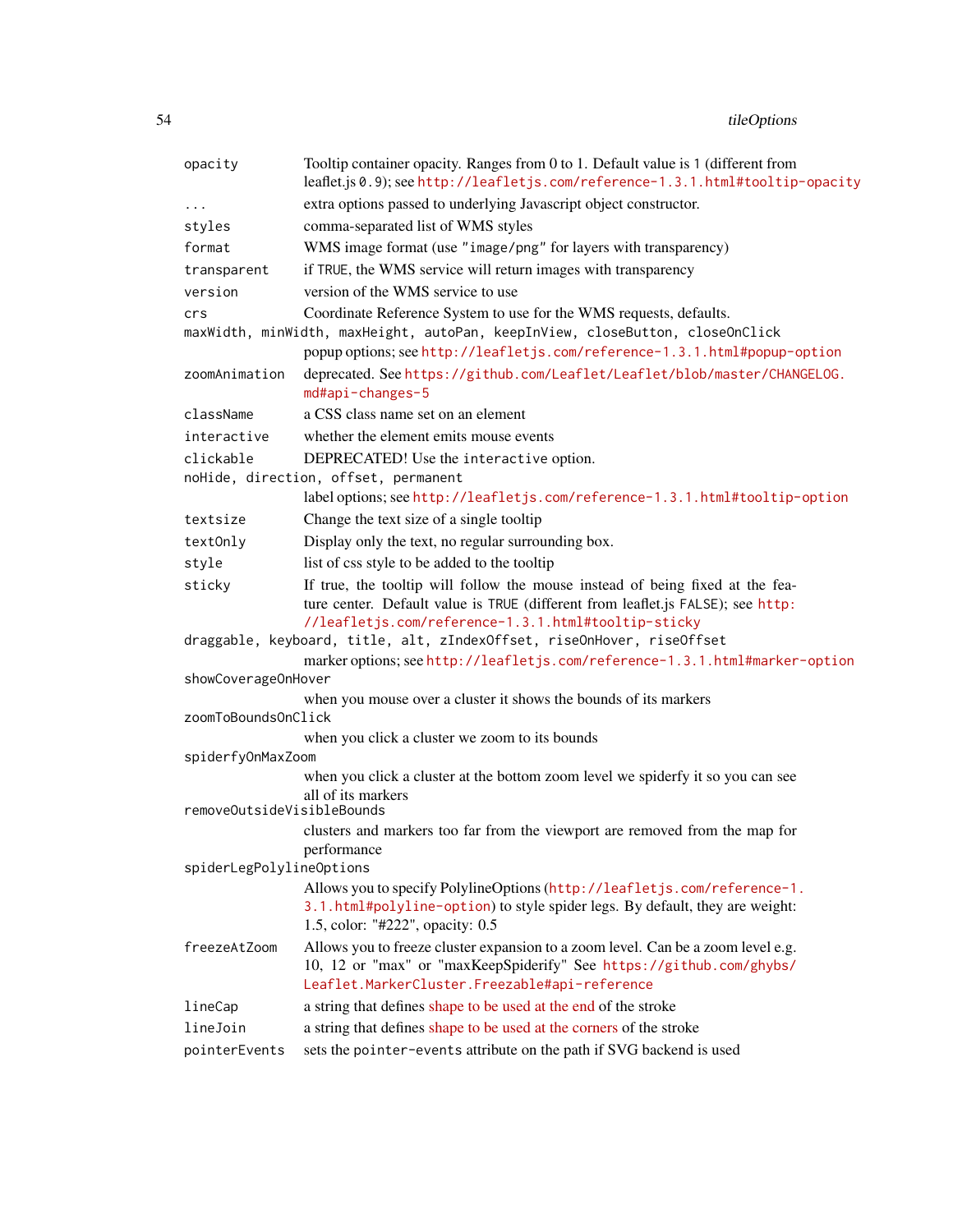### <span id="page-54-0"></span>validateCoords 55

### Functions

- tileOptions: Options for tile layers
- WMSTileOptions: Options for WMS tile layers
- popupOptions: Options for popups
- labelOptions: Options for labels
- markerOptions: Options for markers
- markerClusterOptions: Options for marker clusters
- pathOptions: Options for vector layers (polylines, polygons, rectangles, and circles, etc)

### See Also

[leafletCRS](#page-36-2) to map CRS (don't change this if you're not sure what it means)

validateCoords *Utility function to check if a coordinates is valid*

### Description

Utility function to check if a coordinates is valid

#### Usage

```
validateCoords(lng, lat, funcName, warn = TRUE, mode = c("point",
  "polygon"))
```
### Arguments

| lng      | vector with longitude values                                                                                                   |
|----------|--------------------------------------------------------------------------------------------------------------------------------|
| lat      | vector with latitude values                                                                                                    |
| funcName | Name of calling function                                                                                                       |
| warn     | A boolean. Whether to generate a warning message if there are rows with miss-<br>ing/invalid data                              |
| mode     | if "point" then warn about any NA lng/lat values; if "polygon" then NA values<br>are expected to be used as polygon delimiters |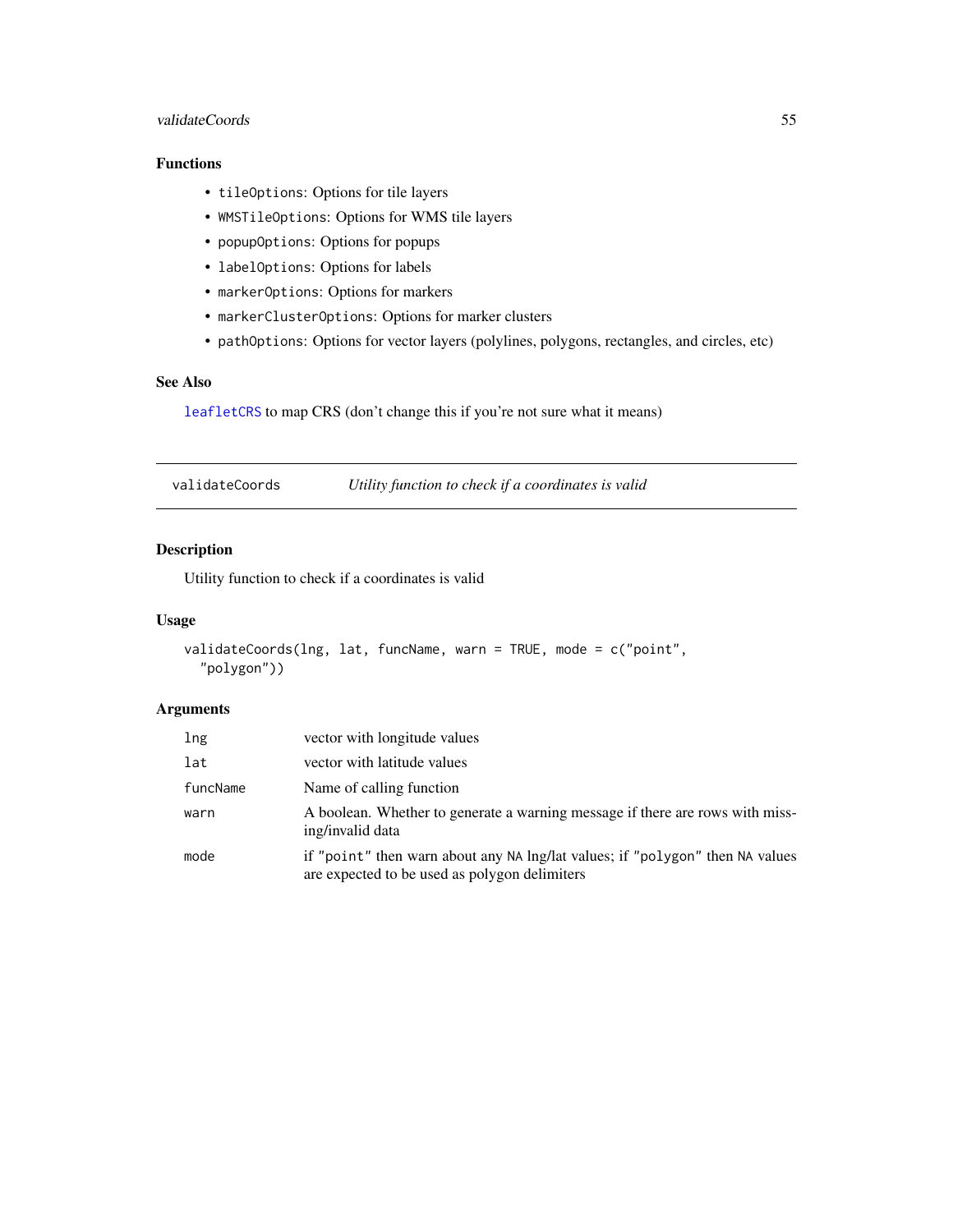# <span id="page-55-0"></span>**Index**

∗Topic datasets leafletDependencies, [42](#page-41-0) providers, [48](#page-47-0) providers.details, [49](#page-48-0) %>% *(*leaflet-imports*)*, [42](#page-41-0) %>%, *[42](#page-41-0)* addAwesomeMarkers, [3,](#page-2-0) *[24](#page-23-0)*, *[46](#page-45-0)* addCircleMarkers *(*addControl*)*, [4](#page-3-0) addCircles *(*addControl*)*, [4](#page-3-0) addControl, [4](#page-3-0) addEasyButton, *[30](#page-29-0)* addEasyButton *(*easyButtonState*)*, [29](#page-28-0) addEasyButtonBar *(*easyButtonState*)*, [29](#page-28-0) addGeoJSON *(*addControl*)*, [4](#page-3-0) addGraticule, [8](#page-7-0) addLabelOnlyMarkers *(*addControl*)*, [4](#page-3-0) addLayersControl, *[4](#page-3-0)*, *[6](#page-5-0)*, [9,](#page-8-0) *[18](#page-17-0)*, *[52](#page-51-0)* addLegend, [10](#page-9-0) addMapPane, [13](#page-12-0) addMarkers, *[36](#page-35-0)* addMarkers *(*addControl*)*, [4](#page-3-0) addMeasure, [14](#page-13-0) addMiniMap, [16](#page-15-0) addPolygons, *[11](#page-10-0)*, *[44](#page-43-0)* addPolygons *(*addControl*)*, [4](#page-3-0) addPolylines *(*addControl*)*, [4](#page-3-0) addPopups *(*addControl*)*, [4](#page-3-0) addProviderTiles, [17](#page-16-0) addRasterImage, [18](#page-17-0) addRectangles *(*addControl*)*, [4](#page-3-0) addScaleBar, [20](#page-19-0) addSimpleGraticule, [21](#page-20-0) addTerminator, [21](#page-20-0) addTiles, *[19](#page-18-0)* addTiles *(*addControl*)*, [4](#page-3-0) addTopoJSON *(*addControl*)*, [4](#page-3-0) addWMSTiles *(*addControl*)*, [4](#page-3-0) atlStorms2005, [22](#page-21-0) awesomeIconList, [23](#page-22-0)

awesomeIcons, [23](#page-22-0)

breweries91, [24](#page-23-0)

clearBounds *(*setView*)*, [51](#page-50-0) clearControls *(*removeControl*)*, [49](#page-48-0) clearGeoJSON *(*removeControl*)*, [49](#page-48-0) clearGroup, *[4](#page-3-0)*, *[6](#page-5-0)*, *[18](#page-17-0)* clearGroup *(*removeControl*)*, [49](#page-48-0) clearImages *(*removeControl*)*, [49](#page-48-0) clearMarkerClusters *(*removeControl*)*, [49](#page-48-0) clearMarkers *(*removeControl*)*, [49](#page-48-0) clearPopups *(*removeControl*)*, [49](#page-48-0) clearShapes *(*removeControl*)*, [49](#page-48-0) clearTiles *(*removeControl*)*, [49](#page-48-0) clearTopoJSON *(*removeControl*)*, [49](#page-48-0) colorBin *(*colorNumeric*)*, [25](#page-24-0) colorFactor *(*colorNumeric*)*, [25](#page-24-0) colorNumeric, *[10,](#page-9-0) [11](#page-10-0)*, *[19](#page-18-0)*, [25,](#page-24-0) *[48](#page-47-0)* colorQuantile *(*colorNumeric*)*, [25](#page-24-0) createLeafletMap, [27](#page-26-0) cut, *[26](#page-25-0)*

derivePoints, [27](#page-26-0) derivePolygons, [28](#page-27-0) dispatch, [29](#page-28-0)

easyButton, *[30](#page-29-0)* easyButton *(*easyButtonState*)*, [29](#page-28-0) easyButtonState, [29](#page-28-0) evalFormula, [31](#page-30-0) expandLimits, [31](#page-30-0) expandLimitsBbox, [32](#page-31-0)

filterNULL, [32](#page-31-0) fitBounds *(*setView*)*, [51](#page-50-0) flyTo *(*setView*)*, [51](#page-50-0) flyToBounds *(*setView*)*, [51](#page-50-0)

gadmCHE, [33](#page-32-0) getData, *[33](#page-32-0)*